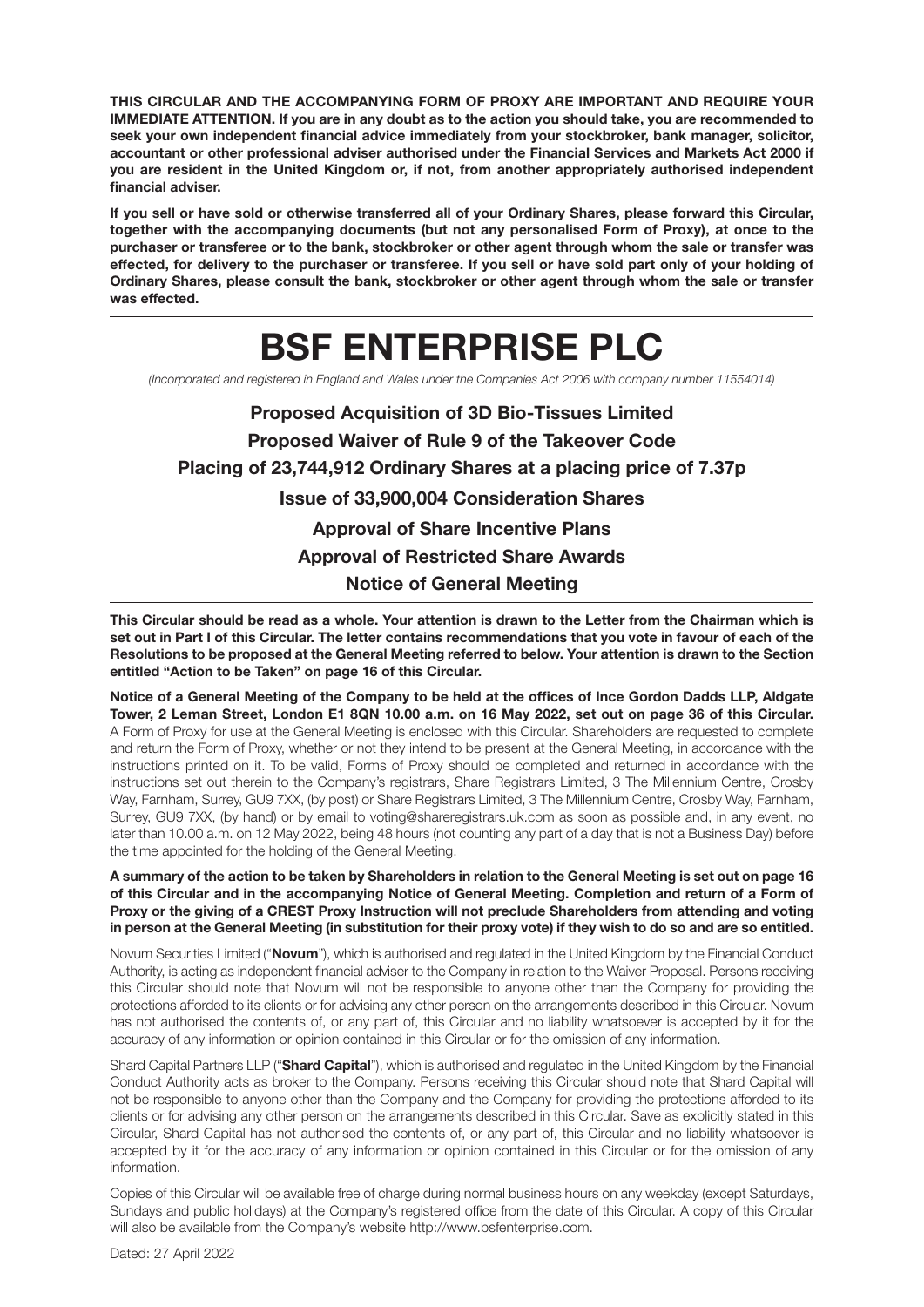## **TABLE OF CONTENTS**

|     | <b>EXPECTED TIMETABLE OF PRINCIPAL EVENTS</b>            |                |  |  |
|-----|----------------------------------------------------------|----------------|--|--|
|     | <b>KEY STATISTICS</b>                                    | $\overline{4}$ |  |  |
|     | PART I - LETTER FROM THE INDEPENDENT DIRECTOR            |                |  |  |
| 1.  | Introduction                                             | 5              |  |  |
| 2.  | Details of the Acquisition and the Placing               | $\overline{7}$ |  |  |
| З.  | The Waiver Proposal                                      | 11             |  |  |
| 4.  | Benefits of the Waiver Proposal                          | 14             |  |  |
| 5.  | Risks associated with the Waiver Proposal                | 14             |  |  |
| 6.  | Shareholdings                                            | 14             |  |  |
| 7.  | Conflicts of interest                                    | 14             |  |  |
| 8.  | Implementing the Rule 9 waiver                           | 15             |  |  |
| 9.  | Further resolutions proposed at the General Meeting      | 15             |  |  |
| 10. | Action to be taken                                       | 16             |  |  |
|     | 11. Recommendation                                       | 16             |  |  |
|     | PART II - ADDITIONAL INFORMATION                         | 18             |  |  |
| 1.  | Responsibility                                           | 18             |  |  |
| 2.  | <b>Directors</b>                                         | 18             |  |  |
| З.  | The Concert Party members                                | 19             |  |  |
| 4.  | Details of the Concert Party members and their interests | 19             |  |  |
| 5.  | The Company                                              | 23             |  |  |
| 6.  | Material changes                                         | 24             |  |  |
| 7.  | Material contracts                                       | 24             |  |  |
| 8.  | Directors' Remuneration and Service Agreements           | 25             |  |  |
| 9.  | Proposed Company share incentives                        | 26             |  |  |
| 10. | Market quotations                                        | 30             |  |  |
| 11. | Documents available for inspection                       | 30             |  |  |
|     | <b>PART III - DEFINITIONS</b>                            | 32             |  |  |
|     | <b>NOTICE OF GENERAL MEETING</b>                         | 36             |  |  |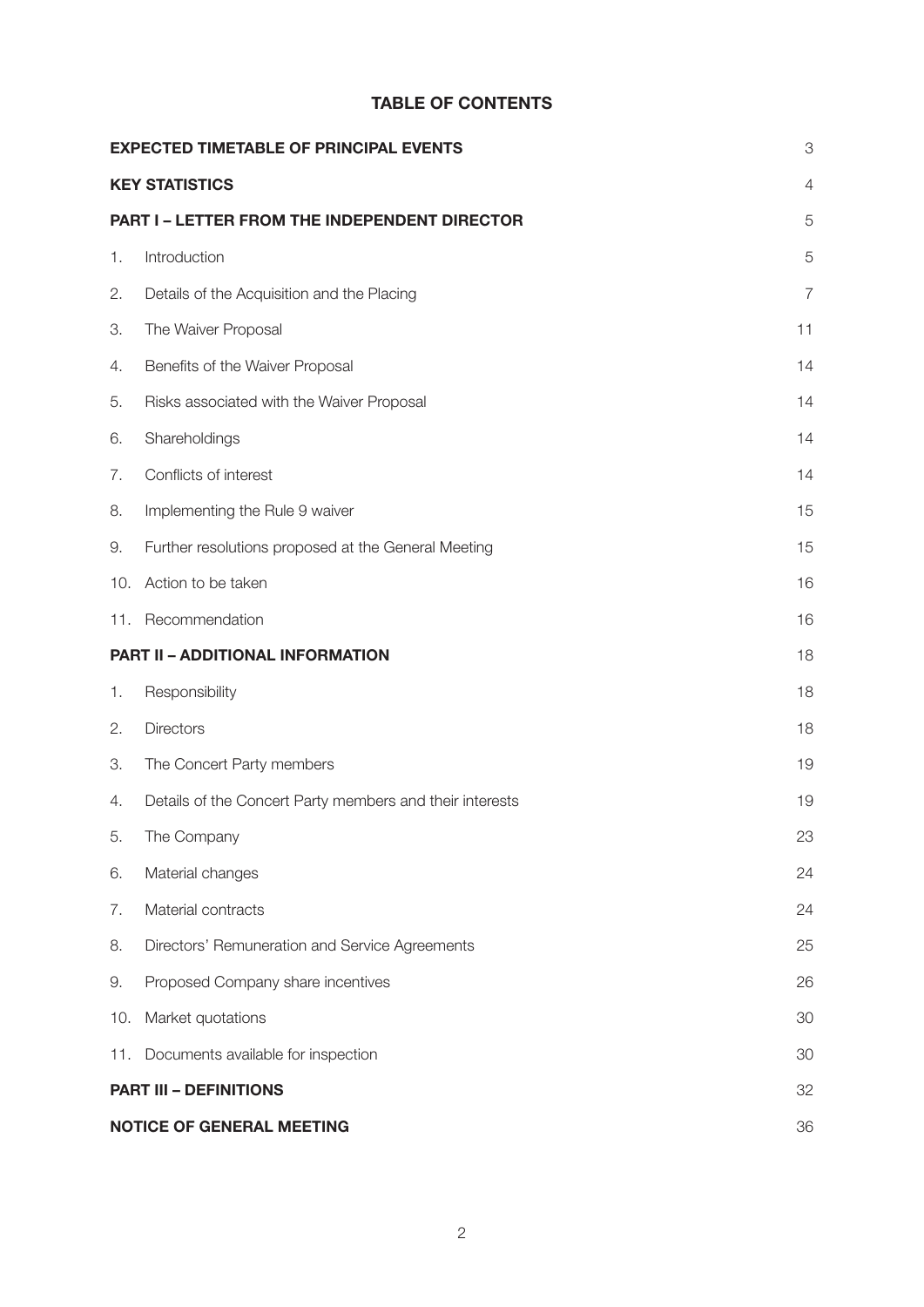## **EXPECTED TIMETABLE OF PRINCIPAL EVENTS**

| Publication of this Circular                                                                                       | 27 April 2022             |
|--------------------------------------------------------------------------------------------------------------------|---------------------------|
| Latest time and date for receipt of Forms of Proxy and<br>CREST Proxy Instructions for the General Meeting         | 10.00 a.m. on 12 May 2022 |
| Record time for those Shareholders on the Register of<br>Members entitled to attend or vote at the General Meeting | 10.00 a.m. on 12 May 2022 |
| General Meeting                                                                                                    | 10.00 a.m. on 16 May 2022 |
| Announcement of the result of the General Meeting                                                                  | 16 May 2022               |
| Admission effective and dealing in the New Ordinary Shares<br>expected to commence                                 | 8.00 a.m. on 17 May 2022  |
| Placing Shares and Consideration Shares expected to be credited to<br>CREST members' accounts (where applicable)   | 17 May 2022               |

Note:

All references in this Circular are to London times unless otherwise stated. **The dates and times given are indicative only and are based on the Company's current expectations and may be subject to change. If any of the times and/or dates above change, the revised times and/or dates will be notified to Shareholders by announcement through a regulatory information service.**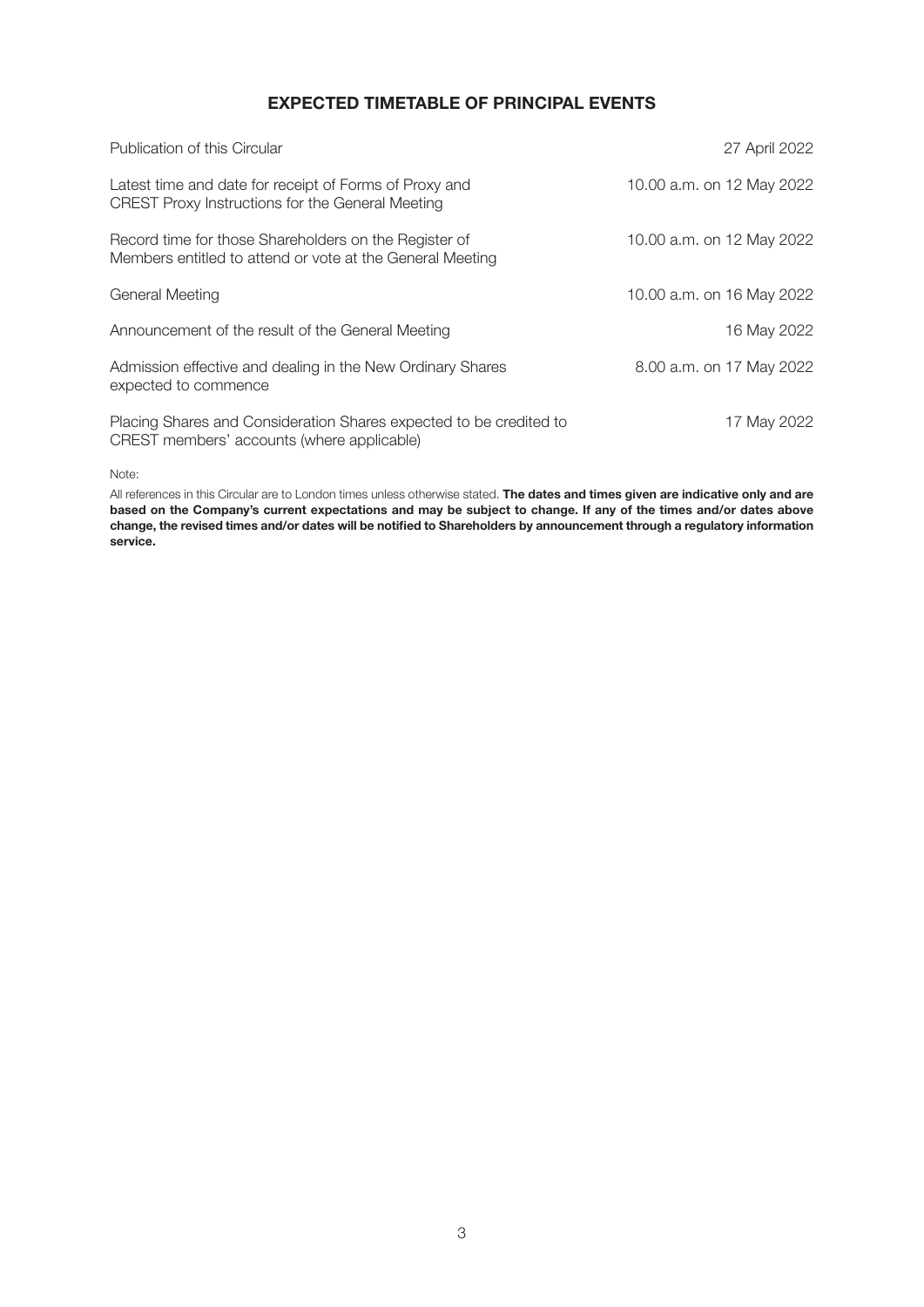## **KEY STATISTICS**

| Number of Existing Ordinary Shares                                                             | 20,340,002      |
|------------------------------------------------------------------------------------------------|-----------------|
| Number of Consideration Shares to be issued upon Completion                                    | 33,900,004      |
| <b>Issue Price of the Consideration Shares</b>                                                 | 7.37 pence      |
| Number of Placing Shares                                                                       | 23,744,912      |
| Placing Price of the Placing Shares                                                            | 7.37 pence      |
| Number of Placing Warrants to be issued pursuant to the Placing                                | 11,872,456      |
| Number of Broker Warrants to be issued pursuant to the Placing                                 | 447,761         |
| Number of Restricted Shares                                                                    | 7,798,491       |
| Enlarged Share Capital immediately on Admission                                                | 85,783,409      |
| Consideration Shares as a percentage of the Enlarged Share Capital<br>immediately on Admission | 39.52 per cent. |
| Placing Shares as a percentage of the Enlarged Share Capital immediately<br>on Admission       | 27.68 per cent. |
| New Ordinary Shares as a percentage of the Enlarged Share Capital immediately<br>on Admission  | 76.29 per cent. |
| Market Capitalisation of the Company at the Issue Price on Admission                           | c.£6.32 million |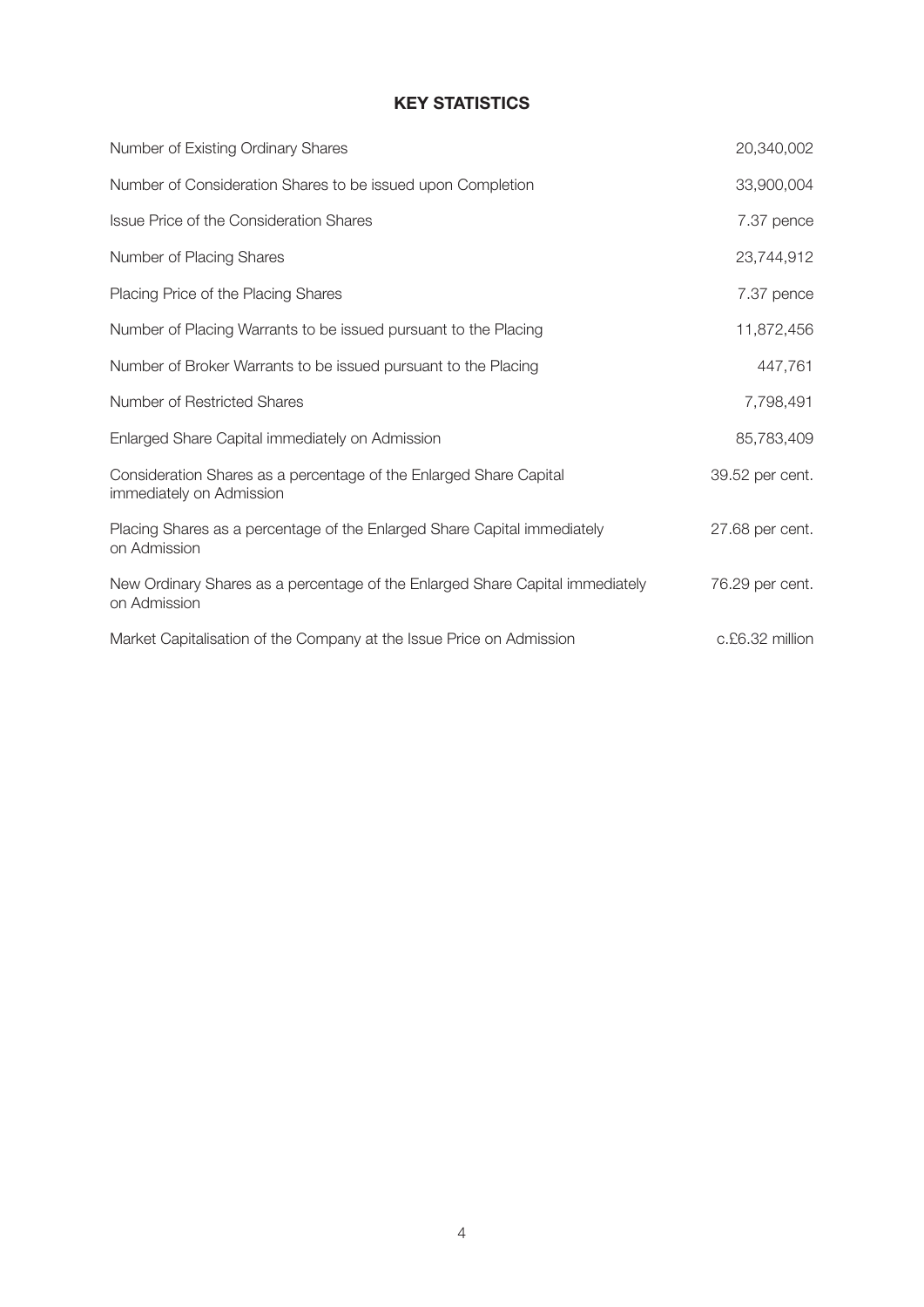## **PART I – LETTER FROM THE INDEPENDENT DIRECTOR BSF ENTERPRISE PLC**

(Incorporated and registered in England and Wales under the Companies Act 2006 with registered number 11554014)

Min Yang (Non-Executive Chairman)<br>Geoffrey Robert Baker (Non-Executive Director) contracts to the Second Floor Second Floor Geoffrey Robert Baker (Non-Executive Director) Dennis Ow (Non-Executive Director) 201 Bishopsgate

Directors: Registered Office: London EC2M 3AB

Proposed Director: Professor Che Connon (Executive Director)

27 April 2022

#### **PROPOSED ACQUISITION OF 3D BIO-TISSUES LIMITED**

#### **PROPOSED WAIVER OF RULE 9 OF THE TAKEOVER CODE**

#### **PLACING OF 23,744,912 ORDINARY SHARES AT A PLACING PRICE OF 7.37 PENCE**

## **ISSUE OF 33,900,004 CONSIDERATION SHARES**

## **APPROVAL OF SHARE INCENTIVE PLANS**

## **APPROVAL OF RESTRICTED SHARE AWARDS**

#### **NOTICE OF GENERAL MEETING**

#### **Dear Shareholders,**

#### **1. INTRODUCTION**

I am writing to you with details of some important resolutions the Company wishes to propose to Shareholders in the upcoming General Meeting which the Board has convened at the offices of Ince Gordon Dadds LLP, Aldgate Tower, 2 Leman Street, London E1 8QN at 10.00 a.m. on 16 May 2022. Notice of the General Meeting is set out at the end of this Circular.

As described in the announcement dated 24 December 2021 (the "**Announcement**"), on 23 December 2021 the Company entered into a conditional share purchase agreement to acquire the entire issued share capital of 3D Bio-Tissues Limited ("**3DBT**" or "**3D Bio-Tissues**") subject to the satisfaction of certain conditions.

#### Background on 3DBT

3DBT is a biotechnology start-up and spin-out from the University of Newcastle upon Tyne (or Newcastle University). It was founded by Professor Che Connon and Dr. Ricardo Gouveia on 8 November 2018. 3DBT has developed 2 products in serum-free media and skin care plus a proprietary platform technology termed "tissue templating" that facilitates the production of a variety of animal tissue types for multiple uses, commonly referred to as "tissue engineering". Tissue templating technology is bio-inspired, i.e. its methodology has been learnt by careful study of how cells behave in their natural environs.

#### Consideration Shares and Restricted Shares

The acquisition of 3DBT will be funded by the issue of 33,900,004 Consideration Shares to the Sellers which will be issued on Completion. The issue of Consideration Shares to the Sellers will represent 43.47 per cent. of the Enlarged Share Capital at Admission (exclusive of the Restricted Shares).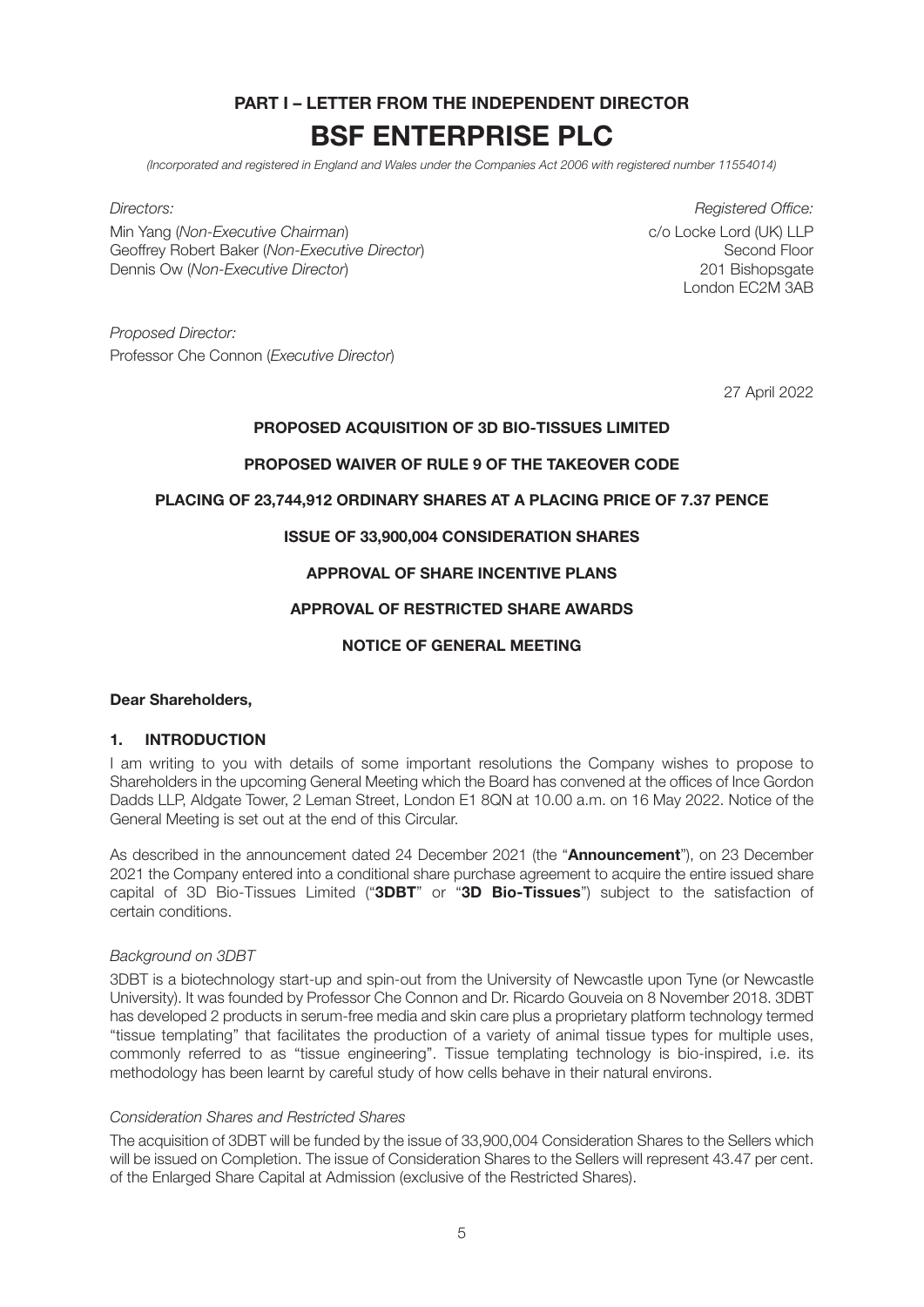Further, subject to the Resolutions being passed at the General Meeting, on Admission, the Company proposes to issue 7,798,491 Restricted Shares to members of the Concert Party.

Following the issue of the Consideration Shares and the Concert Party Restricted Shares, the members of the Concert Party will be interested in shares carrying, in aggregate 66.19 per cent. of the voting rights in the Enlarged Share Capital of the Company. Ordinarily, the fact that the Concert Party will be interested in shares carrying over 30 per cent. of the voting rights in the Enlarged Share Capital would trigger the obligation under Rule 9 to make a mandatory offer for the shares in the Enlarged Share Capital which the Concert Party does not own. However the Panel has agreed to waive this obligation subject to Independent Shareholder approval. Consequently, the Independent Shareholders are being asked to approve the waiver granted by the Panel of the obligation that would otherwise arise on members of the Concert Party to make a general offer to Shareholders pursuant to Rule 9 of the Code as a result of the issue of the Consideration Shares and the Concert Party Restricted Shares upon Admission (the "**Waiver Proposal**").

In addition, the Acquisition constitutes a Reverse Takeover under the Listing Rules as it will result in a fundamental change in the business of the Company. In accordance with Listing Rule 5.6.19G, the FCA is expected to cancel the listing of the Existing Ordinary Shares immediately before 8.00 a.m. (London time) on 17 May 2022. Applications will be made for the Existing Ordinary Shares to be re-admitted and for the New Ordinary Shares to be admitted to the standard listing segment of the Official List in accordance with Chapter 14 of the Listing Rules and to trading on the London Stock Exchange's Main Market for listed securities.

#### Code Waiver and Resolutions

The Acquisition remains conditional, *inter alia*, upon the approval by Independent Shareholders of the Rule 9 Waiver (the resolution numbered 1 set out in the Notice of General Meeting). This Circular provides Independent Shareholders with the details of the Waiver Proposal and the Independent Director's recommendation in relation to the Waiver Proposal and the other resolutions to be proposed at the General Meeting to be held on 16 May 2022.

Min Yang and Geoff Baker who are directors of 3DBT and are directors of BSF Angel Funding Limited which is a shareholder in 3DBT are considered to have a conflict of interest and hence are not participating in the Independent Director's recommendation of the Waiver Proposal.

The Code requires that the independent director(s) of a company obtain competent independent advice regarding the transaction, the controlling position which it will create and the effect which this will have on shareholders generally. Accordingly, Novum, as adviser to the Company, has provided formal advice to the Independent Director regarding the Acquisition, the controlling position of the Concert Party that the Acquisition will create and the effect that this will have on Shareholders generally. Novum confirms that it is independent of the members of the Concert Party and has no personal, financial or commercial relationship, arrangement or undertaking with the members of the Concert Party.

This Circular also provides Shareholders with information regarding certain other shareholder authorities to be sought by the Board at the General Meeting.

The Acquisition is also conditional, *inter alia*, upon Re-admission and the approval by Existing Shareholders of the additional Resolutions at the Company's General Meeting. It is expected that Re-Admission will become effective at 8.00 a.m. (London time) on 17 May 2022. Following Admission, the Enlarged Group will comprise the Company and 3DBT.

#### Capital Raising

In addition, the Company is undertaking a cash placing to raise  $£1,750,000$  (before expenses) by the issue of the Placing Shares (with Placing Warrants attached) in order to provide the Enlarged Group with sufficient general working capital necessary to fulfil its objectives and strategy as further described in this Circular. The Placing Shares subscribed for in the Placing at the Placing Price will represent approximately 27.68 per cent. of the Enlarged Share Capital. The Placing is conditional, inter alia, on the Acquisition Agreement becoming unconditional (save as to Admission) and the Resolutions being passed at the General Meeting.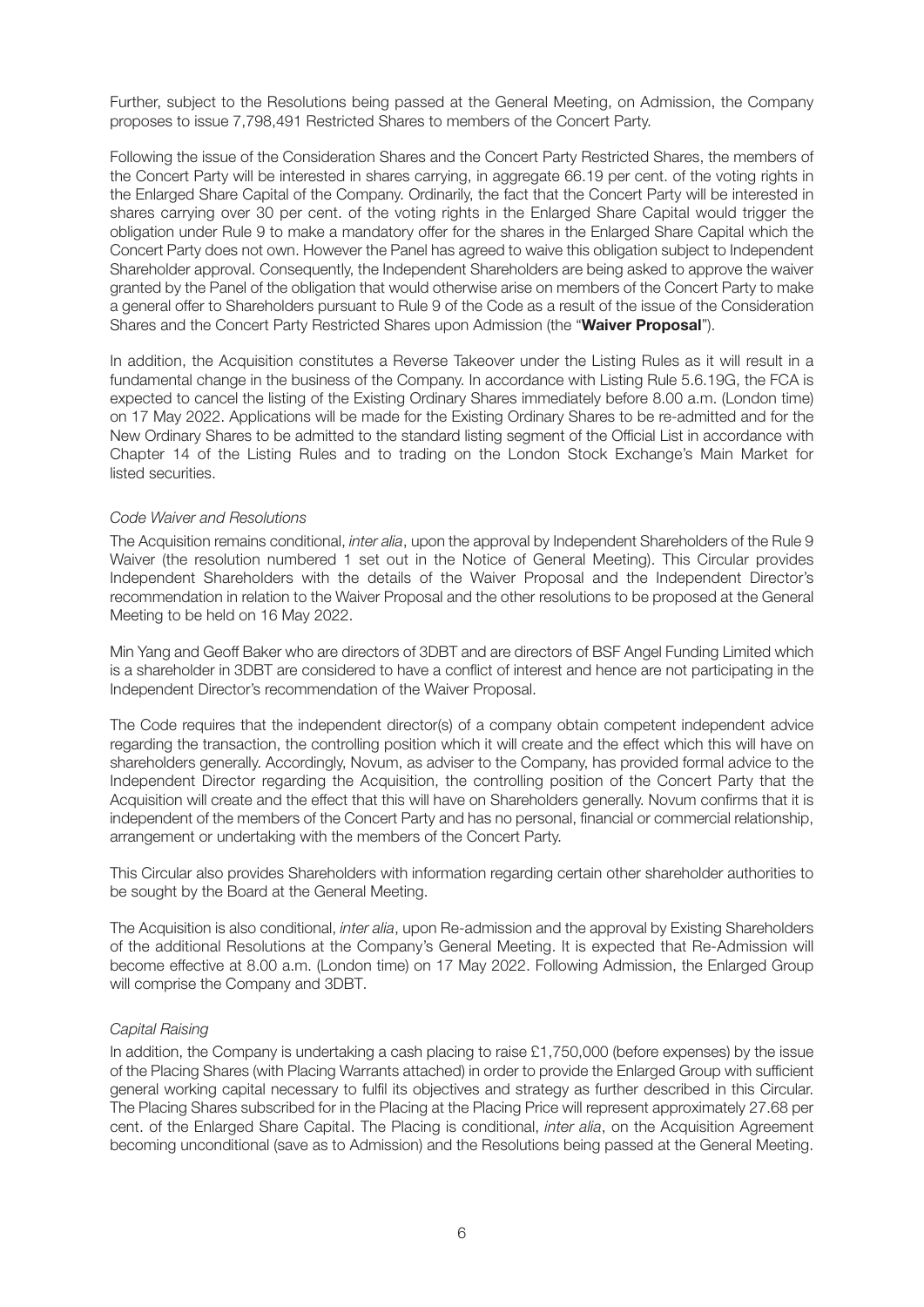### Reasons for the Capital Raise and the Acquisition

The Directors believe that Admission will position the Enlarged Group for its next phase of development. The Net Placing Proceeds will be used for the following:

- lab space and consumables;
- employing additional time from 3DBT's existing professional and technical people;
- employing additional professional and technical people;
- **e** marketing and sales avenues for the serum free and cosmetics; and
- general corporate overheads.

#### Prospectus

On the date of this Circular, the Company is publishing a prospectus describing the enlarged group (the "**Prospectus**"). The Prospectus is available at the Company's website: https://www.bsfenterprise.com/investors. The content of the Prospectus is incorporated by reference into this Circular (pursuant to Rule 24.15 of the Code). Further information on how Shareholders can access the Prospectus is set out in paragraph 5.10 of Part II of this Circular.

## **2. DETAILS OF THE ACQUISITION AND THE PLACING**

#### 2.1 **The terms of the Acquisition Agreement**

On 23 December 2021, the Company and the Sellers entered into the Acquisition Agreement, pursuant to which the Company has conditionally agreed to acquire the entire issued share capital of 3DBT for consideration of approximately £2.5 million to be satisfied by the issue of the Consideration Shares to the Sellers fully paid at the Placing Price.

Under the Acquisition Agreement, the Company has the benefit of customary warranties relating to the business, assets and financial information of 3DBT and a tax indemnity, in each case given by the Sellers. The maximum liability of the Sellers under the non-taxation warranties is limited to 50 per cent. of the value of the Consideration Shares to be received by the Sellers at the Placing Price.

The Acquisition Agreement is conditional on, among other things:

- i. the approval of the Rule 9 Waiver by the Independent Shareholders;
- ii. the approval of the other Resolutions at the General Meeting;
- iii. the Consideration Shares and the Placing Shares having been issued and allotted unconditionally subject only to their Admission;
- iv. the Placing having completed and becoming unconditional in all respects (save only in respect of any condition relating to Admission) and not having been terminated in accordance with its terms;
- v. no material adverse change having occurred in the business, operations, assets, liabilities, (financial, trading or otherwise), profits or prospects of the Company and/or its business;
- vi. occurred no material breach of any of the interim covenants by the Sellers in the period between the signing date and Completion; and
- vii. Admission of the Enlarged Share Capital becoming effective by no later than 8.00 a.m. on 28 February 2022 (or such later date as the parties to the Acquisition Agreement may agree).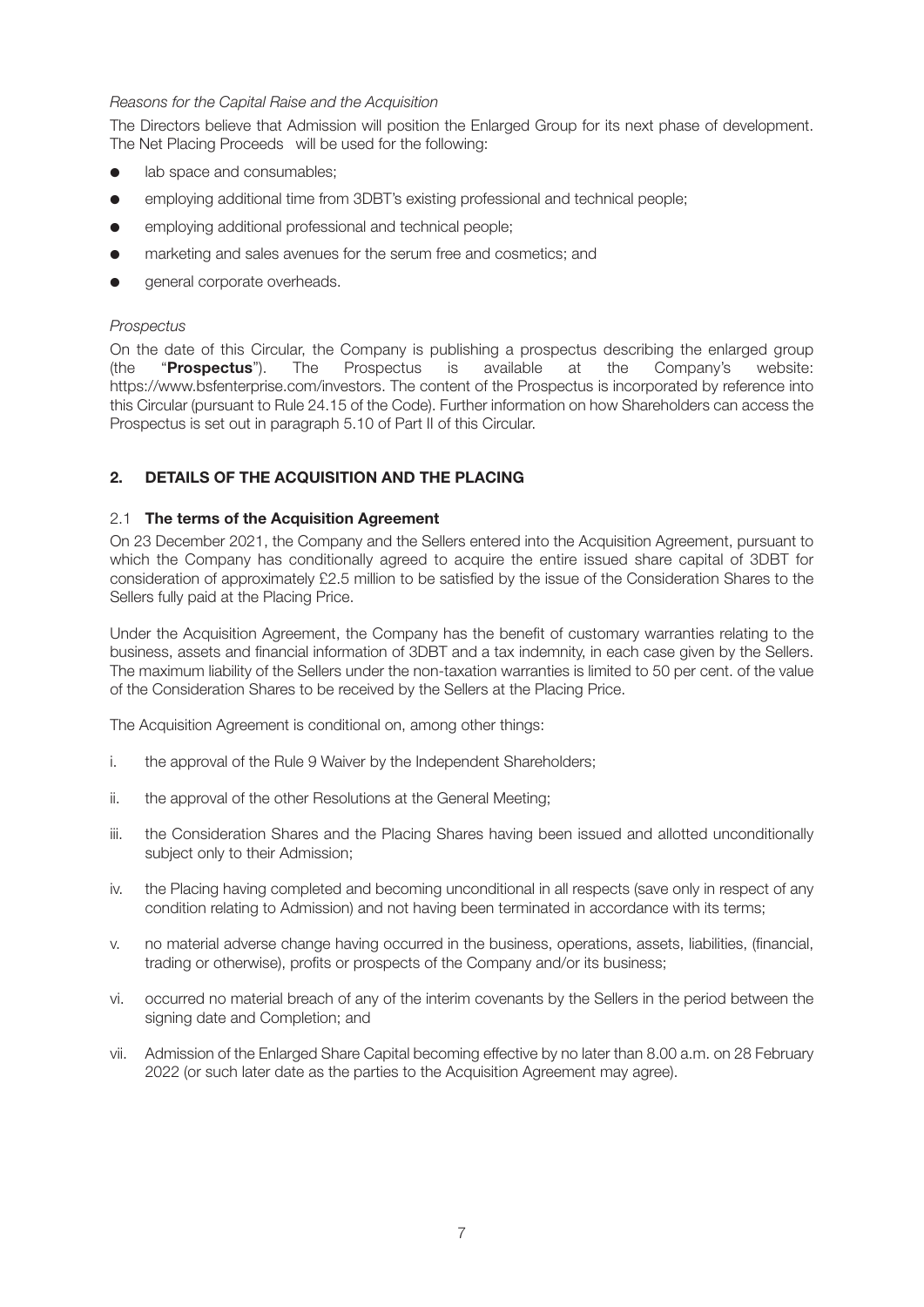The table below sets out the current shareholdings of each of the Sellers in 3DBT and the number of Consideration Shares to be received by each Seller:

| Name of Seller                        | Number of<br>Shares held<br>in 3DBT<br>by Seller | Number of<br>Consideration<br>Shares to<br>be issued<br>to Seller | Seller<br>Shareholding<br>Proportion<br>of 3DBT<br>(%) |
|---------------------------------------|--------------------------------------------------|-------------------------------------------------------------------|--------------------------------------------------------|
| Professor Che Connon                  | 47,000<br><b>Ordinary Shares</b>                 | 9,028,731                                                         | 26.63                                                  |
|                                       | 250,000<br><b>Deferred Shares</b>                |                                                                   |                                                        |
| Dr Ricardo Gouveia                    | 7,000<br><b>Ordinary Shares</b>                  | 1,344,705                                                         | 3.97                                                   |
|                                       | 50,000<br><b>Deferred Shares</b>                 |                                                                   |                                                        |
| Newcastle University Holdings Limited | 36,000<br><b>Ordinary Shares</b>                 | 6,915,624                                                         | 20.40                                                  |
|                                       | 200,000<br><b>Deferred Shares</b>                |                                                                   |                                                        |
| <b>BSF Angel Funding Limited</b>      | 86,470<br><b>Ordinary Shares</b>                 | 16,610,944                                                        | 49.00                                                  |

### 2.2 **Further information relating to 3DBT**

The intellectual property of 3DBT relates, in part, to the ways cells receive instructions from their external environment and the subsequent arrangement of these cells as well as the highly ordered extracellular material the same cells deposit. Together, these processes create a functional tissue structure resembling down to the nanoscopic level the tissue from which the original cells were taken, e.g., cornea, muscle or skin. During the research and development of these 3DBT tissue constructs, significant and unexpected discoveries were made in the form of soluble components that sped up the tissue templating process. Human tissue growth in nature can take months or years to fully form, but 3DBT has found potential ways to accelerate this in the lab using patented (application stage) soluble factors. The Company believes that these potent cell and tissue forming factors could be stand-alone products for 3DBT, acting as early revenue streams ahead of the longer-term plans for the 3DBT tissue constructs. Therefore, the City-mix<sup>™</sup> serumfree media and Etsyl™ active ingredient for future skin care product lines were created by 3DBT.

 $C$ ity-mix $\mathbb{M}$  is a plant-based and environmentally-friendly direct replacement to animal-derived or synthetic proteins which are both expensive and commonly used in the culture of animal cells. 3DBT's City-mix™ products offer a cost-effective animal-free alternative to animal serum for the expansion of important cell types. EtsylTM is another supplement which stimulates collagen production from cells and in the Company's opinion, holds great promise as an active ingredient in high-end skin care products.

3DBT has undertaken research and development activities to date that have resulted in three strands of intellectual property being developed, with each strand having a different sectoral focus, timeline to development and ultimately, revenue. 3DBT has filed patent applications in the following sectors:

- l Serum-free media: 3DBT's City-mix™ is a serum-free media for culturing muscle and fat cells (by way of an animal-free process) which can be used for lab-grown meat and leather production;
- Skin Care Products: Lipopeptide Etsyl™ is a product that actively increases collagen production in human skin cells. It can be used as an active ingredient in cosmetic skin cream and other topical dermatological products;
- Tissue Templating Applications (using a platform to grow different tissues with natural structure and function) in respect of the following:
	- Human skin substitutes: native-like human skin substitutes, for clinical and industrial applications;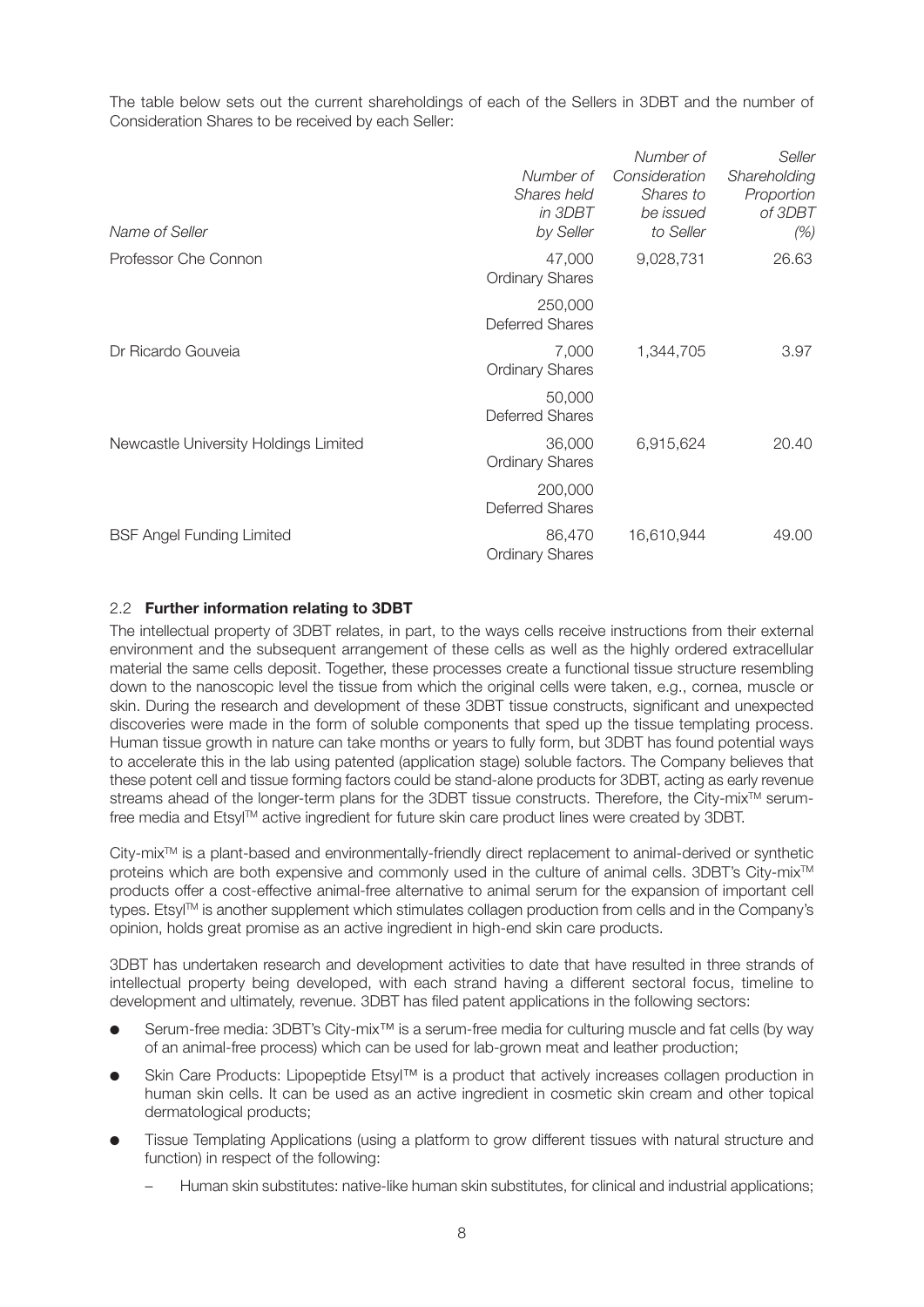- Substitute cornea: a potential corneal substitute which is made from human cells in Serum-Free Media. Its purpose is to function as a comparable and a direct replacement to human corneal donor tissue;
- Cultured meat: highly structured muscle tissue for use in the cultivated protein market produced through the cultivation of animal cells; and
- Lab-grown leather: lab-grown leather which is an alternative source of animal leather.

Research activities to date have resulted in four patents being filed in connection with 3DBT's tissue templating technology. The recently filed patents are in connection with the production of structured tissues, rates of collagen production and serum-free media supplements. Patents were also filed in connection with 3DBT's tissue templating technology for the fabrication of native-like human skin substitutes and clinical, cosmetic, and industrial applications. This technology allows for the defining of the size, shape, and/or composition of skin substitutes according to particular needs and specifications.

#### 2.3 **The Terms of the Placing Agreement**

The Company and Shard Capital entered into the Placing Agreement on 26 April 2022. Pursuant to the Placing Agreement, Shard Capital has agreed, subject to certain customary conditions, to use its reasonable endeavours to procure subscribers for the Placing Shares at the Placing Price.

Under the Placing, each Placee will also receive one Placing Warrant for every two Placing Shares subscribed for in the Placing and with each Placing Warrant entitling the holder to subscribe for one Ordinary Share at an exercise price of 15p per share at any time up and until the third anniversary of Admission. The Placing Warrants will be freely transferable and issued in registered form.

The Placing Agreement is conditional on, amongst other things, Admission occurring by 8.00 am on 17 May 2022 or by such later date as is agreed in writing between the Company and Shard Capital (being not later than 8.00 am on 31 May 2022) and the Resolutions being passed at the General Meeting.

The Placing Agreement contains certain customary representations and warranties from the Company in favour of Shard Capital as to the accuracy of the information in this Circular, the Prospectus and certain other Placing documents, and certain other matters concerning the Enlarged Group. The Placing Agreement also contains a customary indemnity from the Company to Shard Capital and its associates in respect of certain claims and/or liabilities that may arise or be made against such indemnified persons in connection with the Placing and Admission.

Conditional on Admission, the Company has agreed to pay Shard Capital a corporate finance fee together with a commission based on the aggregate value of the Placing Shares subscribed at the Placing Price, and to pay the costs and expenses of the Placing (plus any applicable VAT). In addition, the Company has agreed, conditionally on Admission, to issue the Broker Warrants to Shard Capital, which are exercisable at an exercise price of 15p per share at any time up and until the third anniversary of Admission and are nontransferable.

Shard Capital may terminate the Placing Agreement prior to Admission in certain circumstances, including, amongst other things, any breach by the Company of its obligations or warranties in the Placing Agreement or in certain customary force majeure circumstances. If the Placing Agreement is terminated, the Placing will not proceed and no shares will be issued under the Placing.

Further, if the Placing does not proceed, the Acquisition and Admission will not proceed.

#### 2.4 **Proceeds of the Placing**

The Placing is expected to raise £1,750,000 before expenses. The expenses of the Placing, the Acquisition and Admission are not expected to exceed £415,000 excluding VAT. Accordingly, the Net Placing Proceeds are expected to be £1,335,000.

The Net Placing Proceeds of £1,335,000 will be used for the following:

lab space and consumables  $(E77,500)$ ;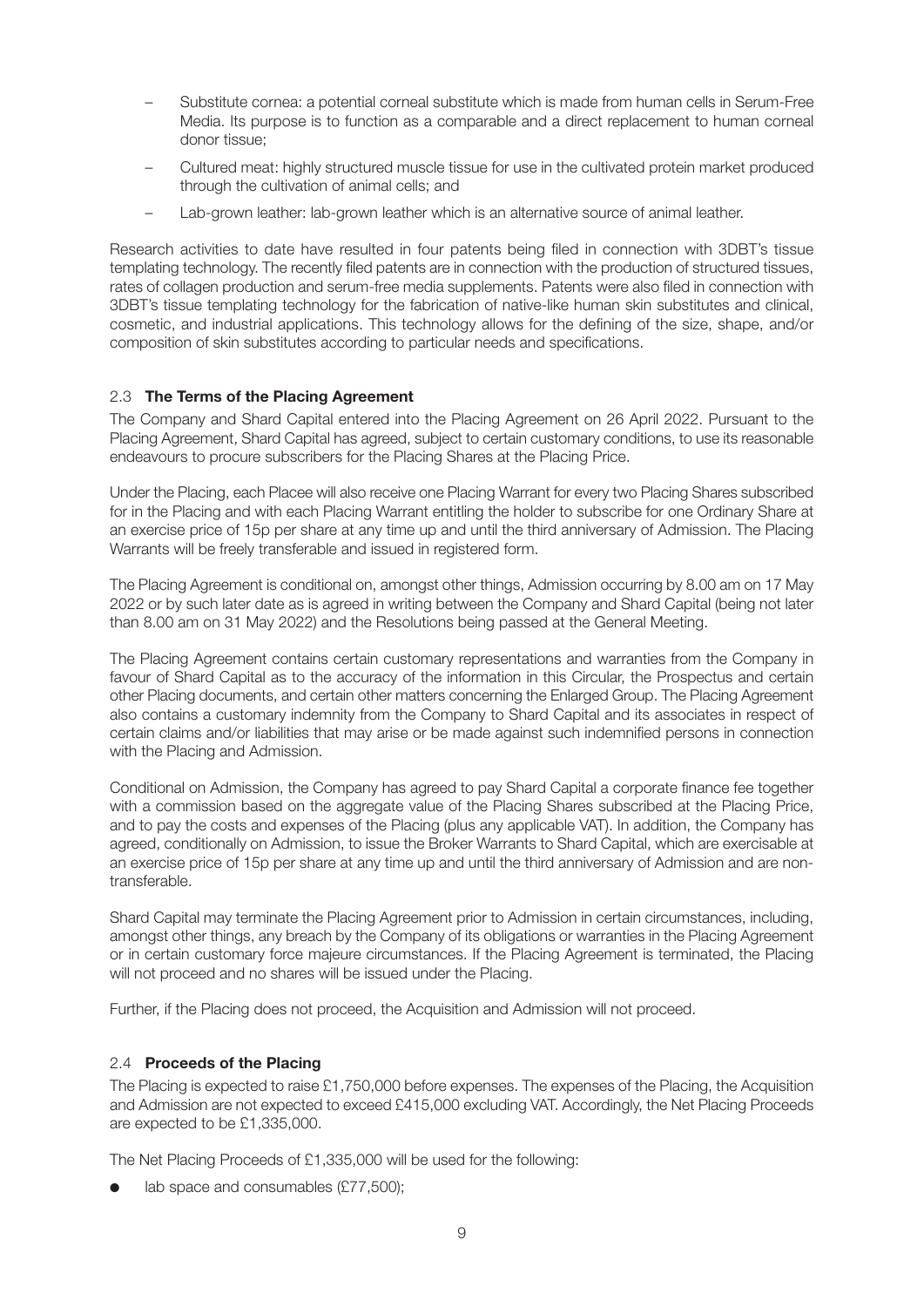- employing additional time from 3DBT's existing professional and technical people (£486,000);
- $\bullet$  employing additional professional and technical people (£130,000);
- marketing and sales avenues for the serum free and cosmetics (£50,000); and
- qeneral corporate overheads (£871,500).

### 2.5 **Proposed Restricted Share Awards**

On Completion, the Company proposes to issue Restricted Shares at nominal value as follows:

| Total                | 7,798,491                |
|----------------------|--------------------------|
| Geoff Baker          | 1,559,698                |
| Min Yang             | 779.849                  |
| Professor Yu Xiong   | 779.849                  |
| Dr Ricardo Gouveia   | 779.849                  |
| Professor Che Connon | 3.899.246                |
| Name                 | No. of Restricted Shares |

The Restricted Shares to be issued to Professor Che Connon and Dr Ricardo Gouveia will be subject to the rules of the Restricted Share Plan, which are summarised in paragraph 9.1 of Part II of this Circular.

The Restricted Shares to be issued to Min Yang, Geoff Baker and Professor Yu Xiong will be subject to the terms and conditions of the Restricted Share Agreements, which are substantially the same as the terms and conditions contained in the rules of the Restricted Share Plan. The Restricted Share Agreements are further summarised in paragraph 9.3 of Part II of this Circular.

None of the Restricted Shares to be issued will be subject to any performance conditions.

The recipients of the Restricted Shares are all members of the Concert Party.

#### 2.6 **Proposed Board Changes**

On Completion, but subject to Admission, Professor Che Connon will join the Board as an executive director.

Professor Connon is Director of Business Development for the Faculty of Medical Sciences, Newcastle University. He has led an academic research team that seeks to engineer functional replacement tissues using a cell derived, bio-inspired approach. He was the first to 3d bio-print a human cornea and understand the bio-mechanical properties of the corneal stem cell niche. Professor Connon has received continuous UK government research funding since 2007 and has published over 100 papers in international journals and has edited several books in regenerative medicine, stem cell bioprocessing and hydrogels in tissue engineering. Professor Connon has embraced academic entrepreneurial activities and has successfully founded (and remains a Director of) three Bio-tech spin-outs from Newcastle University:

- l Atelerix Ltd a company that supplies hydrogels for the storage and shipment of cells at controlled room temperature for clinical and scientific purposes.
- l 3D Bio-Tissues Ltd has developed a powerful platform that allows for the production of structured tissues.
- CellulaREvolution Ltd supplies technologies to assist in the manufacture of adherent cells for biotechnology needs.

Otherwise, there will be no other changes to the Board.

#### 2.7 **Lock in agreements**

Each of the Locked-In Parties have entered into lock in agreements with the Company pursuant to which they have undertaken to the Company, conditional on Admission, that, save in certain specified and customary circumstances, they will not, and they shall use their reasonable endeavours to procure that their associates will not, dispose of any interest in their Ordinary Shares for a period of 12 months from Admission.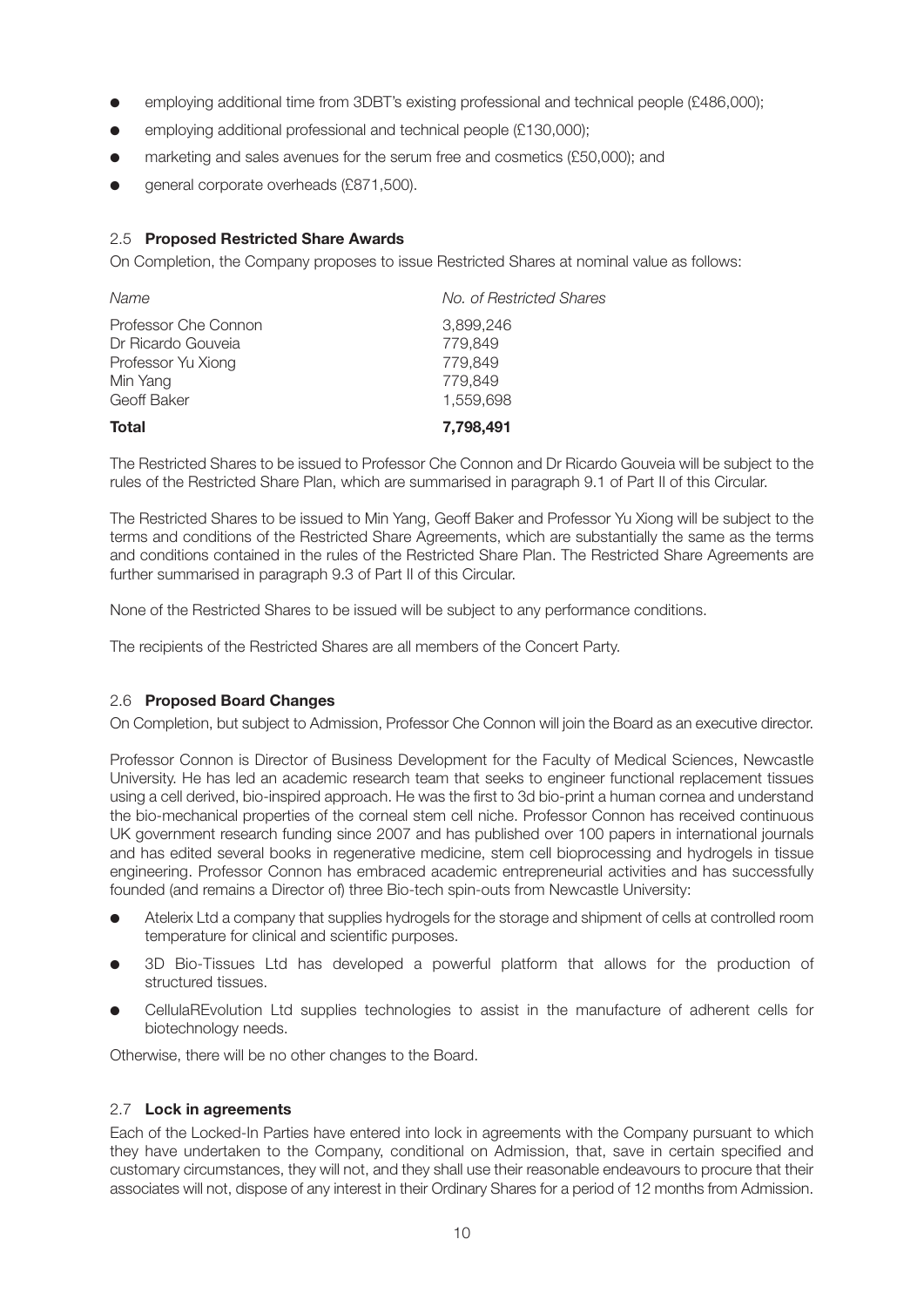## **3. THE WAIVER PROPOSAL**

As a company incorporated in England and Wales which has its shares admitted to listing on the standard segment of the Official List and admitted to trading on the Main Market of the London Stock Exchange, the Company is subject to the City Code on Takeovers and Mergers. Under Rule 9 of the Code, any person who acquires an interest in shares (as defined in the Code) which, taken together with shares in which he/she is already interested and shares in which persons acting in concert with him/her are interested, carry 30 per cent. or more of the voting rights of a company which is subject to the Code, is normally required to make a general offer to all the remaining shareholders to acquire their shares.

Similarly, when any person, together with persons acting in concert with him/her, is interested in shares which in the aggregate carry not less than 30 per cent. of the voting rights of such a company, but does not hold shares carrying more than 50 per cent. of such voting rights, a general offer will normally be required if any further interests in shares are acquired by any such person. An offer under Rule 9 must be made in cash and at the highest price paid by the person required to make the offer, or any person acting in concert with him/her, for any interest in shares of the company during the 12 months prior to the announcement of the offer.

When members of a concert party hold more than 50 per cent. of the voting rights in a company, no obligations under Rule 9 normally arise from acquisitions by any member of the concert party although individual members of a concert party will not be able to increase their percentage interests in shares through or between a Rule 9 threshold without Panel consent.

The Independent Shareholders should note that if the Rule 9 Waiver is approved and the Acquisition completes, the Concert Party will hold in aggregate 66.19 per cent. of the Company's Enlarged Share Capital. This also includes Restricted Shares as, despite the voting restriction set out in paragraph 9.3 of Part II of this Circular, these shares will be considered to have voting rights for the purpose of the Code.

In practical terms, this will have the effect of deterring any offeror from making an offer for the Company without support from the members of the Concert Party.

## 3.1 **Outline of the Concert Party**

The Concert Party is summarised in the table below. Immediately, upon Admission pursuant to the terms of the Acquisition Agreement and the issue of the Restricted Shares, the Concert Party will hold 56,778,497 Ordinary Shares, representing approximately 66.19 per cent. of the Enlarged Share Capital. Further details regarding the terms of the Acquisition are set out in paragraph 2.1 of this Circular. Accordingly, the Concert Party would normally be required under Rule 9 of the Code to make a mandatory offer for the remainder of the share capital of the Company. However, the Panel has agreed, subject to the Rule 9 Waiver being approved by Independent Shareholders at the General Meeting, to waive the obligation on the Concert Party, under Rule 9 of the Code, to make an offer for the entire issued share capital of the Company that will arise as a result of issue to the Concert Party of the Consideration Shares and the Concert Party Restricted Shares.

Novum considers the terms of the Restricted Share Agreements (as are summarised in paragraph 9.3 of Part II of this Circular) relating to the Restricted Shares to be issued to Min Yang and Geoff Baker who are Directors of the Company and members of the Concert Party to be fair and reasonable in so far as the Independent Shareholders are concerned.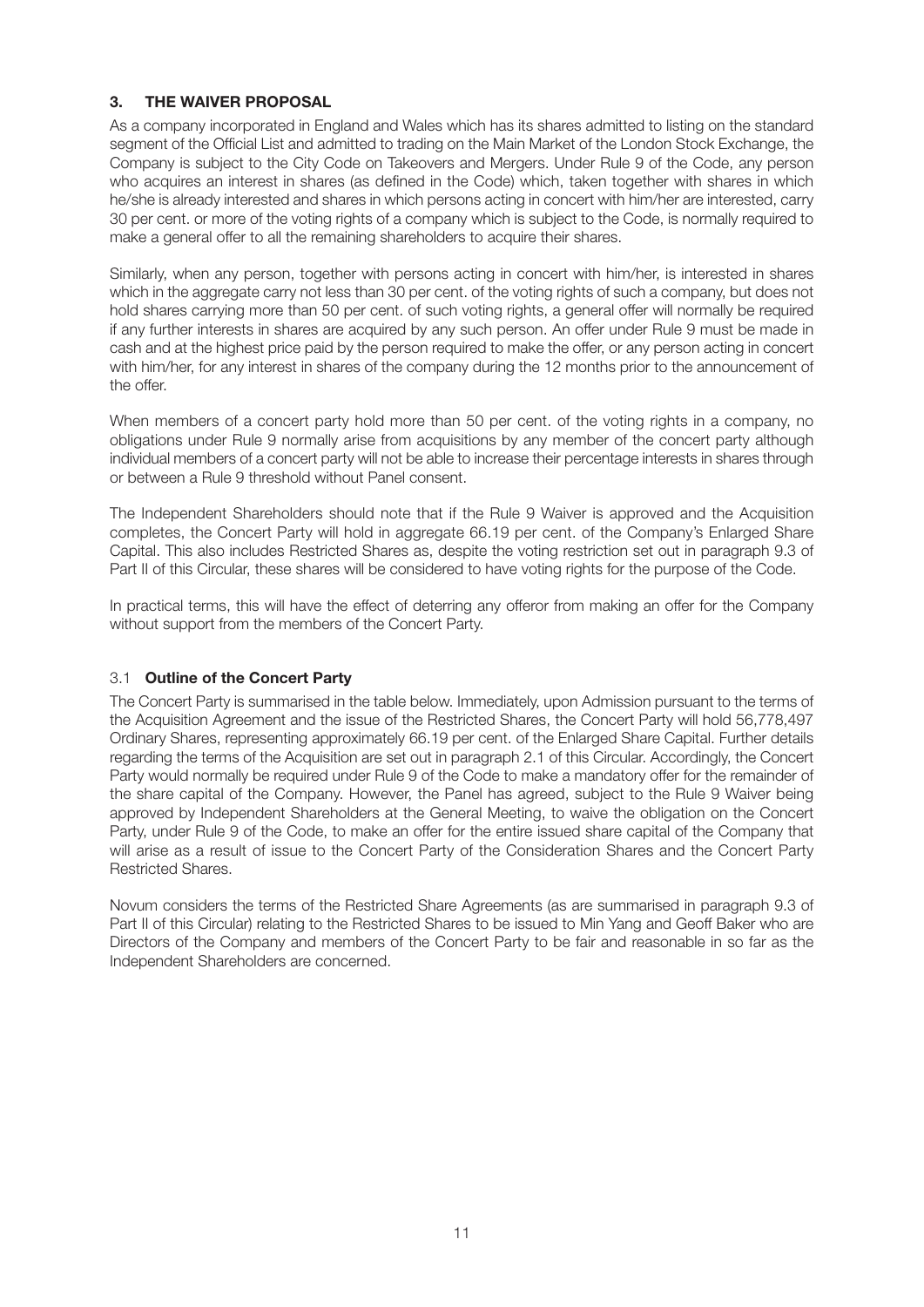The Company has agreed with the Panel that the following Shareholders in the Company and the Sellers should be considered to be acting in concert in relation to the Company. The members of the Concert Party and their respective holdings following Admission are set out below:

| Concert Party<br>Member               | Interest in<br>Company | Consideration<br>Shares | Interest in<br>undiluted<br>Enlarged<br>Share<br>Capital<br>(without<br>Restricted<br>Shares) | % Interest<br>in undiluted<br>Enlarged<br>Share<br>Capital<br><i>(without</i> )<br>Restricted<br>Shares) | Ordinarv<br><b>Shares</b><br>issued<br>as<br>Restricted | Interest in<br>undiluted<br>Enlarged<br>Shares Share Capital | % Interest<br>in undiluted<br>Enlarged<br><b>Share Capital</b> | Interest in<br>fully diluted<br>Enlarged<br>Share<br>Capital | % Interest<br>in fully<br>diluted<br>Enlarged<br>Share<br>Capital |
|---------------------------------------|------------------------|-------------------------|-----------------------------------------------------------------------------------------------|----------------------------------------------------------------------------------------------------------|---------------------------------------------------------|--------------------------------------------------------------|----------------------------------------------------------------|--------------------------------------------------------------|-------------------------------------------------------------------|
| Geoff Baker                           |                        | 0                       |                                                                                               | $0.00\%$                                                                                                 | 1,559,698                                               | 1,559,699                                                    | 1.82%                                                          | 1,559,699                                                    | 1.59%                                                             |
| Min Yang                              |                        | 0                       |                                                                                               | $0.00\%$                                                                                                 | 779,849                                                 | 779,850                                                      | 0.91%                                                          | 779,850                                                      | 0.79%                                                             |
| Daniel Yuan Fang                      | 700,000                | 0                       | 700,000                                                                                       | 0.90%                                                                                                    | $\circ$                                                 | 700,000                                                      | 0.82%                                                          | 700,000                                                      | 0.71%                                                             |
| Advance Plan Investments Ltd          | 5,000,000              | 0                       | 5,000,000                                                                                     | 6.41%                                                                                                    | 0                                                       | 5,000,000                                                    | 5.83%                                                          | 5,000,000                                                    | 5.10%                                                             |
| Trade Hero Holdings Limited           | 6,000,000              | 0                       | 6,000,000                                                                                     | 7.69%                                                                                                    | 0                                                       | 6,000,000                                                    | 6.99%                                                          | 6,000,000                                                    | 6.12%                                                             |
| Business Victor Investments Limited   | 1.200.000              | $\Omega$                | 1,200,000                                                                                     | 1.54%                                                                                                    | $\Omega$                                                | 1,200,000                                                    | 1.40%                                                          | 1,200,000                                                    | 1.22%                                                             |
| Kwok Hung                             | 1,180,000              | 0                       | 1,180,000                                                                                     | 1.51%                                                                                                    | 0                                                       | 1,180,000                                                    | 1.38%                                                          | 1,180,000                                                    | 1.20%                                                             |
| Forever Grand Group Limited           | 1,000,000              | 0                       | 1.000.000                                                                                     | 1.28%                                                                                                    | 0                                                       | 1,000,000                                                    | 1.17%                                                          | 1,000,000                                                    | 1.02%                                                             |
| <b>BSF Angel Funding Limited</b>      | 0                      | 16,610,944              | 16.610.944                                                                                    | 21.30%                                                                                                   | 0                                                       | 16,610,944                                                   | 19.36%                                                         | 16,610,944                                                   | 16.93%                                                            |
| Che Connon                            | 0                      | 9,028,731               | 9,028,731                                                                                     | 11.58%                                                                                                   | 3,899,246                                               | 12,927,977                                                   | 15.07%                                                         | 12,927,977                                                   | 13.18%                                                            |
| Newcastle University Holdings Limited | 0                      | 6,915,624               | 6,915,624                                                                                     | 8.87%                                                                                                    | $\circ$                                                 | 6,915,624                                                    | 8.06%                                                          | 6,915,624                                                    | 7.05%                                                             |
| Professor Yu Xiong                    | 0                      | $\circ$                 | 0                                                                                             | 0.00%                                                                                                    | 779.849                                                 | 779,849                                                      | 0.91%                                                          | 779,849                                                      | 0.79%                                                             |
| Ricardo Gouveia                       | 0                      | 1,344,705               | 1,344,705                                                                                     | 1.72%                                                                                                    | 779.849                                                 | 2,124,554                                                    | 2.48%                                                          | 2,124,554                                                    | 2.17%                                                             |
| <b>Total</b>                          | 15,080,002             | 33,900,004              | 48,980,006                                                                                    | 62.81%                                                                                                   | 7.798.491                                               | 56,778,497                                                   | 66.19%                                                         | 56.778.497                                                   | 57.88%                                                            |

The following gives further details on those individuals disclosed in paragraph 2 above, who will each hold more than 3 per cent. of the Enlarged Share Capital:

- Advance Plan Investments Ltd: Owned and controlled by Min Yang (Director of BSF)
- l Trade Hero Holdings Limited: Owned by Yuanqing He, a business associate of Min Yang, a Director of BSF
- **BILE Angel Funding: Min Yang and Geoff Baker are Directors of both this entity and BSF**
- l Professor Che Connon: Founder and Director of 3DBT
- l Newcastle University Holdings Limited: Shareholder of 3DBT

Further information on the members of the Concert Party and reasons for their membership of the Concert Party are set out in paragraph 3 of Part II of this Circular.

#### 3.2 **Panel Waiver**

The Panel has agreed that, subject to the approval of the Independent Shareholders on a poll of the Rule 9 Waiver at the General Meeting to be held on 16 May 2022, it will waive the obligation on any member of the Concert Party to make a general offer that would otherwise arise as a result of the issue of the Consideration Shares and Concert Party Restricted Shares upon Admission.

Accordingly, the Rule 9 Waiver (for the approval of the Waiver Proposal) is being proposed at the General Meeting and will be taken on a poll to be called by the Chairman of the General Meeting. The members of the Concert Party will not be entitled to vote on the Rule 9 Waiver.

#### 3.3 **Application of the Code following the Panel Waiver**

If the Rule 9 Waiver is approved at the General Meeting the Company will remain subject to the Code.

**As, immediately following Admission, the Concert Party will hold, in aggregate, more than 50 per cent. of the voting rights in the Company, members of the Concert Party may acquire further interests in the Ordinary Shares of the Company without incurring any obligation under Rule 9 to make a general offer.**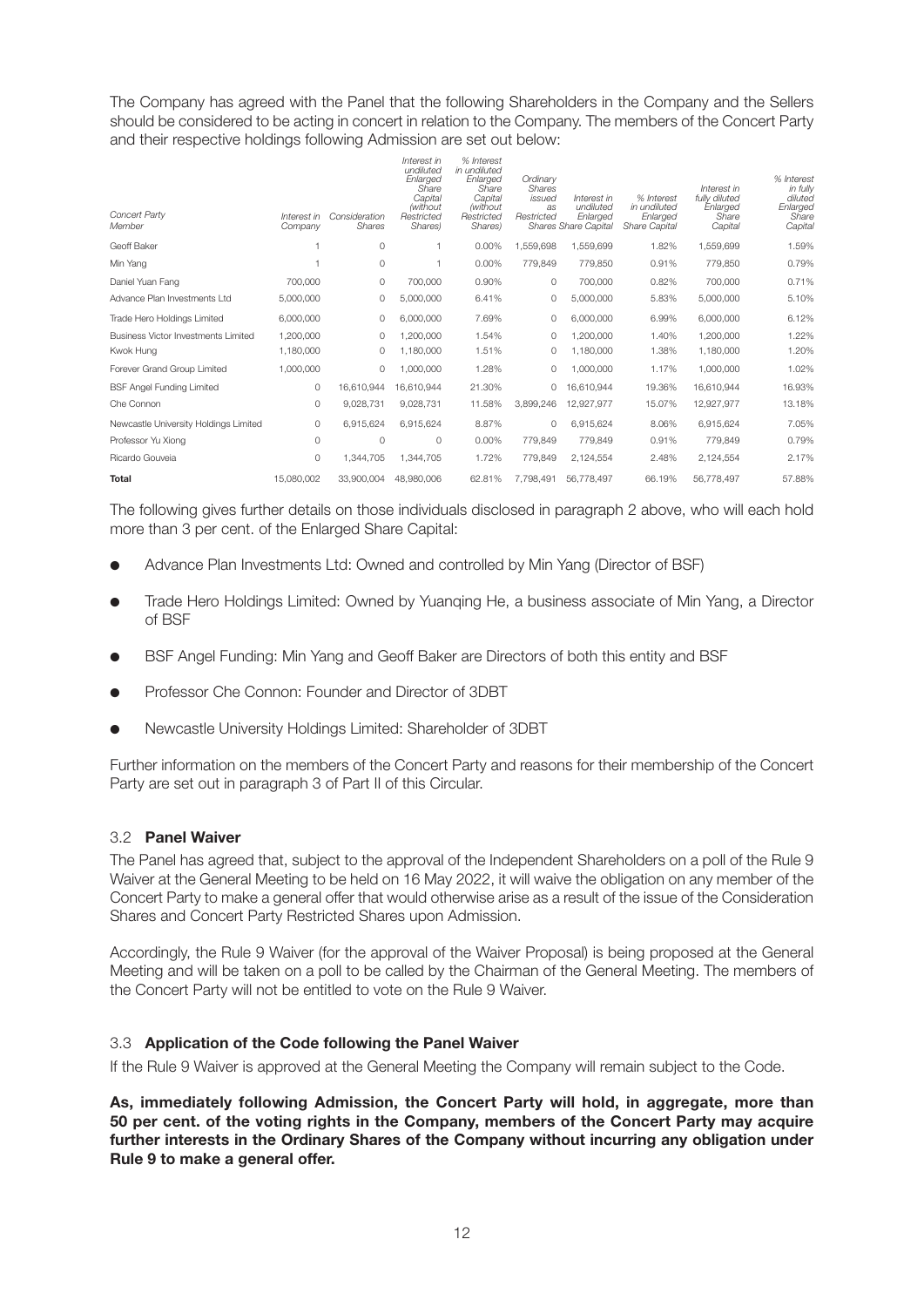However, individual members of the Concert Party will not be able to increase their percentage interests in shares through or between a Rule 9 threshold without Panel consent.

#### **If the Waiver Proposal is approved by the passing of the Rule 9 Waiver at the General Meeting, the Concert Party will not be restricted from making an offer for the Company.**

#### 3.4 **Intentions of the Concert Party**

The Company was incorporated on 5 September 2018 with the objective of creating value for its shareholders through an acquisition-led growth strategy with a focus on acquiring businesses in the biotechnology, innovative marketing and e-commerce sectors. The Company's ordinary shares were admitted to trading on the Official List on 26 July 2019 when it raised £767,000 via a placing at 5 pence per ordinary share.

At present, the Company is a cash shell with no operating business (or any research and development functions). The Company does not have any fixed assets and does not have any employees or pension schemes.

On Completion of the Acquisition:

- the Company will become and operate as the holding company of 3DBT; and
- l the existing directors of the Company will continue on the board of directors of the Company and the Proposed Director will join the board of directors of the Company.

At Completion of the Acquisition, the Company's current strategy will cease and its financial and trading prospects will be dependent on the performance of the Enlarged Group.

The Company's new strategy will be to develop 3DBT's intellectual property around each of the applications referred to in paragraph 2.2 above, and to then licence out the patent-protected intellectual property to manufacturers, wholesalers and distributers of the end products. 3DBT currently manufactures product for serum-free media and an active ingredient for skin care products. With regards to the tissue templating applications, 3DBT will not manufacture any of the products itself, thereby intending to keep its capital requirements to a minimum and to remove associated manufacturing, production, distribution and retail to risks from its business model.

3DBT has entered into a Material Transfer Agreement with a large medical device company. Although the commercial terms have not been agreed upon, 3DBT is anticipating the implementation of a licence model for access to the means of production for 3DBT corneas and associated intellectual property. Similar agreements with different commercial parties will be sought for skin, leather and meat applications. Skin and corneal products would likely be limited by their applications whereas leather and meat products may be more limited by geographic location. The Company believes that the reason for this is that skin and corneas, as medical devices, would play into larger international medical device companies but could also be used for different clinical indications. Cultured meat and leather licences are expected to be sought after by smaller companies with limited geographic reach, but are likely to have the same application i.e. food or material to manufacture.

Following Completion of the Acquisition in order to support the Company's new strategy described above, people may be engaged at the level of the Company and the Company may acquire or develop research and development functions and/or fixed assets.

The Net Placing Proceeds are expected to be deployed in accordance with the statement set out paragraph 2.4 of Part I of this Circular.

Following Completion of the Acquisition, the Existing Ordinary Shares will be re-admitted and the New Ordinary Shares will be admitted to the standard segment of the Official List and to trading on the London Stock Exchange's Main Market for listed securities.

Applications will also be made in respect of any future issue of shares in the Company's share capital (including pursuant to the exercise of any options or otherwise) to be admitted to trading on standard segment of the Official List and to trading on the London Stock Exchange's Main Market for listed securities.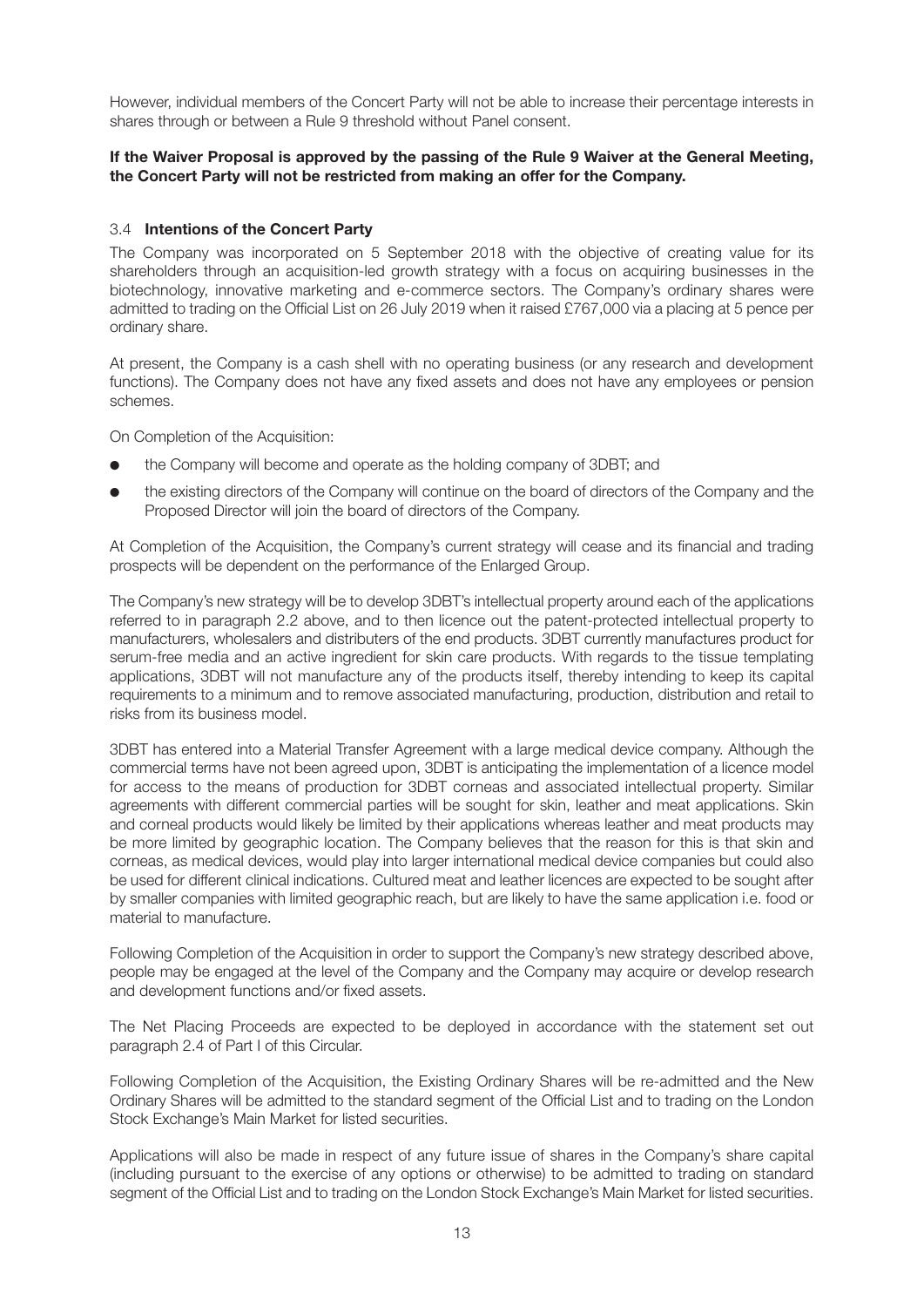Save as described above, the Concert Party is not intending to seek any changes in respect of:

- (i) the future business of the Company, including any research and development functions of the Company;
- (ii) the continued employment of the employees and management of the Company and of its subsidiaries, including any material change in the conditions of employment or in the balance of the skills and functions of the employees and management;
- (iii) the strategic plans for the Company or the Company's places of business, including the location of the Company's headquarters functions;
- (iv) any redeployment of the fixed assets of the Company; or
- (v) the continuation of the Shares being admitted to the standard segment of the Official List and admitted to trading on the Main Market of the London Stock Exchange.

The Company also propose to implement two new share plans, being the Restricted Share Plan and the Employee Share Option Scheme. Further information on the Restricted Share Plan and the Employee Share Option Scheme is set out in paragraph 9 of Part II of this Circular.

The Concert Party members, or any persons acting in concert with them, have not entered into agreements, arrangements or understandings for the transfer of their Shares to any third party.

#### **4. BENEFITS OF THE WAIVER PROPOSAL**

The Acquisition is conditional on the passing of the Rule 9 Waiver. The Independent Director considers that the Acquisition represents an accelerated route to grow the Company and add value by enabling it to acquire technology which has benefitted from the development of products before entering into commercial terms with partners and licencing partners.

The Acquisition will therefore not proceed unless the Waiver Proposal is implemented. In light of this, the Independent Director believes that it is in the best interests of the Company and the Shareholders as a whole that the Waiver Proposal be implemented.

#### **5. RISKS ASSOCIATED WITH THE WAIVER PROPOSAL**

In considering your voting decisions in relation to the Waiver Proposal, you are referred to the risks set out below. Only those risks relating to the Waiver Proposal which are material and currently known to the Company are set out below. Additional risks and uncertainties not currently known to the Company, or that the Company currently deems to be immaterial, may also have an adverse effect on the Company.

The Independent Shareholders should note that, if the Rule 9 Waiver is approved and the Acquisition completes, the Concert Party will hold in aggregate approximately 66.19 per cent. of the Company's Enlarged Share Capital.

#### **6. SHAREHOLDINGS**

Following Completion, the shareholdings of the Existing Directors and the Proposed Director will be as follows:

| Directors and<br>Proposed<br>Director | Ordinarv Shares<br>Held prior to<br>Admission | Per cent, of issued<br>existing issued<br>share capital | Placing<br>Shares        | Consideration<br>Shares  | <b>Ordinary Shares</b><br>issued as<br><b>Restricted Shares</b> | Total Number of<br><b>Ordinary Shares</b><br>held at Admission | Per cent, of issued<br>share capital at<br>Admission |
|---------------------------------------|-----------------------------------------------|---------------------------------------------------------|--------------------------|--------------------------|-----------------------------------------------------------------|----------------------------------------------------------------|------------------------------------------------------|
| Min Yang*                             | 5.000.001                                     | 24.58                                                   | $-$                      |                          | 779.849                                                         | 5.779.850                                                      | 6.74                                                 |
| Che Connon                            | -                                             | -                                                       | $\overline{\phantom{0}}$ | 9.028.731                | 3.899.246                                                       | 12.927.977                                                     | 15.07                                                |
| Geoffrey Baker                        |                                               | -                                                       |                          | $\overline{\phantom{0}}$ | .559.698                                                        | 1.559.699                                                      | 1.82                                                 |

\* 5,000,000 of Ming Yang's ordinary shares are held by Advance Plan Investments Ltd which is an entity wholly owned by her.

#### **7. CONFLICTS OF INTEREST**

As noted above, Min Yang and Geoff Baker are directors of 3DBT and are directors of BSF Angel Funding Limited which is a shareholder in 3DBT. As such, each of them is considered to have a conflict of interest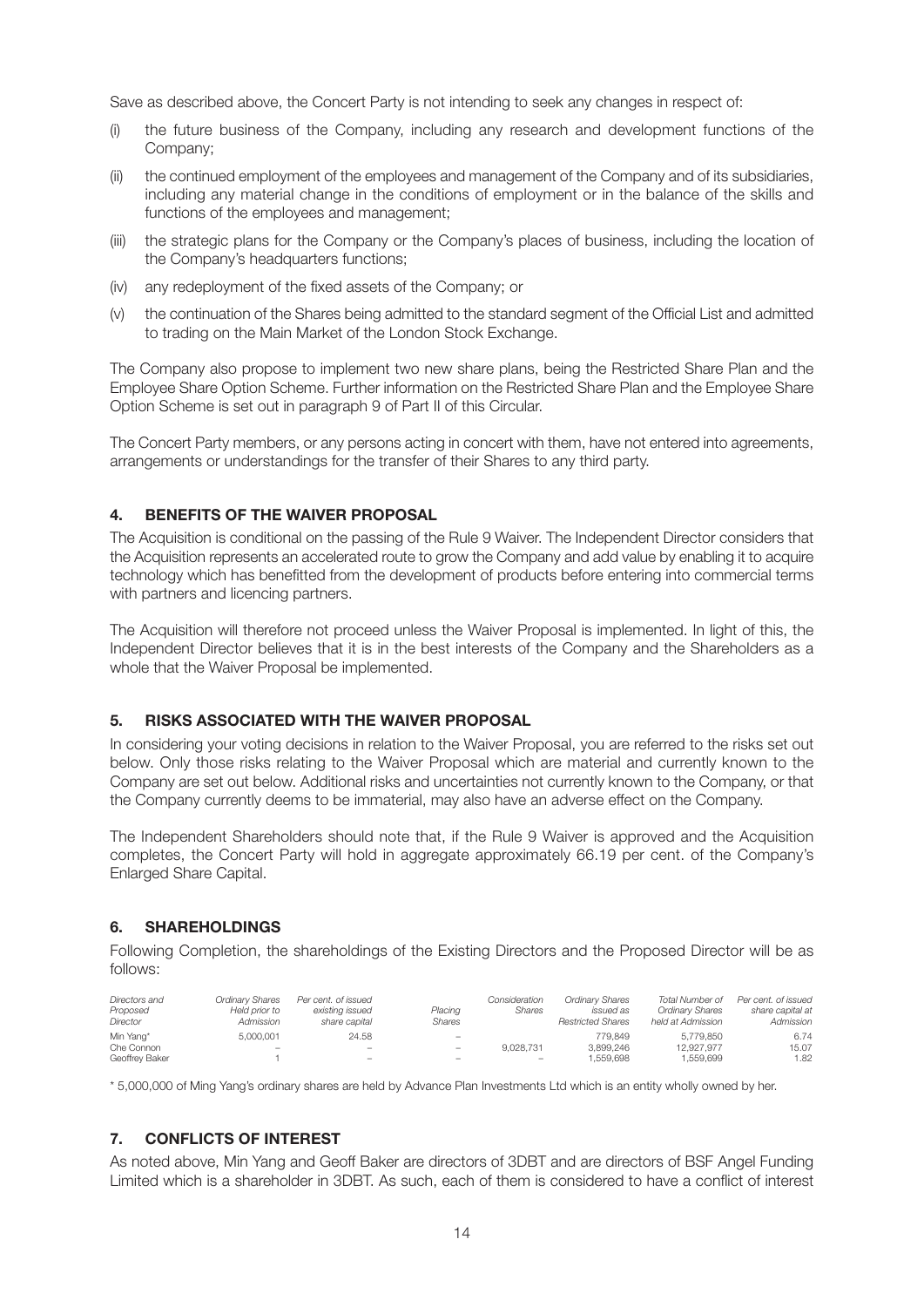and they have not participated in the Independent Director's recommendation of the Rule 9 Waiver in compliance with Note 4 to Rule 25.2 of the Code.

In addition each of Min Yang and Geoff Baker as members of the Concert Party are excluded from voting in their capacity as Shareholders on the Rule 9 Waiver.

The Independent Shareholders have an interest in 5,260,000 Existing Ordinary Shares representing approximately 25.86 per cent. of the Existing Ordinary Shares.

### **8. IMPLEMENTING THE RULE 9 WAIVER**

The Rule 9 Waiver is subject to Independent Shareholder approval at the General Meeting. In order to comply with the Code, the Rule 9 Waiver will be taken on a poll, and require the approval of more than 50 per cent. of votes cast by Independent Shareholders at the General Meeting present in person or by proxy and voting at the General Meeting. The members of the Concert Party will not vote on the Rule 9 Waiver.

## **9. FURTHER RESOLUTIONS PROPOSED AT THE GENERAL MEETING**

#### 9.1 **Resolution 2 – authority to allot Shares**

The Directors may only allot shares or grant rights to subscribe for, or convert any security into, shares if authorised to do so by Shareholders.

Resolution 2 is proposed as an ordinary resolution to authorise the Directors to allot and issue shares in the Company or grant rights to subscribe for or to convert any securities into shares in the Company to allow for the issue of the Consideration Shares, the Placing Shares, the Restricted Shares pursuant to the Restricted Share Agreements, the Placing Warrants and the Broker Warrants.

Sub-paragraph (d) of this Resolution will authorise the Directors to allot shares or grant rights to subscribe for, or convert securities into, shares up to an aggregate nominal amount of £571,889 (representing a maximum of 57,188,900 Ordinary Shares) provided the allotments are used for rights issues or other pre-emptive offers to Shareholders. This amount represents approximately two-thirds of the Enlarged Share Capital (there being no current intention to use this further authority).

Sub-paragraph (e) of this Resolution will authorise the Directors generally to allot shares or grant rights to subscribe for, or convert securities into, shares up to an aggregate nominal amount of £285,945 (representing a maximum of 28,594,500 Ordinary Shares). This amount represents approximately one-third of the Enlarged Share Capital (there being no current intention to use this further authority).

The authority sought under this resolution will expire at the annual general meeting of the Company to be held in 2023 or fifteen months after the passing of this resolution, whichever date is the earlier.

#### 9.2 **Resolution 3 – disapplication of statutory pre-emption rights**

Resolution 3 is proposed as a special resolution to give the directors the power to allot ordinary shares (or sell any ordinary shares which the Company holds in treasury) for cash without first offering them to existing shareholders in proportion to their existing shareholdings. Sub-paragraph (a) of this resolution allows for the issue of the Consideration Shares, Placing Shares, the Restricted Shares pursuant to the Restricted Share Agreements, the Placing Warrants and the Broker Warrants.

Sub-paragraph (b) of this resolution provides for the disapplication of pre-emptive rights on a rights issue or other pre-emptive offer so as to allow the Directors to make exclusions or such other arrangements as may be appropriate to resolve legal or practical problems, which, for example, might arise with overseas shareholders or entitlements to fractions. Sub-paragraph (c) of this resolution will disapply the statutory pre-emption rights in respect of equity securities up to an aggregate nominal amount of £128,675 (representing a maximum of 12,867,500 Ordinary Shares). This amount represents approximately 15 per cent. of the Enlarged Share Capital (there being no current intention to use this further authority).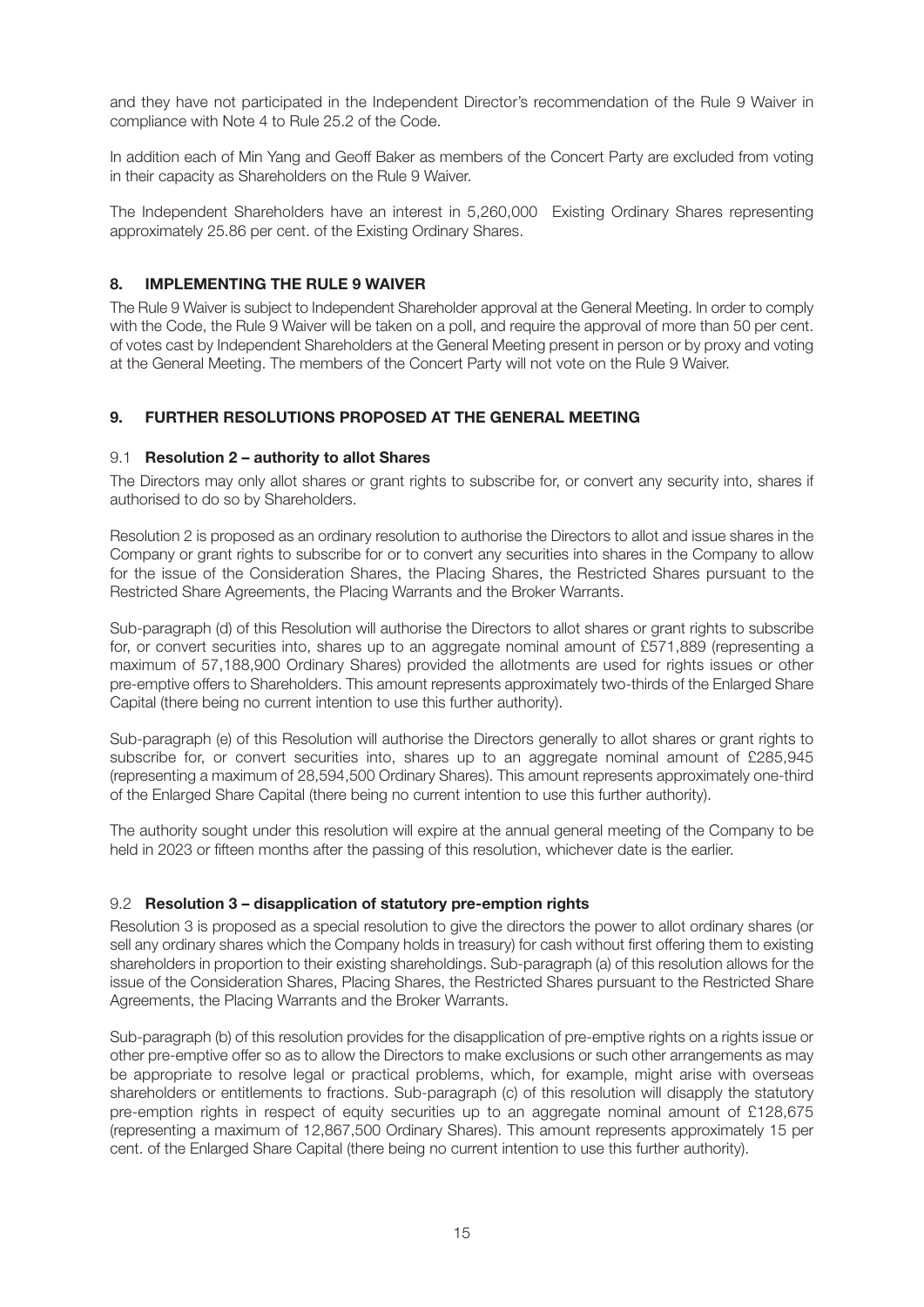The powers under resolution 3 will expire at the annual general meeting of the Company to be held in 2023 or fifteen months after the passing of this resolution, whichever date is the earlier.

#### 9.3 **Resolution 4 – approval of Restricted Share Plan**

Resolution 4 is proposed as an ordinary resolution and seeks approval from Shareholders of the Restricted Share Plan and for the implementation of the Restricted Share Plan which will allow for the grant of shares to selected employees subject to restrictions and forfeiture risks which will be lifted after a certain period. It is intended that participants will be executive directors and senior employees of the Company.

A summary of the principal terms of the rules of the Restricted Share Plan is set out in paragraph 9.1 of Part II of this Circular.

#### 9.4 **Resolution 5 – approval of ESOP**

Resolution 5 is proposed as an ordinary resolution and seeks approval from Shareholders of the Employee Share Option Plan ("**ESOP**") and for the implementation of the ESOP, which will allow for the grant of EMI options and non-approved share options over shares in the Company to be granted to selected individuals.

A summary of the principal terms of the rules of the ESOP is set out in paragraph 9.2 of Part II of this Circular.

#### 9.5 **Resolution 6 – approval of issue of Restricted Shares to Non-Executive Directors**

Resolution 6 is proposed as an ordinary resolution and seeks approval from Shareholders for the proposed issue of: (a) 779,849 new Ordinary Shares to Min Yang at the issue price of £0.01 per share; and (b) 1,559,698 new Ordinary Shares to Geoff Baker at the issue price of £0.01 per share, in each case pursuant to and subject to the terms and conditions of the Restricted Share Agreements.

A summary of the principal terms of the Restricted Share Agreements is set out in paragraph 9.3 of Part II of this Circular.

#### **Completion of the Acquisition and the Placing is conditional upon the passing of all the Resolutions. If any of the Resolutions are not passed then neither the Acquisition nor the Placing will complete.**

#### **10. ACTION TO BE TAKEN**

Shareholders will find enclosed a Form of Proxy for use in connection with the General Meeting. Whether or not you intend to be present at the meeting, you are asked to complete the Form of Proxy in accordance with the instructions printed thereon and return it to the Company's Registrars, Share Registrars Limited, 3 The Millennium Centre, Crosby Way, Farnham, Surrey, GU9 7XX, (by post or by hand) or by email to voting@shareregistrars.uk.com as soon as possible and, in any event, no later than 10.00 a.m. on 12 May 2022, being 48 hours (not counting any part of a day that is not a Business Day) before the time appointed for the holding of the General Meeting.

If you hold shares in CREST, you may appoint a proxy by completing and transmitting a CREST Proxy Instruction to Share Registrars Limited (ID 7RA36), so that it is received no later than 10.00 a.m. on 12 May 2022.

Completion of a Form of Proxy or the giving of a CREST Proxy Instruction will not prevent you from attending the General Meeting and voting in person (in substitution for your proxy vote) if you wish to do so and are so entitled.

#### **11. RECOMMENDATION**

#### 11.1 **Waiver Proposal**

The Independent Director, who has been so advised by Novum, considers the Acquisition and the Waiver Proposal to be fair and reasonable and in the best interests of Independent Shareholders and the Company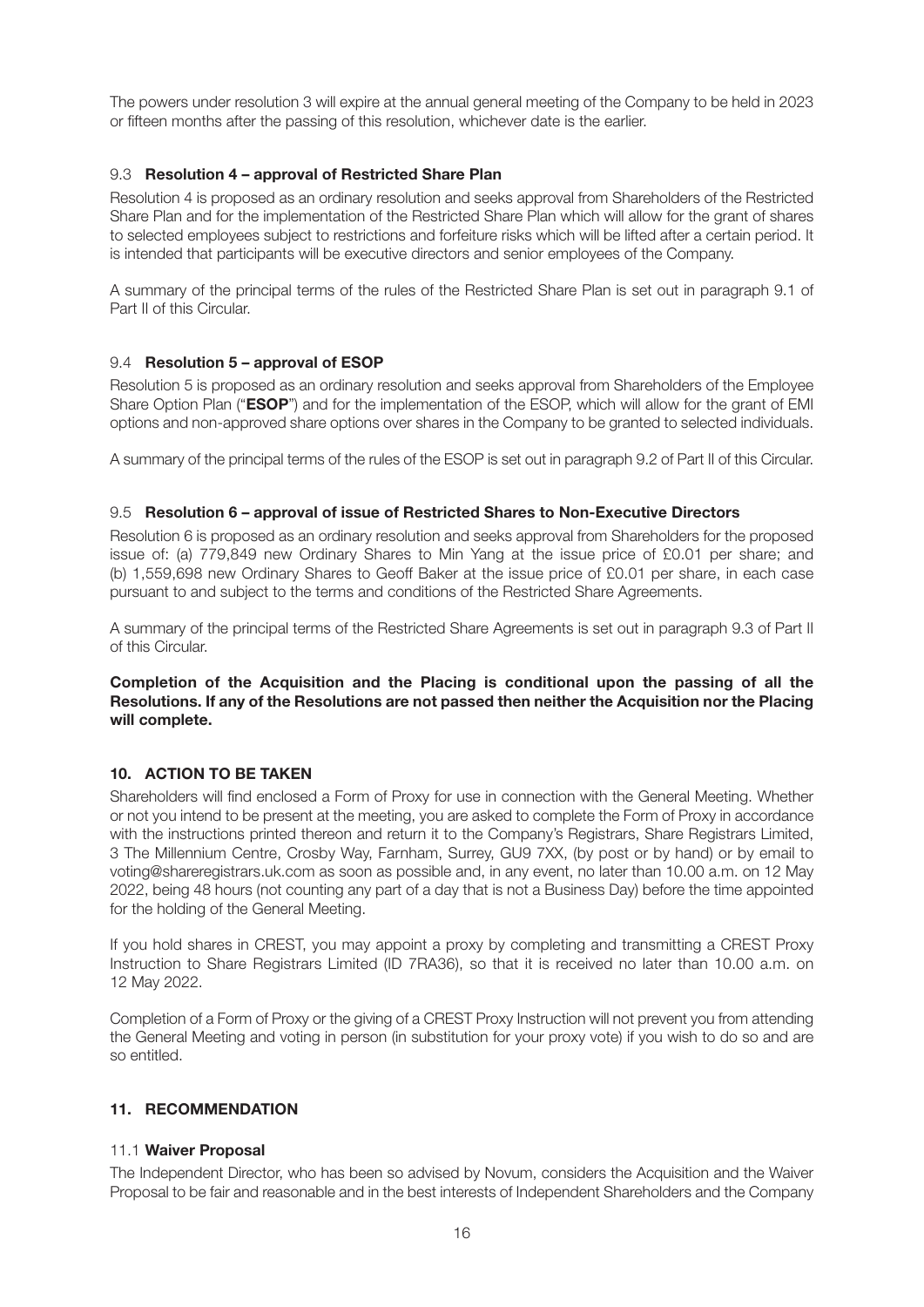as a whole. In providing advice to the Independent Director, Novum has taken account of the commercial assessments of the Independent Director. Accordingly, the Independent Director recommends that the Independent Shareholders vote in favour of the Rule 9 Waiver approving the Waiver Proposal at the General Meeting.

### 11.2 **Other Resolutions**

The Directors recommend that Shareholders vote in favour of Resolutions 2 to 5 (inclusive) at the General Meeting, as they intend to do in respect of their entire beneficial holdings of Ordinary Shares which amount to, in aggregate, 5,000,002 Existing Ordinary Shares, representing approximately 24.58 per cent. of the Existing Ordinary Shares of the Company.

The Independent Director further recommends that Shareholders vote in favour of Resolution 6 at the General Meeting which relates to the issue of Restricted Shares to Min Yang and Geoff Baker who have accordingly not participated in the Independent Director's recommendation on Resolution 6.

Yours faithfully

**Dennis Ow** Independent Director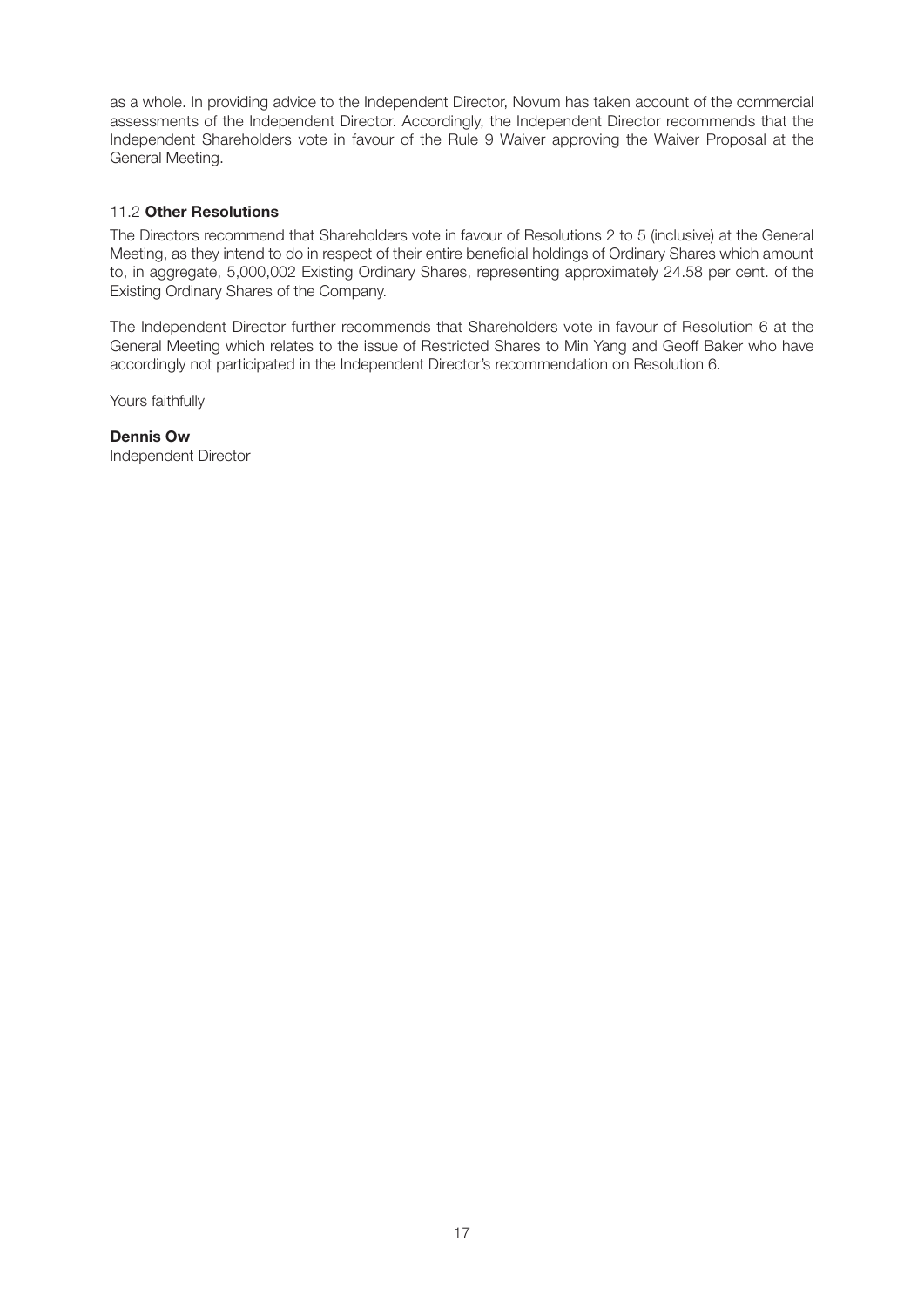## **PART II – ADDITIONAL INFORMATION**

## **1. RESPONSIBILITY**

- 1.1 The Directors and Proposed Director, whose names are set out on page 5 of this Circular accept responsibility for the information contained in this Circular (including any expressions of opinion). To the best of the Directors' and Proposed Director's knowledge and belief (having taken all reasonable care to ensure that such is the case), the information contained in this Circular is in accordance with the facts and does not omit anything likely to affect the import of such information.
- 1.2 The Independent Director, whose name is set out on page 33 of this Circular, accepts responsibility for the recommendation that Independent Shareholders vote in favour of the Rule 9 Waiver. To the best of the knowledge and belief of the Independent Director (having taken all reasonable care to ensure that such is the case), the information contained in this Circular is in accordance with the facts and does not omit anything likely to affect the import of such information.
- 1.3 Min Yang and Geoff Baker have not participated in the Independent Director's consideration of the Rule 9 Waiver and do not take responsibility for the recommendation of the Rule 9 Waiver set out in paragraph 11.1 of Part I of this Circular. Min Yang and Geoff Baker are excluded from these matters on the basis that they are directors of 3DBT and of BSF Angel Funding Limited, a shareholder of 3DBT. Therefore they are not in a position to independently advise the Independent Shareholders in connection with the Rule 9 Waiver.
- 1.4 Min Yang also accepts responsibility for the information contained in this Circular relating to Professor Yu Xiong, Daniel Yuan Fang, Kwok Hung So, Advance Plan Investment Ltd, Trade Hero Holdings Limited, Business Victor Investments Limited and Forever Grand Group Limited. To the best of the knowledge and belief of Min Yang (having taken all reasonable care to ensure that such is the case), the information contained in this Circular is in accordance with the facts and does not omit anything likely to affect the import of such information.
- 1.5 BSF Angel Funding Limited, Newcastle University Holdings Limited and Dr Ricardo Gouveia accept responsibility for the information contained in this document relating to themselves. To the best of the knowledge and belief of each such person (having taken all reasonable care to ensure that such is the case), the information contained in this document for which they take responsibility is in accordance with the facts and does not omit anything likely to affect the import of such information.

#### **2. DIRECTORS**

The Directors and the Proposed Director of the Company and their functions (or proposed functions, as applicable) are as follows:

Geoffrey Robert Baker

Proposed Director **Proposed Function** Professor Che Connon Executive Director

Director Function Min Yang<br>Geoffrey Robert Baker (Geoffrey Robert Baker) (Superior Schwarz (Superior Schwarz) (Non-Executive Chairman<br>Non-Executive Director

Director Function Dennis Ow Non-Executive Director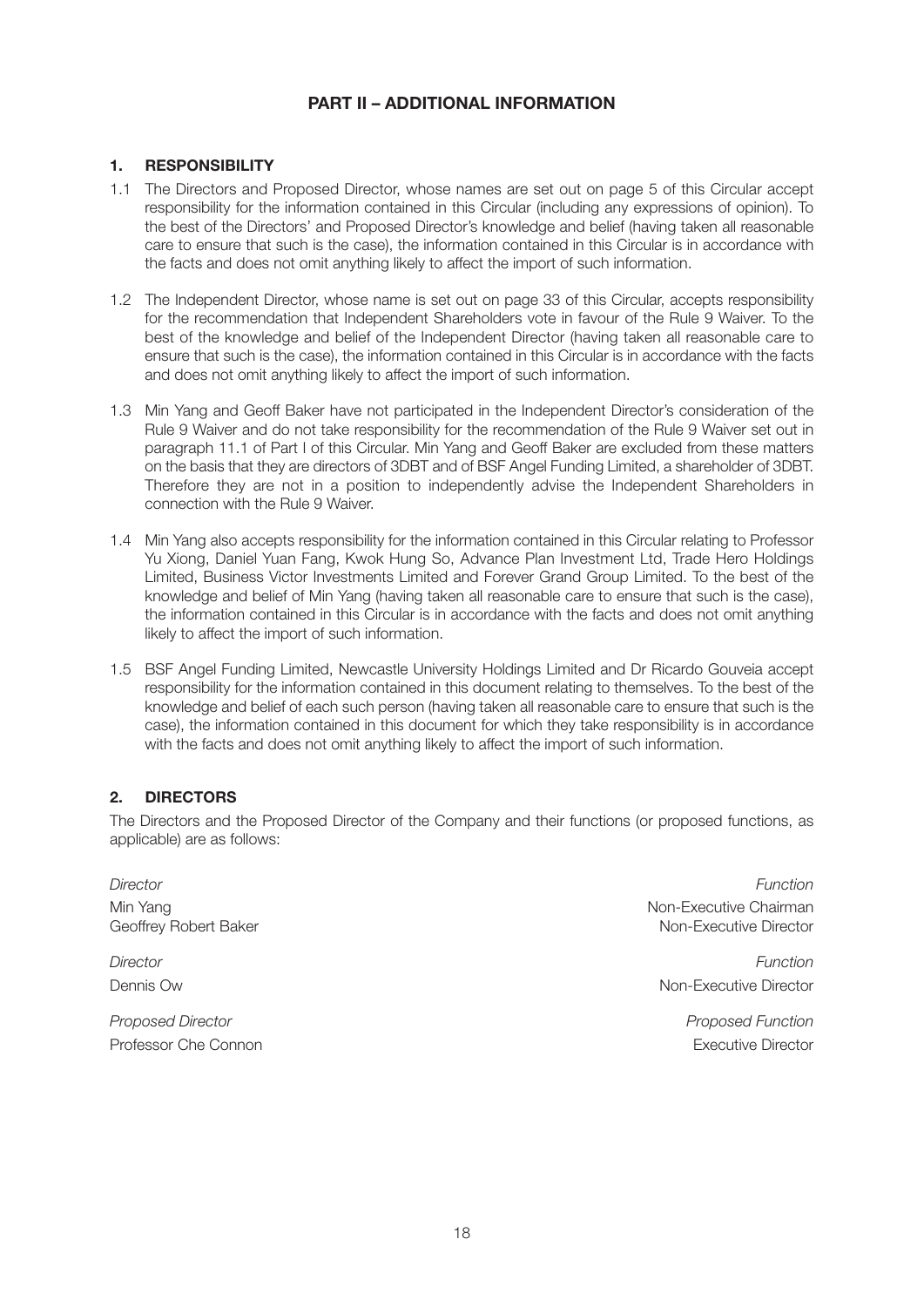## **3. THE CONCERT PARTY MEMBERS**

3.1 The members of the Concert Party and details of the reason for their membership of the Concert Party are set out below.

| <b>Member of the Concert Party</b>         | <b>Reason for inclusion</b>                                                                                                                                                                                                                    |
|--------------------------------------------|------------------------------------------------------------------------------------------------------------------------------------------------------------------------------------------------------------------------------------------------|
| Min Yang                                   | Min Yang is a founder and director of the Company, a director<br>of 3DBT and a director of BSF Angel Funding Limited, which<br>owns approximately 49.00 percent of the shares in 3DBT.                                                         |
| Geoff Baker                                | Geoff Baker is a founder and director of the Company, a<br>director of 3DBT and a director of BSF Angel Funding<br>Limited.                                                                                                                    |
| Daniel Yuan Fang                           | Daniel Yuan Fang is the son of Min Yang.                                                                                                                                                                                                       |
| Advance Plan Investment Ltd                | Advance Plan Investment Ltd is a company incorporated in<br>the British Virgin Islands, which is owned and controlled by<br>Min Yang, and is a personal investment company of<br>Min Yang.                                                     |
| Trade Hero Holdings Limited                | Trade Hero Holdings Limited is a company incorporated in<br>the British Virgin Islands, which is owned and controlled by<br>Yuanging He, a business associate of Min Yang, and is a<br>personal investment company of Yuanqing He.             |
| Kwok Hung So                               | Kwok Hung So is a business associate of Min Yang.                                                                                                                                                                                              |
| <b>Business Victor Investments Limited</b> | Business Victor Investments Limited is a company<br>incorporated in the British Virgin Islands, which is owned and<br>controlled by Kwok Hung So and is a personal investment<br>company of Kwok Hung So.                                      |
| Forever Grand Group Limited                | Forever Grand Group Limited is a company incorporated in<br>the British Virgin Islands, which is owned and controlled by<br>Joyce Mei Chi Lee, a business associate of Min Yang, and is<br>a personal investment company of Joyce Mei Chi Lee. |
| <b>BSF Angel Funding Ltd</b>               | BSF Angel Funding Ltd is a company incorporated in<br>England & Wales and is a shareholder of 3DBT. The directors<br>of BSF Angel Funding Ltd are Min Yang and Geoff Baker.                                                                    |
| Professor Che Connon                       | Professor Che Connon is a founder and director of 3BDT.                                                                                                                                                                                        |
| Newcastle University Holdings Limited      | Newcastle University Holdings Limited is a company<br>incorporated in England & Wales and shareholder of 3DBT.                                                                                                                                 |
| Dr Ricardo Gouveia                         | Dr Ricardo Gouveia is a founder and current shareholder<br>of 3BDT.                                                                                                                                                                            |
| Professor Yu Xiong                         | Professor Yu Xiong is a director and consultant of 3DBT and<br>is a business associate of Min Yang and Geoff Baker.                                                                                                                            |

3.2 The Concert Party is expected, following Admission, to be interested in, in aggregate, 56,778,497 Ordinary Shares (or approximately 66.19 per cent. of the voting rights of the Company's enlarged ordinary share capital).

#### **4. DETAILS OF THE CONCERT PARTY MEMBERS AND THEIR INTERESTS**

#### *Definitions*

4.1 For the purposes of this paragraph 4:

| acting in concert | has the meaning attributed to it in the Code;               |
|-------------------|-------------------------------------------------------------|
| Arrangement       | includes any indemnity or option arrangements, and any      |
|                   | agreement or understanding, formal or informal, of whatever |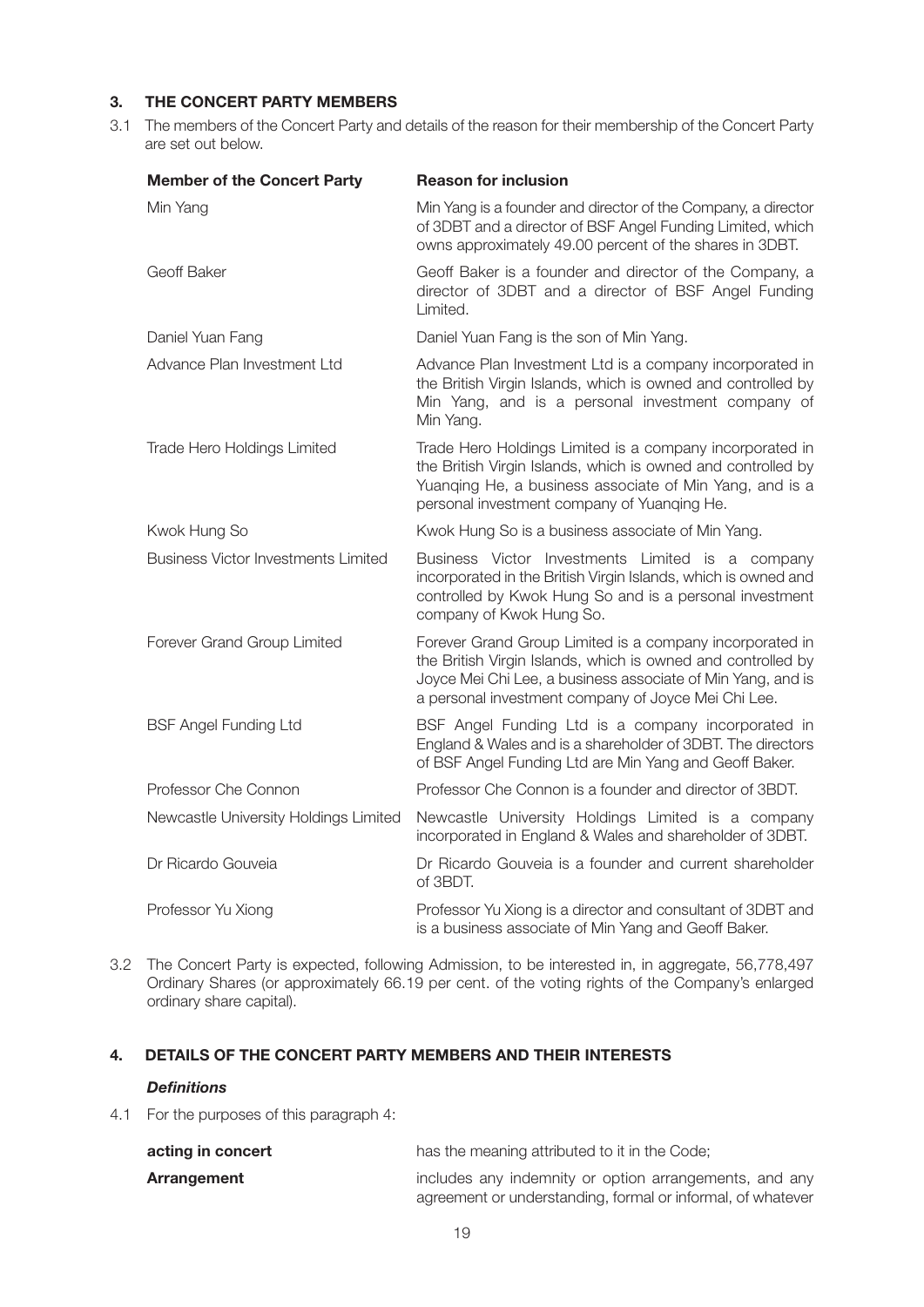nature relating to relevant securities which may be an inducement to deal or refrain from dealing;

**connected adviser has the meaning attributed to it in the Code: Control Control Control Exercise 20 per an interest, or interests in shares carrying in aggregate 30 per** cent. or more of the voting rights attributable to the share capital of a company, which are exercisable at a general meeting irrespective of whether such interest or interests give

de facto control;

**dealing** includes (a) the acquisition or disposal of relevant securities, of the right (whether conditional or absolute) to exercise or direct the exercise of the voting rights attaching to relevant securities, or of general control of securities; (b) the taking, granting, acquisition, disposal, entering into, closing out, termination, exercise (by either party) or variation of an option (including a traded option contract) in respect of any relevant securities; (c) subscribing or agreeing to subscribe for relevant securities; (d) the exercise or conversion, whether in respect of new or existing relevant securities, of any relevant securities carrying conversion or subscription rights; (e) the acquisition of, disposal of, entering into, closing out, exercise (by either party) of any rights under, or variation of, a derivative referenced, directly or indirectly, to relevant securities; (f) entering into, terminating or varying the terms of any agreement to purchase or sell relevant securities; and (g) any other action resulting, or which may result, in an increase or decrease in the number of relevant securities in which a person is interested or in respect of which he/she has a short position;

**derivative** includes any financial product whose value in whole or in part is determined directly or indirectly by reference to the price of an underlying security;

**a person has an interest or** in relevant securities if he/she has a long economic exposure, **is interested whether absolute or conditional, to changes in the price of** those securities and in particular if:

- a) he/she owns them;
- b) he/she has the right (whether conditional or absolute) to exercise or direct the exercise of the voting rights attaching to them or has general control of them;
	- (i) by virtue of any agreement to purchase, option or derivative, he/she:
	- (ii) has the right or option to acquire them or call for their delivery; or
	- (iii) is under an obligation to take delivery of them,

whether the right, option or obligation is conditional or absolute and whether it is in the money or otherwise; or

- c) he/she is party to any derivative:
	- (i) whose value is determined by reference to their price; and
	- (ii) which results, or may result, in his/her having a long position in them;

20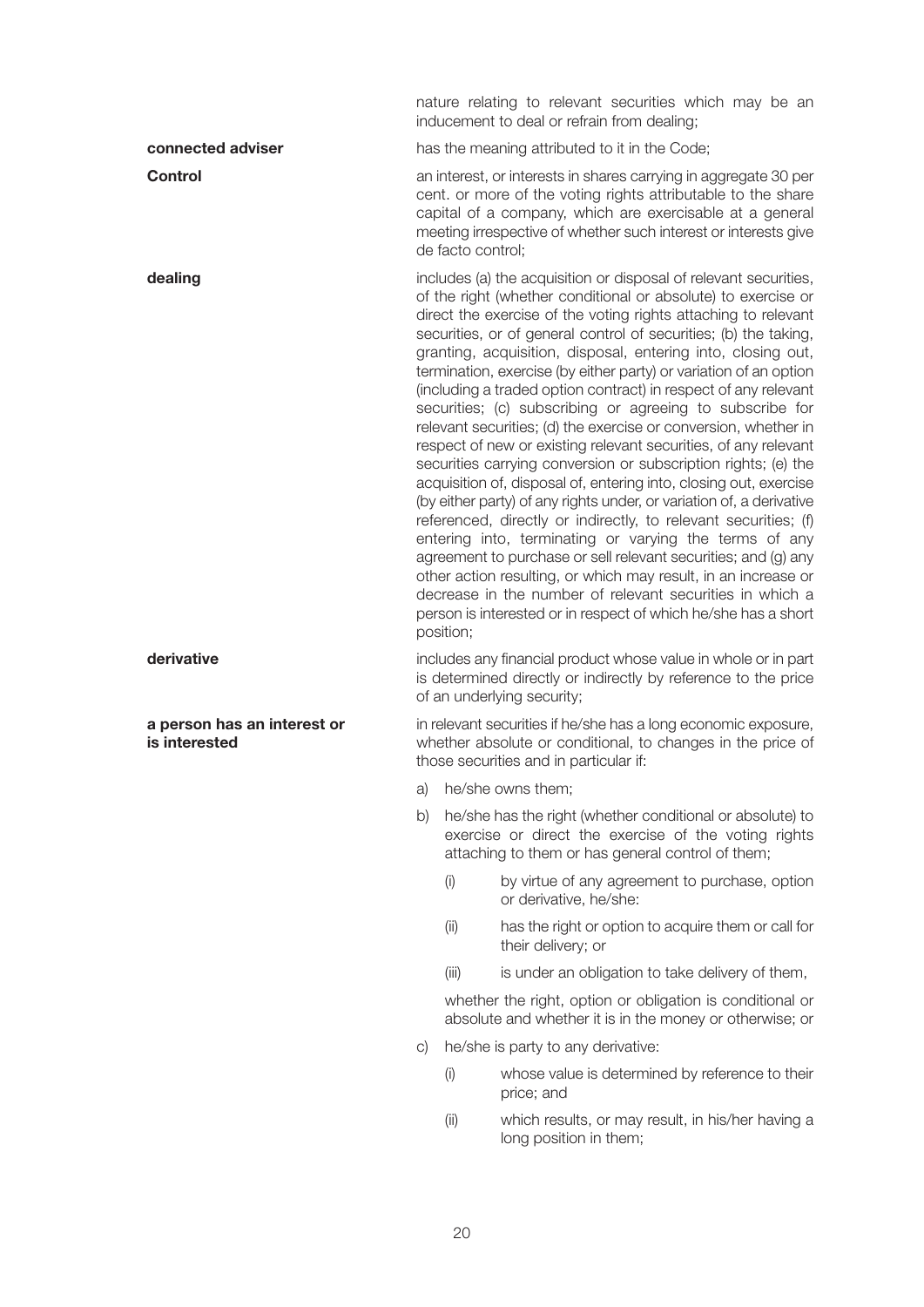| relevant securities | Shares and securities convertible into, rights to subscribe for,<br>derivatives referenced to, and options (including traded<br>options) in respect of, shares; and                                                                                                        |
|---------------------|----------------------------------------------------------------------------------------------------------------------------------------------------------------------------------------------------------------------------------------------------------------------------|
| short position      | any short position (whether conditional or absolute and<br>whether in the money or otherwise) including any short<br>position under a derivative, any agreement to sell or any<br>delivery obligations or right to require another person to<br>purchase or take delivery. |

#### **The Company and Directors of the Company**

- 4.2 As at the close of business on the business day immediately preceding the date of this Circular the total number of Existing Ordinary Shares in issue (excluding treasury shares) was 20,340,002. There are no warrants or options in issue to subscribe for new Existing Ordinary Shares.
- 4.3 As at the close of business on the business day immediately preceding the date of this Circular, the interests, rights to subscribe and short positions of the Directors, their immediate families and persons connected with them in the share capital of the Company, together with any options in respect of such share capital (all of which holdings are beneficially held unless otherwise stated) required to be notified to the Company or which are required to be entered into the Company's Shareholder register, are as set out below.

| Director                | <b>Number of Existing</b><br><b>Ordinary Shares</b> | Percentage of<br>voting rights |
|-------------------------|-----------------------------------------------------|--------------------------------|
| Min Yang<br>Geoff Baker | $5,000,001*$                                        | 24.58%<br>$< 0.01\%$           |
| Dennis Ow<br>Total      | 5,000,002                                           | 24.58%                         |

5,000,000 of Ming Yang's ordinary shares are held by Advance Plan Investments Ltd which is an entity wholly owned by her.

- 4.4 The Proposed Director does not have any interests in the Existing Ordinary Shares.
- 4.5 None of the Directors, nor any member of their immediate families or related trusts (so far as the Directors are aware having made due enquiry), dealt in relevant securities of the Company during the 12 months prior to the date of this Circular.
- 4.6 As at the close of business on the business day immediately preceding the date of this Circular and save as disclosed in this Circular, none of (i) the Company, (ii) the Directors; (iii) any of the Directors' immediate families or related trusts; (iv) the pension funds of the Company or its subsidiary undertakings; (v) any employee benefit trust of the Company or its subsidiary undertakings; (vi) any connected adviser to the Company or its subsidiary undertakings or any person acting in concert with the Directors; (vii) any person controlling, controlled by or under the same control as any connected adviser falling within (vi) above (except for an exempt principal trader or an exempt fund manager); nor (viii) any other person acting in concert with the Company; owns or controls, has a short position, or has borrowed or lent (or entered into any financial collateral arrangement of the kind referred to in Note 4 on Rule 4.6 of the Code), or is interested in, or has any right to subscribe for, or any arrangement concerning, directly or indirectly, any relevant securities of the Company.
- 4.7 Save as disclosed in this Circular, neither the Company nor any of the Directors nor any member of their immediate families or related trusts, owns or controls or is interested, directly or indirectly in or has any short position in, any member of the Concert Party or any securities convertible into, or exchangeable for, rights to subscribe for and options (including traded options) in respect of, and derivatives referenced to, any of the foregoing, or has dealt in any such securities in the 12 months prior to the date of this Circular.
- 4.8 Neither the Company, the Directors, nor any person acting in concert with the Company has borrowed or lent any relevant securities.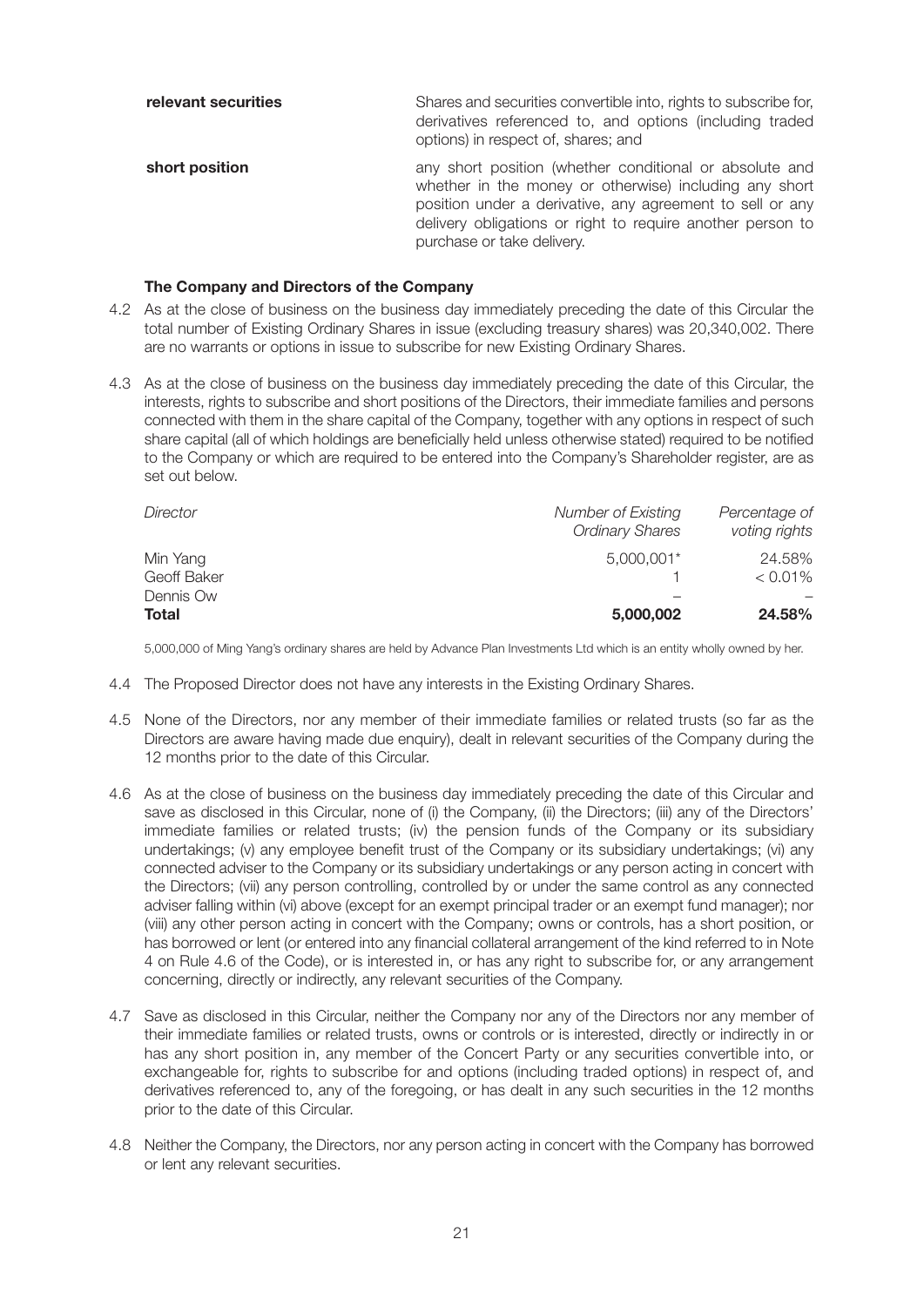#### *The Concert Party's current interests and maximum potential interests following implementation of the proposals*

- 4.9 As at the date of this Circular, and save as disclosed in the table in paragraph 4.10, none of the members of the Concert Party nor any members of their immediate families, any related trust, nor any connected persons (within the meaning of section 252 of the Companies Act), nor any person acting in concert with such persons, nor any member of their immediate families or related trusts (so far as the Directors are aware having made due enquiry) had interests, rights to subscribe and short positions of the members of the Concert Party in the relevant shares or securities of the Company.
- 4.10 Immediately following Admission, the interests of the members of the Concert Party in the relevant shares or securities of the Company will be as set out in the table below. Other than the interests in relevant securities that will be acquired by the members of the Concert Party pursuant to the Acquisition Agreement and the issue of the Restricted Shares, no member of the Concert Party has dealt in relevant securities in the 12 months prior to the date of this Circular.

|                                            | Interest following Admission        |                                |  |  |
|--------------------------------------------|-------------------------------------|--------------------------------|--|--|
| <b>Concert Party Member</b>                | Number of<br><b>Ordinary Shares</b> | Percentage<br>of voting rights |  |  |
| Geoff Baker                                | 1,559,699                           | 1.82%                          |  |  |
| Min Yang                                   | 779,850                             | 0.91%                          |  |  |
| Daniel Yuan Fang                           | 700,000                             | 0.82%                          |  |  |
| Advance Plan Investments Ltd               | 5,000,000                           | 5.83%                          |  |  |
| Trade Hero Holdings Limited                | 6,000,000                           | 6.99%                          |  |  |
| <b>Business Victor Investments Limited</b> | 1,200,000                           | 1.40%                          |  |  |
| Kwok Hung                                  | 1,180,000                           | 1.38%                          |  |  |
| Forever Grand Group Limited                | 1,000,000                           | 1.17%                          |  |  |
| <b>BSF Angel Funding Limited</b>           | 16,610,944                          | 19.36%                         |  |  |
| Che Connon                                 | 12,927,977                          | 15.07%                         |  |  |
| Newcastle University Holdings Limited      | 6,915,624                           | 8.06%                          |  |  |
| Professor Yu Xiong                         | 779,849                             | 0.91%                          |  |  |
| Ricardo Gouveia                            | 2,124,554                           | 2.48%                          |  |  |
| Total                                      | 56,778,497                          | 66.19%                         |  |  |

- 4.11 As at the close of business on the business day immediately preceding the date of this Circular and save as disclosed in this Circular, none of the members of the Concert Party nor any members of their immediate families, any related trust, nor any connected persons (within the meaning of section 252 of the Companies Act), nor any person acting in concert with such persons, owns or controls, or has borrowed or lent, or is interested in, or has any right to subscribe for, or any arrangement concerning, directly or indirectly, any relevant shares or securities of the Company, or has any short position (whether conditional or absolute and whether in the money or otherwise), including a short position under a derivative, any agreement to sell or any delivery obligation in respect of any right to require any person to purchase or take delivery of, any such relevant shares or securities of the Company.
- 4.12 As at the close of business on the business day immediately preceding the date of this Circular and save as disclosed in this Circular, none of the members of the Concert Party nor any members of their immediate families, any related trust, nor any connected persons (within the meaning of section 252 of the Companies Act), nor any person acting in concert with such persons, nor any member of their immediate families or related trusts (so far as the Directors are aware having made due enquiry), nor any of the directors of Dowgate, have dealt in relevant securities of the Company during the 12 months prior to the date of this Circular.
- 4.13 No member of the Concert Party has entered into any agreement, arrangement or understanding with any of the Directors which has any connection with or dependence upon the Rule 9 Waiver. In addition, save as disclosed above, there is no agreement, arrangement or understanding having any connection with or dependence upon the Rule 9 Waiver between any member of the Concert Party and any person interested or recently interested in shares in the Company, or any other recent director of the Company.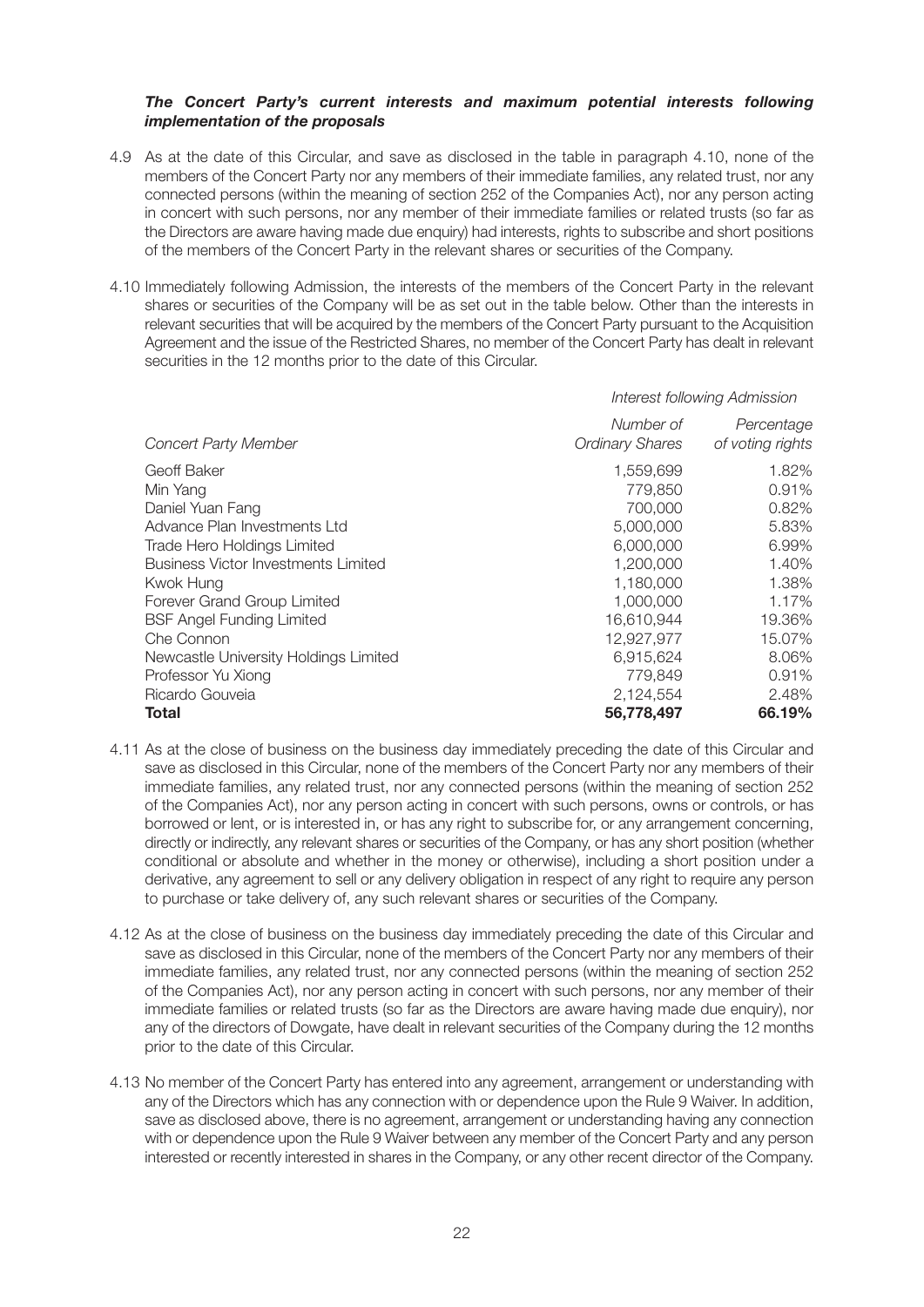4.14 No incentivisation arrangements have been entered into and no proposals as to any incentivisation arrangements have reached an advanced stage between the Company and the Directors or the Proposed Director save for the Restricted Share Plan (and the proposed award under such plan as described in paragraph 2.5 of Part I of this Circular, the ESOP (in relation to which plan there are currently no proposed grants or awards) and the Restricted Share Agreements described in paragraph 2.5 of Part I of this Circular and below in paragraph 9.3 of Part II of this Circular.

#### *Consents*

4.15 In connection with the Rule 9 Waiver and in order to comply with the requirements of the Code, Novum has given and has not withdrawn its written consent to the issue of this Circular with the references to it in the form and context in which they appear.

#### *Disqualifying transactions*

4.16 The Directors confirm that no disqualifying transactions, as defined in Section 3 to Appendix 1 of the Code, have been undertaken by the Concert Party in the 12 months preceding the date of this Circular.

#### *Concert Party ratings information*

4.17 There are no ratings or outlooks publicly accorded to any member of the Concert Party by ratings agencies.

## **5. THE COMPANY**

- 5.1 The Company is incorporated in England and Wales. The Company's shares are admitted to the standard segment of the Official List and to trading on the Main Market of the London Stock Exchange.
- 5.2 The Company was incorporated on 5 September 2018 and the Existing Ordinary Shares were admitted to trading on the Main Market of the London Stock Exchange and to listing on the Official List on 26 July 2019.
- 5.3 The Company was formed with the objective of creating value for its shareholders through an acquisition-led growth strategy with a focus on acquiring businesses in the biotechnology, innovative marketing and e-commerce sectors.
- 5.4 If the Acquisition completes, the Company's group will have 3DBT as its only subsidiary. The Company will act as the holding company of the Enlarged Group.
- 5.5 3DBT is a biotechnology start-up and spin-out from the University of Newcastle upon Tyne (or Newcastle University). It was founded by Professor Che Connon and Dr. Ricardo Gouveia on 8 November 2018. 3DBT's registered office address and business headquarters is located at The Biosphere, Draymans Way, Newcastle Helix, Newcastle Upon Tyne, NE4 5BX. The directors of 3DBT are Professor Che Connon, Professor Yu Xiong, Min Yang and Geoff Baker.
- 5.6 3DBT's research and product development is focused on producing biological tissue material, such as meat and skin, for clinical and consumer use. Specialised technology enables 3DBT to apply biofocused manufacturing processes to generate complex structures such as corneas for the human eye.
- 5.7 Further information on 3DBT is set out in Part I and Part III of the Prospectus, which is incorporated by reference into this Circular.
- 5.8 The audited financial statements for the Company for the financial period from the date of incorporation on 5 September 2018 to 30 September 2019 and for the years ended 30 September 2020 and 30 September 2021 can be accessed at https://www.bsfenterprise.com/investors and are incorporated by reference into this Circular (pursuant to Rule 24.15 of the Code).
- 5.9 The audited financial statements for 3DBT for the period from the date of incorporation on 8 November 2018 to 30 November 2019 and the year ended 30 November 2020 are contained in Section B Part IX of the Prospectus, and are incorporated by reference into this Circular (pursuant to Rule 24.15 of the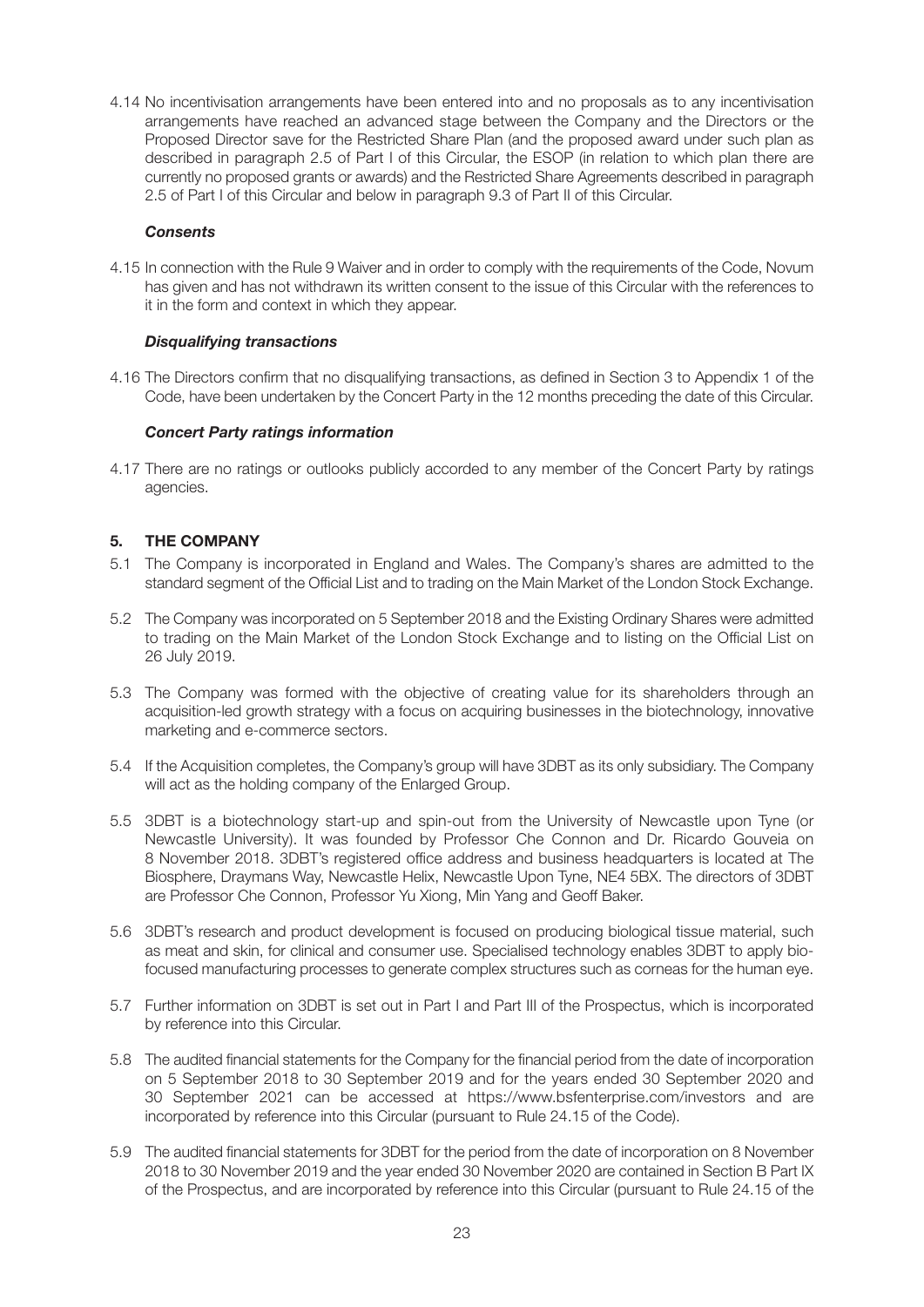Code). The unaudited interim financial information of 3DBT for the six-month period ended 31 May 2021 is contained in Section D Part IX of the Prospectus, and is incorporated by reference into this Circular (pursuant to Rule 24.15 of the Code).

5.10 The Prospectus can be accessed at https://www.bsfenterprise.com/investors.

If you are reading this Circular in hard copy form, please enter the web address above in your web browser to be taken to the relevant document. If you are reading this Circular in electronic form, please click on the relevant web address above to be taken to the relevant document.

The above financial statements are available in "read-only" format and can be printed from the Company's website. The Company will provide within two business days, without charge, to each person to whom a copy of this document has been sent, upon their written or verbal request, a hard copy of any information incorporated by reference in this document. Copies of any information incorporated by reference in this document will not be provided unless such a request is made.

Requests for copies of any such document should be directed to the Company at its registered office, c/o Locke Lord (UK) LLP, Second Floor, 201 Bishopsgate, London EC2M 3AB or by telephone at +44 (0) 207 861 9000 on Monday to Friday (other than UK public holidays).

## **6. MATERIAL CHANGES**

- 6.1 Since 30 September 2021, being the end of the period for which the Company's last audited interim financial statements were published, the Company entered has into the Acquisition Agreement which constitutes a significant change in the financial or trading position of the Company.
- 6.2 Other than as set out in this paragraph 6, there has been no significant change in the financial or trading position of the Company since 30 September 2021, being the end of the last period for which the Company's audited financial statements have been published.
- 6.3 Other than as set out in the Prospectus, there has been no significant change in the financial or trading position of 3DBT since 31 May 2021, being the end of the six-month period to which 3DBT's unaudited interim financial statements relate.

## **7. MATERIAL CONTRACTS** *The Company and 3DBT*

- 7.1 There are no contracts (not being entered into in the ordinary course of business) entered into by the Company within the two years immediately preceding the date of this document which are, or may be, material or which contain any provision under which the Company has an obligation or entitlement which is or may be material to the Company as at the date of this Circular save as set out in the Prospectus and as follows:
	- 7.1.1 the Acquisition Agreement described in paragraph 2.1 of Part I of this Circular; and
	- 7.1.2 the lock in agreements described in paragraph 2.7 of Part I of this Circular.
- 7.2 There are no contracts (not being entered into in the ordinary course of business) entered into by 3DBT within the two years immediately preceding the date of this document which are, or may be, material or which contain any provision under which the Company has an obligation or entitlement which is or may be material to the Company as at the date of this Circular save as set out in the Prospectus.

#### *The Concert Party*

7.3 There are no contracts (not being entered into in the ordinary course of business) entered into by the Concert Party in connection with its investment in the Company within the two years immediately preceding the date of this document which are, or may be, material or which contain any provision under which the Concert Party have any obligation or entitlement which is or may be material as at the date of this document save as follows: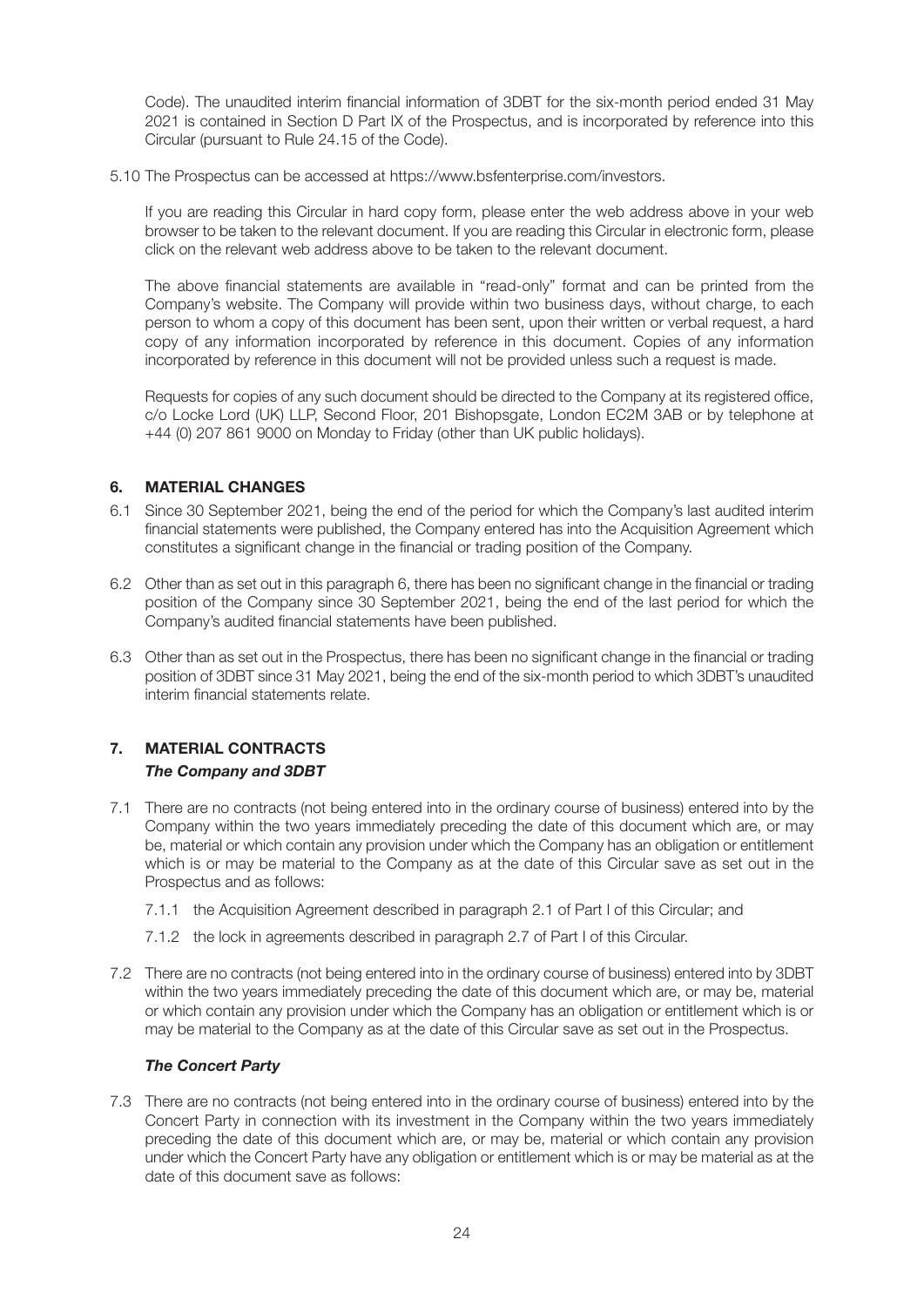- 7.3.1 the Acquisition Agreement described in paragraph 2 of Part I of this Circular;
- 7.3.2 the lock in agreements described in paragraph 2.7 of Part I of this Circular;
- 7.3.3 the agreements referred to in paragraph 8 of this Part II of this Circular; and
- 7.3.4 the Restricted Share Award Agreements and the Restricted Share Agreements.

#### **8. DIRECTORS' REMUNERATION AND SERVICE AGREEMENTS**

- 8.1 The non-executive Directors' letters of appointment are summarised below and, other than as described, have not been amended in the six months preceding the publication of this document:
	- 8.1.1 Geoff Baker was appointed as a non-executive Director pursuant to a letter of appointment dated 18 July 2019 for an initial period of 12 months and thereafter subject to termination by either party on three months' notice. Mr Baker is not entitled to any remuneration pursuant to his letter of appointment, however, pursuant to a side letter dated 26 April 2022 the Company agreed to pay Mr Baker an annual fee of £30,000 commencing on 1 April 2021.
	- 8.1.2 Min Yang was appointed as a non-executive Director pursuant to a letter of appointment dated 18 July 2019 for an initial period of 12 months and thereafter subject to termination by either party on three months' notice. Ms Yang is not entitled to any remuneration pursuant to her letter of appointment. The appointment letter contains no payment for early termination or profit sharing or commission arrangements.
	- 8.1.3 Dennis Ow was appointed as a non-executive Director pursuant to a letter of appointment dated 2 August 2021 for an initial period of 12 months and thereafter subject to termination by either party on three months' notice. Mr Ow is not entitled to any remuneration pursuant to his letter of appointment. The appointment letter contains no payment for early termination or profit sharing or commission arrangements.
	- 8.1.4 Min Yang and Dennis Ow have not been remunerated since the date of their appointments as directors of the Company. Details of their proposed remuneration arrangements are set out below.
	- 8.1.5 Save in respect of Mr Baker who is currently paid £30,000 per annum, the letters of appointment of each of the non-executive Directors will be amended with effect from Admission to provide that each non-executive Director will be paid £30,000 per annum (commencing on Admission). The amended appointment letters contain no payment for early termination or profit sharing or commission arrangements.
- 8.2 The proposed executive Director's service agreement is summarised in paragraph 8.3 below and, other than as described, have not been amended in the six months preceding the publication of this document.
- 8.3 Under Professor Che Connon's existing service agreement with 3DBT dated 14 September 2020, Professor Connon is employed as 3DBT's chief executive officer with an annual salary of £40,000 per annum. The term of the contract commenced on 1 September 2020 with an initial term of one year, and renewed for a further year commencing on 1 September 2021. The agreement is terminable by either party on one month's prior written notice. The service agreement does not specify any payment for compensation for early termination nor does it contain any profit sharing or commission arrangements. Professor Connon's new service contract with the Company (as described below) will commence on Admission to replace his existing service contract.
- 8.4 Professor Che Connon entered into a service agreement with the Company dated 26 April 2022 under which Professor Connon shall be employed as the Chief Executive Officer of the Company with effect from Admission and thereafter until terminated by either party giving 3 months' prior written notice. Professor Connon will receive an annual salary of £80,000 based on a minimum of 2 days' work per week and subject to proportional increase at £40,000 per annum per extra day a week that is agreed between the parties. Professor Che Connon will be entitled to a bonus payment of £10,000 to be paid if the 3DBT achieves agreed sales targets of City-mix or Etsyl products within 18 months of the commencement of his employment. Professor Connon is entitled to participate in the Restricted Share Plan and the ESOP. He is also entitled to the reimbursement of his reasonable expenses. The service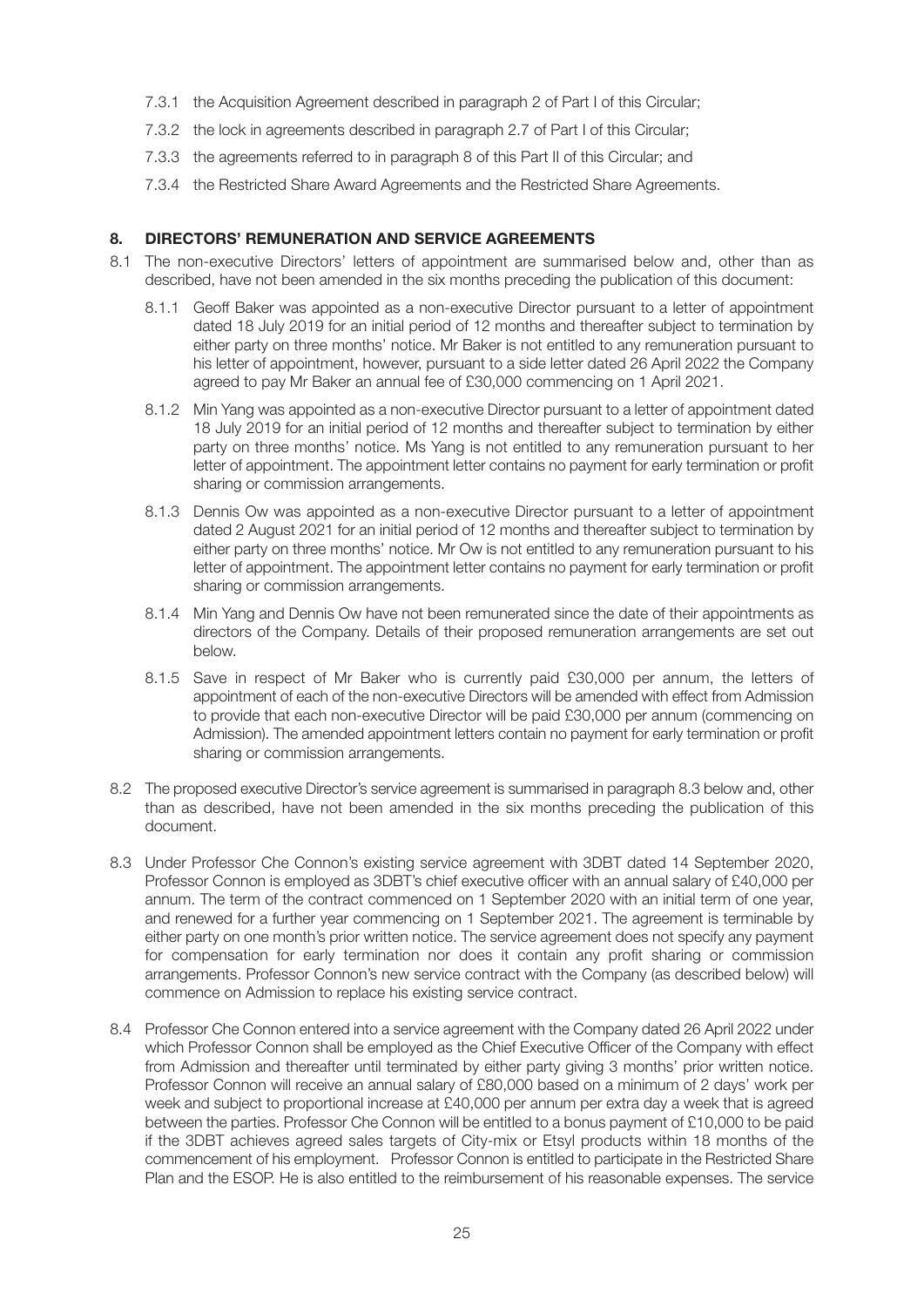agreement does not specify any payment for compensation for early termination nor does it contain any profit sharing or commission arrangements.

## **9. PROPOSED COMPANY SHARE INCENTIVES**

#### 9.1 **Restricted Share Plan**

Subject to the passing of Resolution 4 the Company proposes to adopt the Restricted Share Plan on Completion, which will allow for the grant of shares to selected employees subject to restrictions and forfeiture risks which will be lifted after a certain period. It is intended that participants will be executive directors and senior employees of the Company. The Restricted Share Plan will be administered by the Board (as defined below).

The principal terms of the Restricted Share Plan are as follows are set out below.

On Admission, the Company proposes to issue 4,679,095 Ordinary Shares at a subscription price of nominal value per share pursuant to the Restricted Share Plan.

#### *Eligibility*

The board of directors of the Company (or its remuneration committee) (the "**Board**") will select employees (including executive directors) to participate in the Restricted Share Plan. It is intended that participants will be executive directors and senior employees of the Company. Awards may only be granted within (1) a period of 42 days from the day the Restricted Share Plan is adopted (2) a period of 42 days immediately after the end of a close period affecting the Company or (3) any other period as the Board decides due to exceptional circumstances.

#### *Subscription price*

The participant will pay nominal value per share for the shares subject to the award.

#### *Restrictions*

For a period of three years from the date of the award (the "**employment period**"), the participant cannot sell, transfer or otherwise deal with the shares unless the Board agrees in writing. The Board may agree to a transfer subject to such conditions as it sees fit. Any attempt to deal with the shares without the Board's consent will cause the award to lapse for the shares to be forfeited (i.e. the shares will be transferred back to the Company for no consideration). The Board has power to shorten the employment period if it sees fit.

#### *Mechanism for holding shares during the employment period*

The Board will determine the appropriate mechanism to ensure the shares are not disposed of without its agreement during the employment period. Generally, if the shares are issued in certificated form, the participant agrees to deposit the share certificate with the Company for the duration of the employment period. If the shares are not issued in certificated form, the participant may be asked to allow the title of the shares to be held by an entity nominated by the Company and undertake to comply with non-transfer and other restrictions. The participant further agrees to appoint the directors of the Company as attorney to deal with the shares during the employment period.

#### *Performance conditions*

The Board has power to impose performance conditions which will need to be satisfied during the employment period in order for the forfeiture risk to lift.

#### *Voting*

During the employment period the participant cannot vote his shares, unless the Board (acting independently of the participant if the participant is a Director) decides otherwise.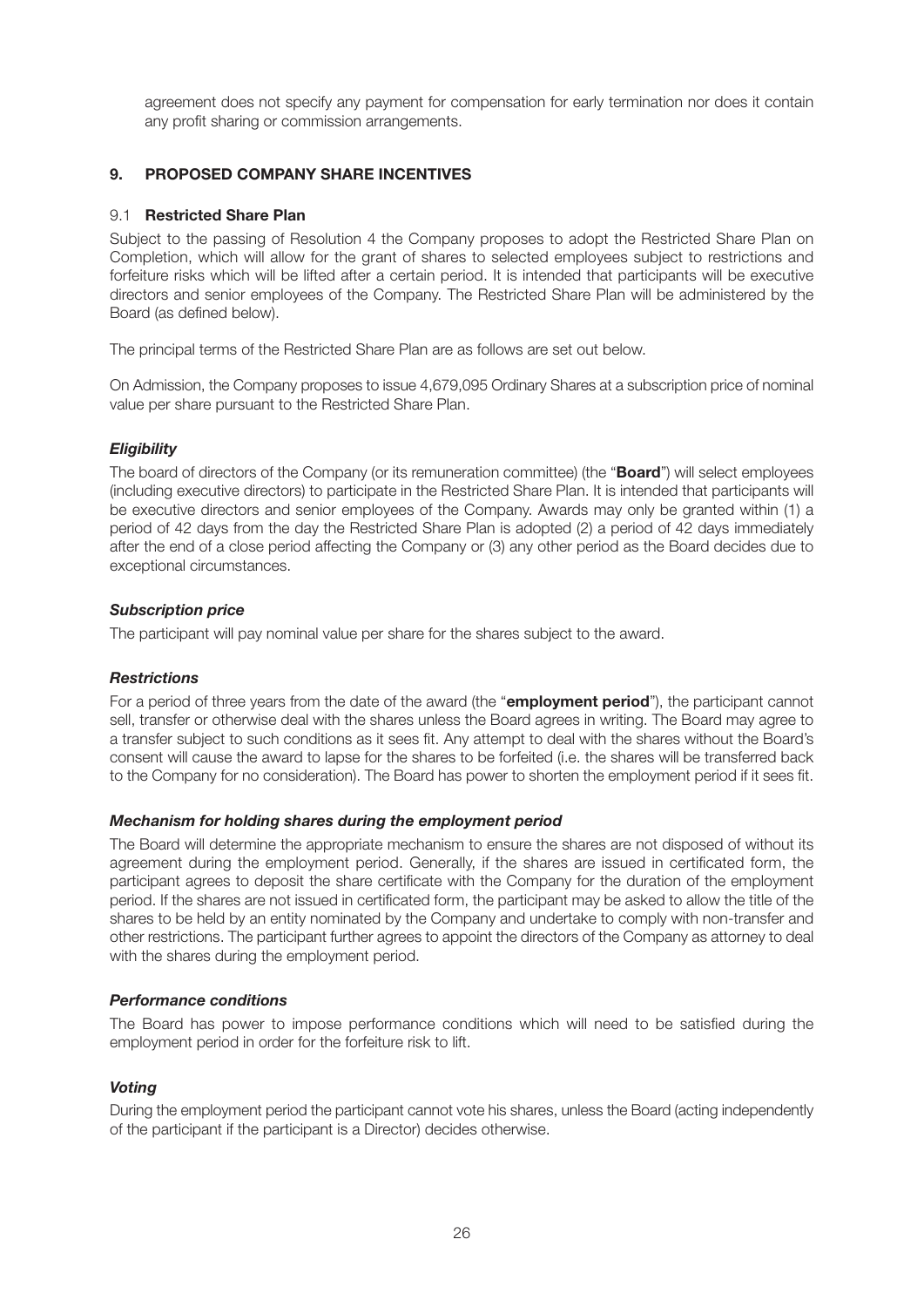## *Dividends*

During the employment period, the participant will waive entitlement to dividends unless the Board specifies otherwise when the award is granted.

### *Cessation of employment*

If the participant leaves the Company's employment during the employment period (or serves or is served notice of termination during the employment period), the treatment of the shares will depend on the reason for leaving. A Good Leaver will keep the shares (subject to any reduction to reflect the extent the performance target has been met) while a Bad Leaver will be compelled to sell the shares back to the Company (or to a nominee as the Company directs) for no consideration (or such other value to be determined by the Board). A Good Leaver is usually someone who dies or leaves by reason of ill health or incapacity, retirement, redundancy, sale of the participant's employing subsidiary/business or another reason treated as a good leaver reason by the Board. A Bad Leaver is someone who leaves and is not a Good Leaver.

An employee is a "**Good Leaver**" if he ceases to be an employee or director of the Company or a member of its group by reason of death, retirement or redundancy (in each case as agreed with the Company), ill health or permanent incapacity rendering the leaver incapable of continuing as an employee or director, sale of the leaver's employing business or employing company out of the Company's group or any other reason at the absolute discretion of the Directors.

An employee is a "**Bad Leaver**" if he ceases to be an employee or director of the Company or a member of its group for any other reason.

#### *Release of shares*

At the end of the holding period, provided that the participant is still in employment and the performance condition (if any) is satisfied, the shares will generally be released to the participant and will no longer be subject to any restrictions (other than any in the articles of association of the Company which apply to shareholders generally).

#### *Suspension of release*

No shares will be released if the Company is in a close period or if the release will be in breach of applicable laws and regulations. Where this is the case, the shares will be released as soon as practicable. Release of shares may also be delayed if the participant is subject to disciplinary investigations or similar.

#### *Malus/clawback*

If the Board so decides, shares under the award may be subject to clawback for a period of up to 12 months after the date of their release if e.g. the participant is found guilty of gross misconduct or similar, if there is material misstatement in the Company's accounts or material failure in risk management.

#### *Corporate event*

In the event of a takeover or similar, the employment period will automatically end and the participant can sell all the shares as part of the event provided that the Directors may reduce the number of shares released to take into account the extent the performance target is met.

#### *Tax*

Tax and employee national insurance contributions arising in respect of the shares issued under the Restricted Share Plan is the responsibility of the participant. The Board may also decide that as a condition for releasing the shares, the participant enters into an agreement to take on the responsibility of employer national insurance contributions.

## *Amendment*

The Board has power to amend the terms of the Restricted Share Plan provided that no amendment to the advantage of participants or eligible employees may be made to the eligibility, release and leaver provisions and the limit of shares issuable under the Restricted Share Plan without shareholders' approval (except for minor amendments to benefit the administration of the Restricted Share Plan, to take account of a change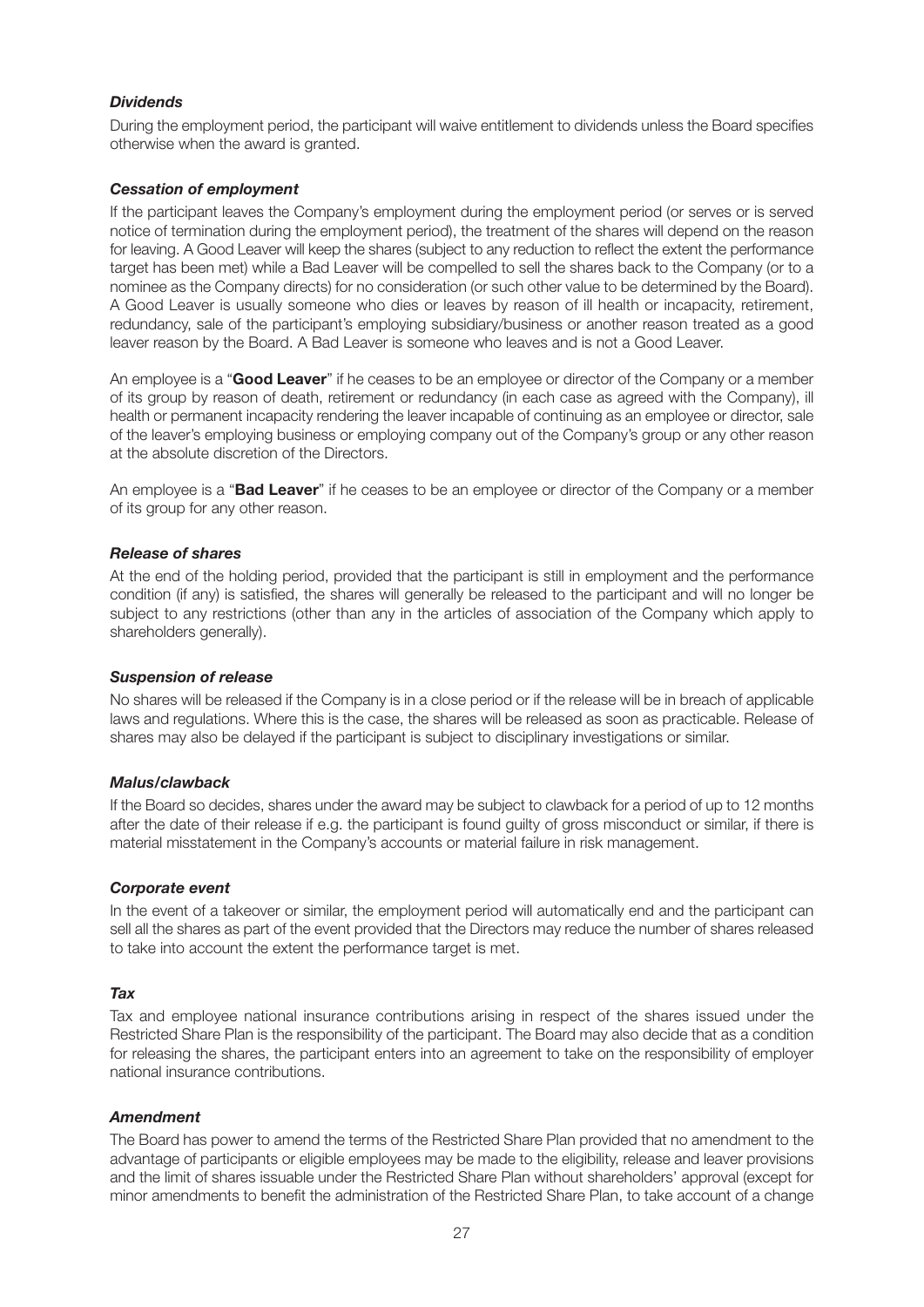in legislation, or to obtain or maintain favourable tax, exchange control or regulatory treatment for participant or for the Company or any Group Member) and no amendment to the detriment of participants in respect of shares already issued can be made without the consent of the participants.

### *Overall limit*

No more than 15 per cent. of the issued share capital of the Company from time to time shall be issued or issuable under the Restricted Share Plan and other grant of shares by the Company which are subject to restrictions and forfeiture risks.

## *Duration*

The Board may terminate the Restricted Share Plan at any time (but such termination will not affect the shares already issued under the Restricted Share Plan). The Restricted Share Plan will in any event terminate on the tenth anniversary of the date it was adopted.

## 9.2 *Employee Share Option Plan*

Subject to the passing of Resolution 5 the Company proposes to adopt the Employee Share Option Plan ("**ESOP**") on Completion, which will allow for the grant of EMI options and non-approved share options over shares in the Company to be granted to selected individuals. An option will become exercisable at some future date and the participant will then have the right to acquire shares at a price (the "option price") fixed when the option was granted. The ESOP will be administered by the board (as defined below).

Where the relevant conditions can be satisfied, the options will be granted as Enterprise Management Incentive options ("**EMI options**") under schedule 5 to the Income Tax (Earnings and Pensions) Act 2003. Otherwise, the options will be granted as non–tax advantaged options.

The principal terms of the ESOP are as follows.

## *Eligibility*

The board of directors of the Company (or its remuneration committee) (the "**Board**") will select employees (including executive directors) to participate in the ESOP. Options may only be granted within (1) a period of 42 days from the day the ESOP is adopted (2) a period of 42 days immediately after the end of a close period affecting the Company or (3) any other period as the Board decides due to exceptional circumstances.

#### *Option price*

The price per share the participant has to pay to acquire the shares on exercise will be no less than the market value of the shares as at the date the option is granted (the "date of grant") or the nominal value of the share (if higher). The market value of a share is the lesser of (a) the average market value of the share determined by reference to the opening price from 1 January to the closing price of 31 December in the year prior to the date of grant or (b) the mid-market value of the share as quoted on the London Stock Exchange on the business day immediately prior to the date of grant or the average mid-market price of the share as quoted on the London Stock Exchange in the three business days prior to the date of grant or (c) such other value as the Board determines to be the market value. Subject to the requirements of the listing rules, the Board may grant options with an option price which is lower than the market value of the shares as at the date of grant.

#### *Exercise period*

The option will first become exercisable on the third anniversary of the date of grant. It can then be exercised at any time up to the day before the tenth anniversary of the date of grant provided it does not lapse early under the terms of the ESOP.

#### *Performance conditions*

The Board has power to impose performance conditions which will need to be satisfied before an option can be exercised.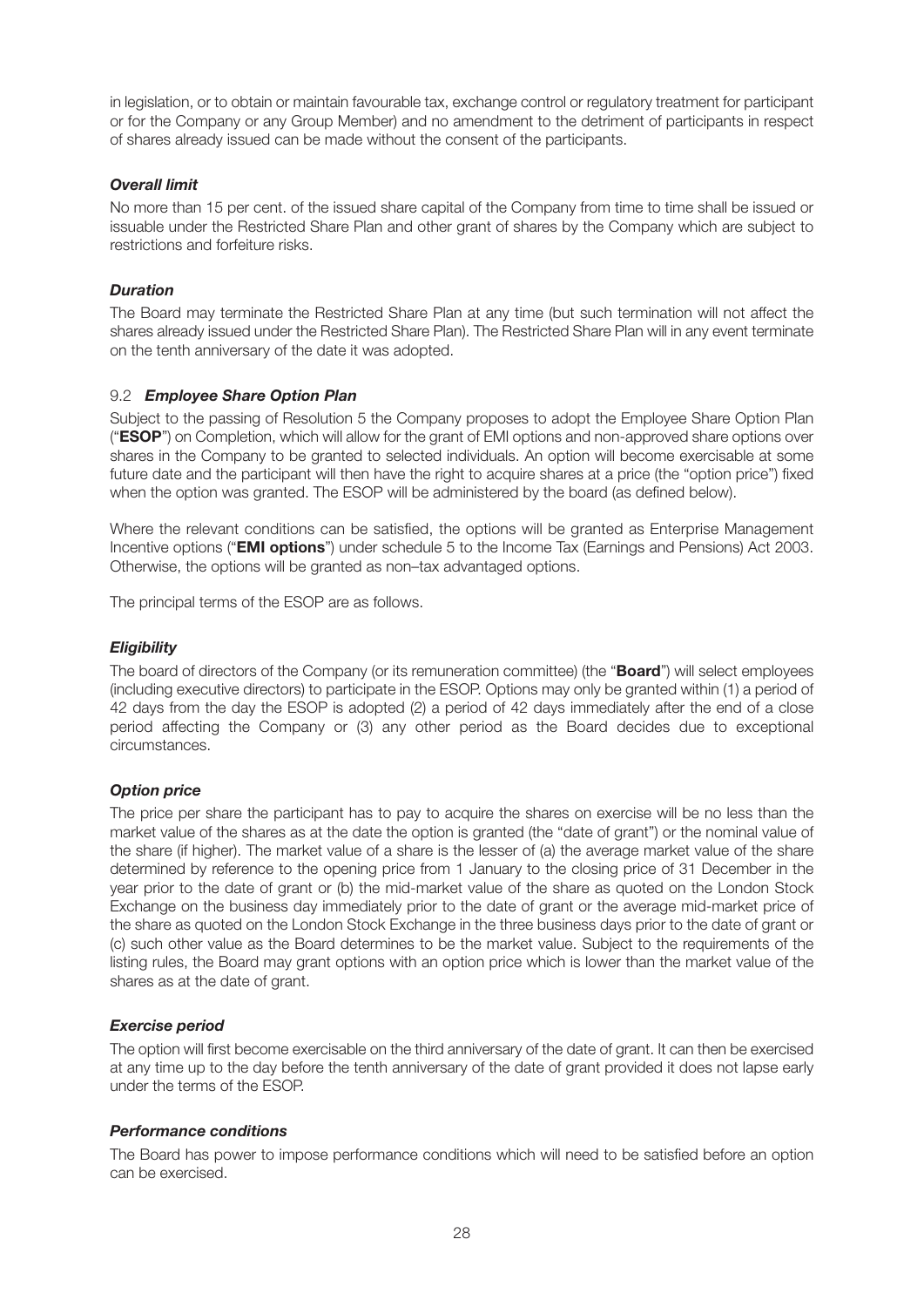#### *Cessation of employment*

If the participant leaves the Company's employment before the option is exercised (or serves or is served notice of termination), the treatment of the option will depend on the reason for leaving. A Good Leaver will keep the option in full and can exercise within a specified period while a Bad Leaver will lose the option. A Good Leaver is usually someone who dies or leaves by reason of ill health or incapacity, retirement, redundancy, sale of the participant's employing subsidiary/business or another reason treated as a good leaver reason by the Board. A Bad Leaver is someone who leaves and is not a Good Leaver.

#### *Allotment of shares*

On a valid exercise of the option, the Board will arrange for shares to be issued to the participant as soon as practicable (usually within 30 days).

#### *Suspension of allotment*

No option can be exercised and no shares will be allotted on option exercise if the Company is in a close period or if the exercise or allotment will be in breach of applicable laws and regulations. Where this is the case, the shares will be allotted as soon as practicable. Exercise of option may also be suspended if the participant is subject to disciplinary investigations or similar.

#### *Malus/clawback*

If the Board so decides, shares acquired on option exercise may be subject to clawback for a period of 12 months if e.g. the participant is found guilty of gross misconduct or similar, if there is material misstatement in the Company's accounts or material failure in risk management.

#### *Corporate event*

In the event of a takeover or similar, the option will become exercisable for a limited period and if not exercised, will lapse.

#### *Lapse of option*

An option will lapse (i) if performance condition (if any) imposed is not satisfied (ii) immediately or within a certain period on cessation of employment (iii) within a certain period after a corporate event (iv) if the participant becomes bankrupt or if the participant tries to assign, charge or otherwise disposes of the option (v) on the day before the tenth anniversary of the date of grant.

#### *Tax*

Tax and employee national insurance contributions arising in respect of the options under the ESOP is the responsibility of the participant. The Board may also decide that as a condition for option exercise, the participant enters into an agreement to take on the responsibility of employer national insurance contributions.

#### *Nature of benefits*

Benefits under the ESOP are not pensionable.

#### *Amendment*

The Board has power to amend the terms of the ESOP provided that no amendment to the advantage of participants or eligible employees may be made to the definition of "Bad Leaver", "Employee", "Eligible Employee", "Good Leaver" "Market Value" and "Option Price", the exercise and lapse terms of the options and the limits of shares issuable under the ESOP without shareholders' approval (except for minor amendments to benefit the administration of the ESOP, to take account of a change in legislation, or to obtain or maintain favourable tax, exchange control or regulatory treatment for participant or for the Company or any Group Member). No amendment to the detriment of participants in respect of options already granted can be made without the consent of the majority of affected participants.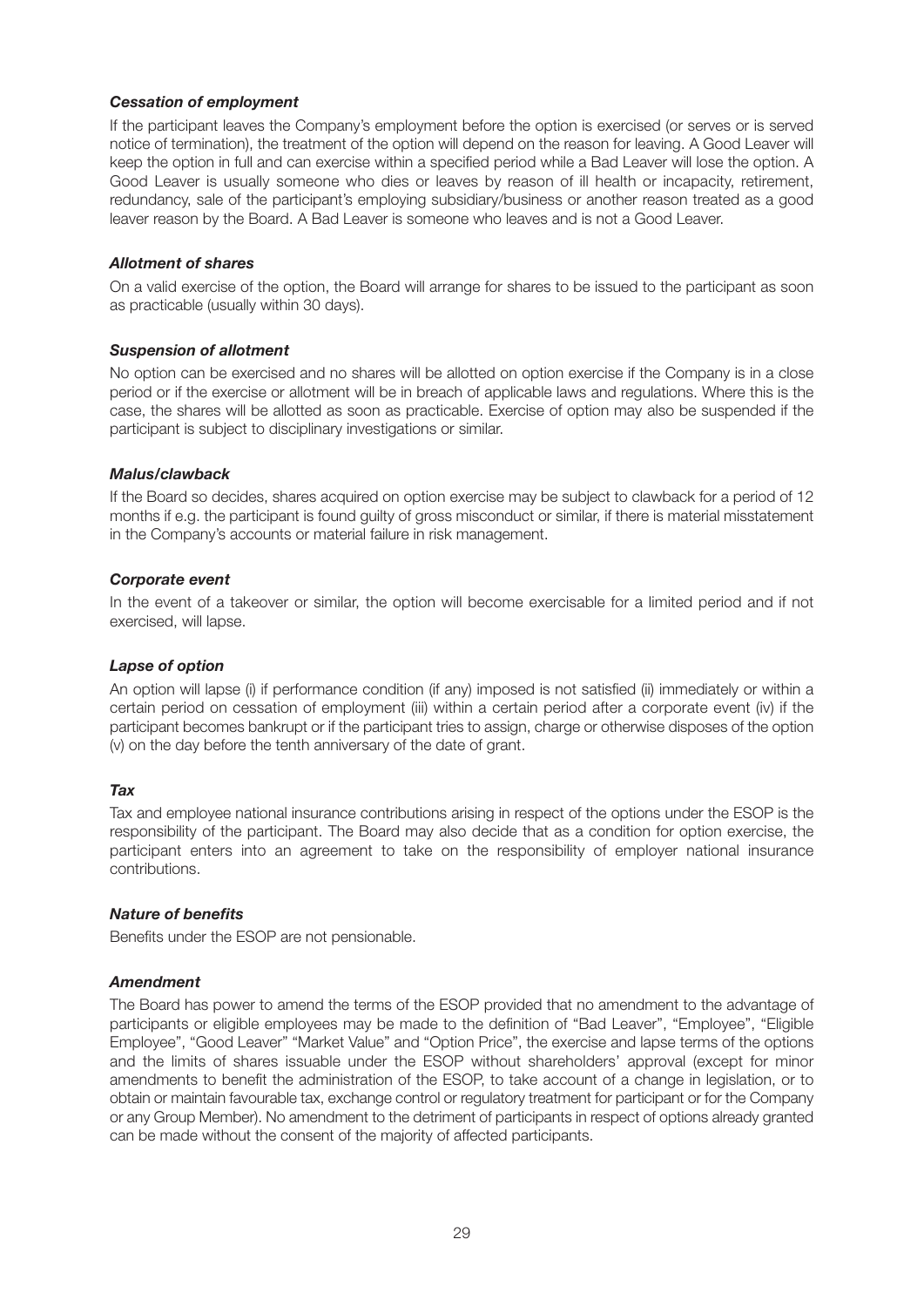## *Overall limit*

No more than 5 per cent. of the issued share capital of the Company from time to time shall be issued or issuable under the ESOP and other share option arrangements of the Company. At any time, the total market value (at the relevant dates of grant) of the shares that can be acquired on the exercise of all EMI Options over the shares must not exceed £3 million (or any other amount as may be specified by the legislation governing EMI Options at the relevant time).

### *Duration*

The Board may terminate the ESOP at any time (but such termination will not affect the options already granted under the ESOP). The ESOP will in any event terminate on the tenth anniversary of the date it was adopted.

## 9.3 *Restricted share awards to Non-Executive Directors and Consultants*

Pursuant to the terms of the Restricted Share Agreements, the Company has conditionally agreed to issue:

- 779,849 new Ordinary Shares to Min Yang;
- **.** 1,559,698 new Ordinary Shares to Geoff Baker; and
- 779,849 new Ordinary Shares to Professor Yu Xiong,

at the issue price of £0.01 per share. The Restricted Share Agreements and the issue of shares thereunder is conditional on the passing of the Resolutions at the General Meeting and on Admission.

The terms and conditions of each Restricted Share Agreement and the restrictions and forfeiture risks applicable to the Restricted Shares to be issued to Min Yang and Geoff Baker are substantially the same as the Restricted Share Plan, as summarised above, with the only differences relating to the status of Min Yang, Geoff Baker and Professor Yu Xiong engagement by the Company or 3DBT as consultants rather than employees. The Restricted Share Agreements do not contain any performance conditions.

Novum considers the terms of the Restricted Share Agreements (as are summarised in paragraph 9.3 of Part II of this Circular) relating to the Restricted Shares to be issued to Min Yang and Geoff Baker who are Directors of the Company and members of the Concert Party to be fair and reasonable in so far as the Independent Shareholders are concerned.

#### **10. MARKET QUOTATIONS**

10.1 The following are middle market quotations for the Existing Ordinary Shares, as derived from the Daily Official List of the London Stock Exchange, for the first Business Day of each of the six months set out below and for the date of this Circular:

| Date                  | Price per Share (GBp) |
|-----------------------|-----------------------|
| 1 October 2021        | 5.50                  |
| 1 November 2021       | 5.50                  |
| 1 December 2021       | 5.50                  |
| 4 January 2022        | 5.50                  |
| 1 February 2022       | 5.50                  |
| 1 March 2022          | 5.50                  |
| Date of this Circular | 5.50                  |

Note: trading in the Existing Ordinary Shares was suspended from trading on 16 August 2021

#### **11. DOCUMENTS AVAILABLE FOR INSPECTION**

11.1 Copies of the following documents will be published on the Company's website at https://www.bsfenterprise.com/investors and will be available for inspection during usual business hours on any weekday (Saturdays, Sundays and public holidays excepted) from the date of this Circular at the registered office of the Company and at the place of the General Meeting for 15 minutes prior to the meeting and during the meeting: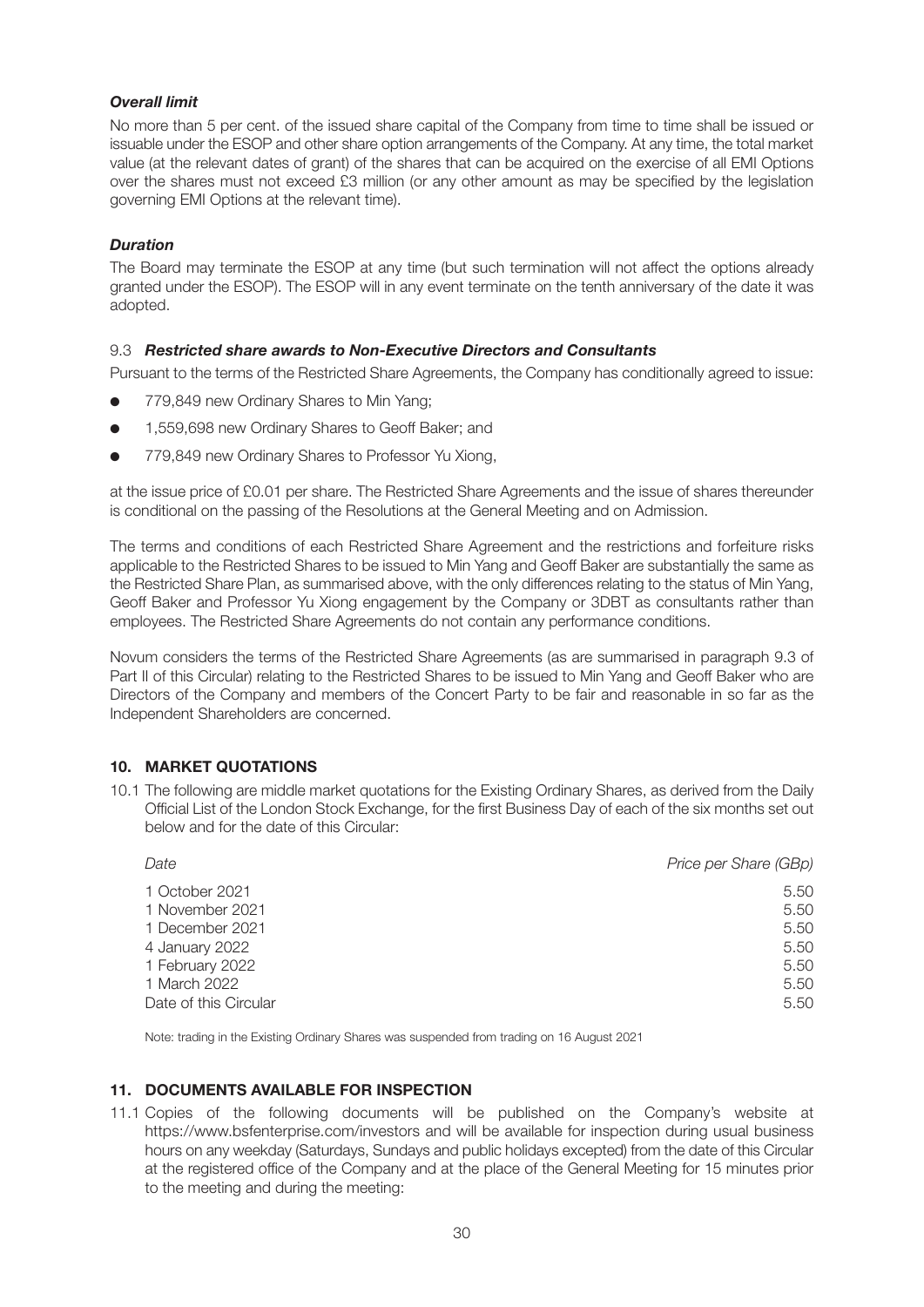- 11.1.1 the Articles of Association;
- 11.1.2 the Acquisition Agreement:
- 11.1.3 the lock in agreements described in paragraph 2.7 of Part I of this Circular;
- 11.1.4 the agreements referred to in paragraph 8 of this Part II of this Circular;
- 11.1.5 the Restricted Share Award Agreements and the Restricted Share Agreements;
- 11.1.6 the Prospectus;
- 11.1.7 the consent letter from Novum; and
- 11.1.8 this Circular.
- 11.2 A person who has received this Circular may request a copy of any documents or information incorporated by reference into this Circular. A copy of any such documents or information incorporated by reference into this Circular will not be provided unless requested from the Company Secretary at 201 Bishopsgate, London EC2M 3AB, United Kingdom.
- 11.3 Save as set out above in this Circular, neither the contents of the Company's website, nor the contents of any website accessible from hyperlinks on the Company's website, is incorporated into, or forms part of, this Circular.

Dated: 27 April 2022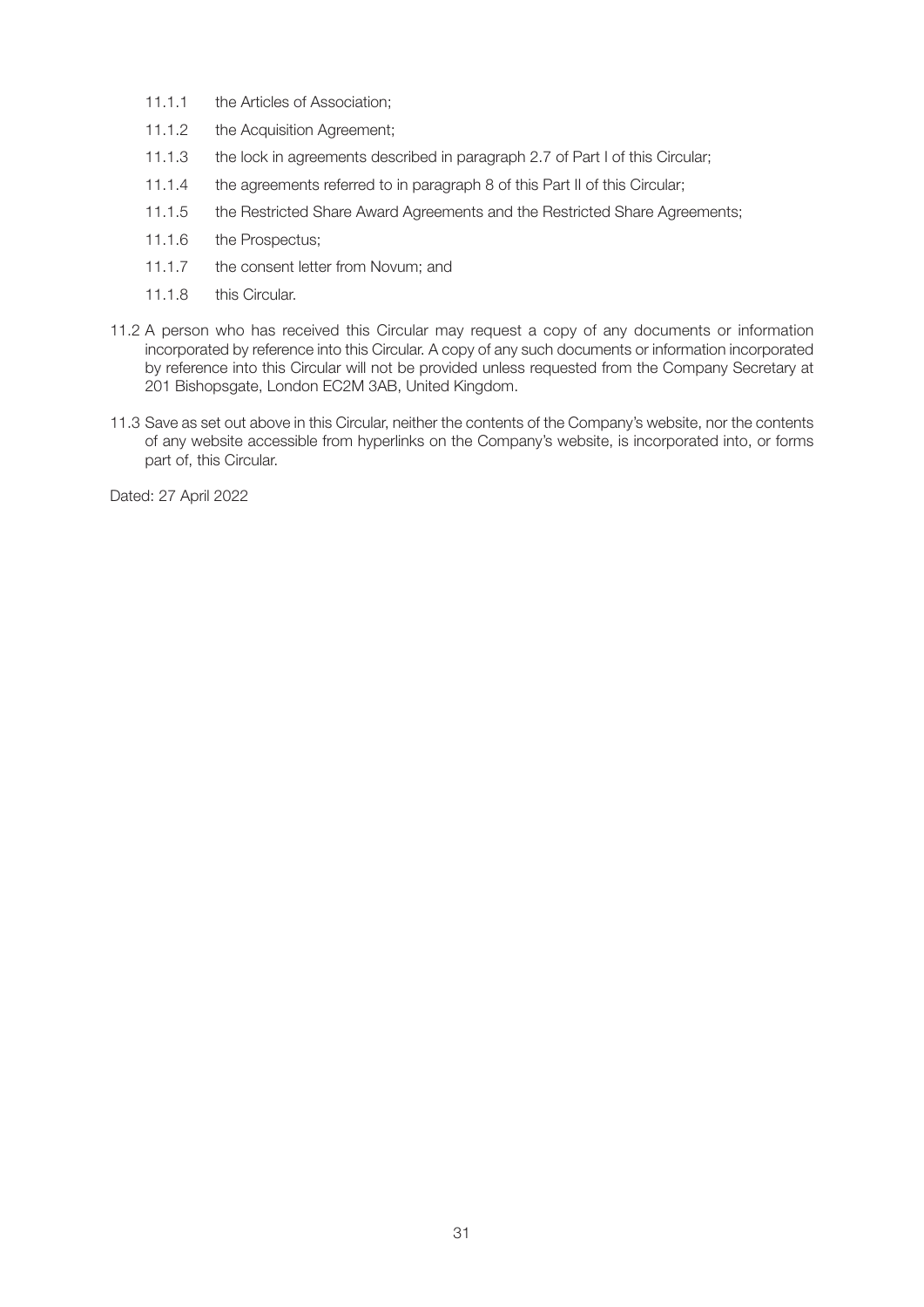## **PART III – DEFINITIONS**

The following definitions apply throughout this Circular unless the context requires otherwise:

| <b>Acquisition</b>                     | the proposed acquisition of the entire issued share capital of<br>3DBT by the Company;                                                                                                                                                          |
|----------------------------------------|-------------------------------------------------------------------------------------------------------------------------------------------------------------------------------------------------------------------------------------------------|
| <b>Acquisition Agreement</b>           | the conditional share purchase agreement between the<br>Company and holders of the ordinary shares in 3DBT dated<br>23 December 2021 as amended and restated from time to time;                                                                 |
| <b>Admission</b>                       | re-admission of the Existing Ordinary Shares and admission of<br>the New Ordinary Shares to the standard segment of the Official<br>List and to trading on the London Stock Exchange's Main<br>Market for listed securities becoming effective; |
| <b>Articles of Association</b>         | the articles of association of the Company in force as at the date<br>of this Circular;                                                                                                                                                         |
| <b>Board or Directors</b>              | the board of directors of the Company;                                                                                                                                                                                                          |
| <b>Broker Warrants</b>                 | the 447,761 warrants to subscribe Ordinary Shares at the price<br>of 15p per share being granted by the Company to Shard Capital<br>conditionally on Admission in connection with the Placing;                                                  |
| <b>Business Day</b>                    | a day other than a Saturday or Sunday or public holiday in<br>England and Wales on which banks are open in London for<br>general commercial business;                                                                                           |
| <b>Circular</b>                        | this document;                                                                                                                                                                                                                                  |
| Code                                   | the Code on Takeovers and Mergers;                                                                                                                                                                                                              |
| <b>Companies Act</b>                   | the Companies Act 2006, as amended;                                                                                                                                                                                                             |
| <b>Company or BSF</b>                  | <b>BSF</b> Enterprise plc;                                                                                                                                                                                                                      |
| <b>Completion</b>                      | completion of the Acquisition Agreement;                                                                                                                                                                                                        |
| <b>Concert Party</b>                   | the concert party for the purposes of the Code as more<br>particularly described in paragraph 3 of Part I and in Part II of<br>this Circular;                                                                                                   |
| <b>Concert Party Restricted Shares</b> | the 7,798,491 Restricted Shares to be issued to certain<br>members of the Concert Party;                                                                                                                                                        |
| <b>Consideration Shares</b>            | the 33,900,004 new Ordinary Shares to be issued to the Sellers<br>pursuant to the Acquisition Agreement;                                                                                                                                        |
| <b>CREST</b>                           | the relevant system (as defined in the CREST Regulations) in<br>respect of which Euroclear is the Operator (as defined in the<br><b>CREST Regulations);</b>                                                                                     |
| <b>CREST Manual</b>                    | the CREST manual issued by Euroclear;                                                                                                                                                                                                           |
| <b>CREST</b> member                    | a person who has been admitted by Euroclear as a system<br>member (as defined in the CREST Regulations);                                                                                                                                        |
| <b>CREST participant</b>               | a person who is, in relation to CREST, a system participant (as<br>defined in the CREST Regulations);                                                                                                                                           |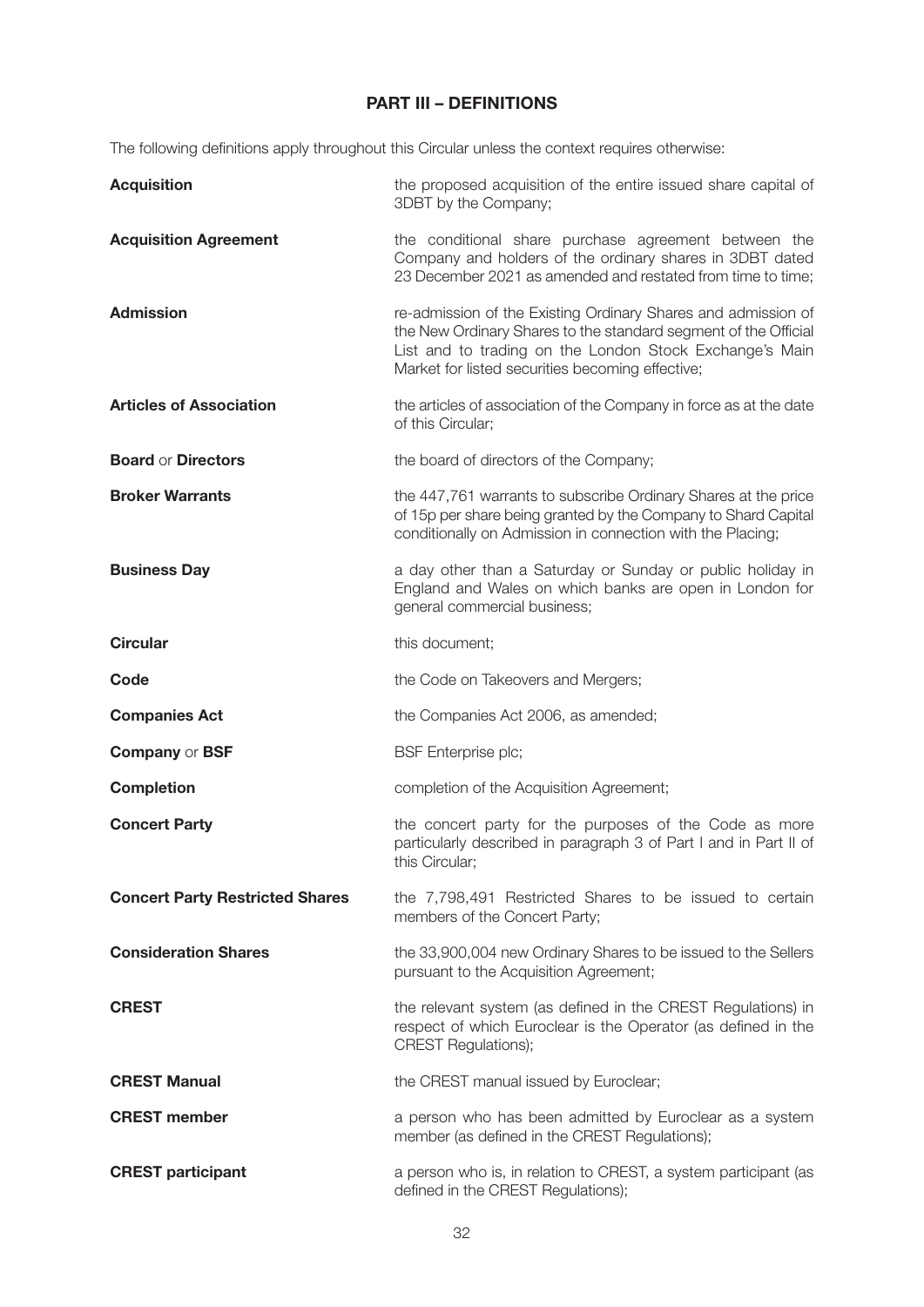| <b>CREST Proxy Instruction</b>  | the instruction whereby CREST members send a CREST<br>message appointing a proxy for the General Meeting and<br>instructing the proxy how to vote and containing the information<br>set out in the CREST Manual;                                                   |
|---------------------------------|--------------------------------------------------------------------------------------------------------------------------------------------------------------------------------------------------------------------------------------------------------------------|
| <b>CREST Regulations</b>        | the Uncertificated Securities Regulations 2001 (SI 2001/3755);                                                                                                                                                                                                     |
| <b>CREST sponsor</b>            | a CREST participant admitted to CREST as a CREST sponsor<br>being a sponsoring system participant (as defined in the<br><b>CREST Regulations);</b>                                                                                                                 |
| <b>CREST</b> sponsored member   | a CREST member admitted to CREST as a sponsored member;                                                                                                                                                                                                            |
| <b>Euroclear</b>                | Euroclear UK & International Limited, being the operator<br>of CREST;                                                                                                                                                                                              |
| <b>Enlarged Group</b>           | means the Company and 3DBT;                                                                                                                                                                                                                                        |
| <b>Enlarged Share Capital</b>   | the share capital of the Company after Admission, comprising<br>the Existing Ordinary Shares, the Consideration Shares, the<br>Placing Shares, and the Restricted Shares;                                                                                          |
| <b>ESOP</b>                     | means the employee share option plan proposed to be adopted<br>by the Company, details of which are set out in paragraph 9.2<br>of Part II of this Circular;                                                                                                       |
| <b>Existing Ordinary Shares</b> | the 20,340,002 Ordinary Shares currently in issue;                                                                                                                                                                                                                 |
| Form of Proxy                   | the form of proxy enclosed with this Circular for use by<br>Shareholders in connection with the General Meeting;                                                                                                                                                   |
| <b>FCA</b>                      | the Financial Conduct Authority;                                                                                                                                                                                                                                   |
| <b>First Admission</b>          | the first admission on 26 July 2019 of the Existing Ordinary<br>Shares to listing on the standard segment of the official list and<br>to trading on the London Stock Exchange's Main Market for<br>listed securities;                                              |
| <b>General Meeting</b>          | the general meeting of the Company, to be held at the offices of<br>Ince Gordon Dadds LLP, Aldgate Tower, 2 Leman Street,<br>London E1 8QN at 10.00 a.m. on 16 May 2022, or any<br>adjournment thereof, notice of which is set out at the end of<br>this Circular; |
| <b>HMRC</b>                     | HM Revenue & Customs;                                                                                                                                                                                                                                              |
| <b>Independent Director</b>     | Dennis Ow;                                                                                                                                                                                                                                                         |
| <b>Independent Shareholders</b> | all of the Shareholders with the exception of the members of the<br>Concert Party;                                                                                                                                                                                 |
| <b>Issued Share Capital</b>     | the shares of the Company in issue from time to time;                                                                                                                                                                                                              |
| <b>Issue Price</b>              | means 7.37 pence per New Ordinary Share;                                                                                                                                                                                                                           |
| <b>Listing Rules</b>            | (in accordance with section 79(2) of FSMA), rules relating to<br>admission to the Official List;                                                                                                                                                                   |
| <b>London Stock Exchange</b>    | London Stock Exchange plc;                                                                                                                                                                                                                                         |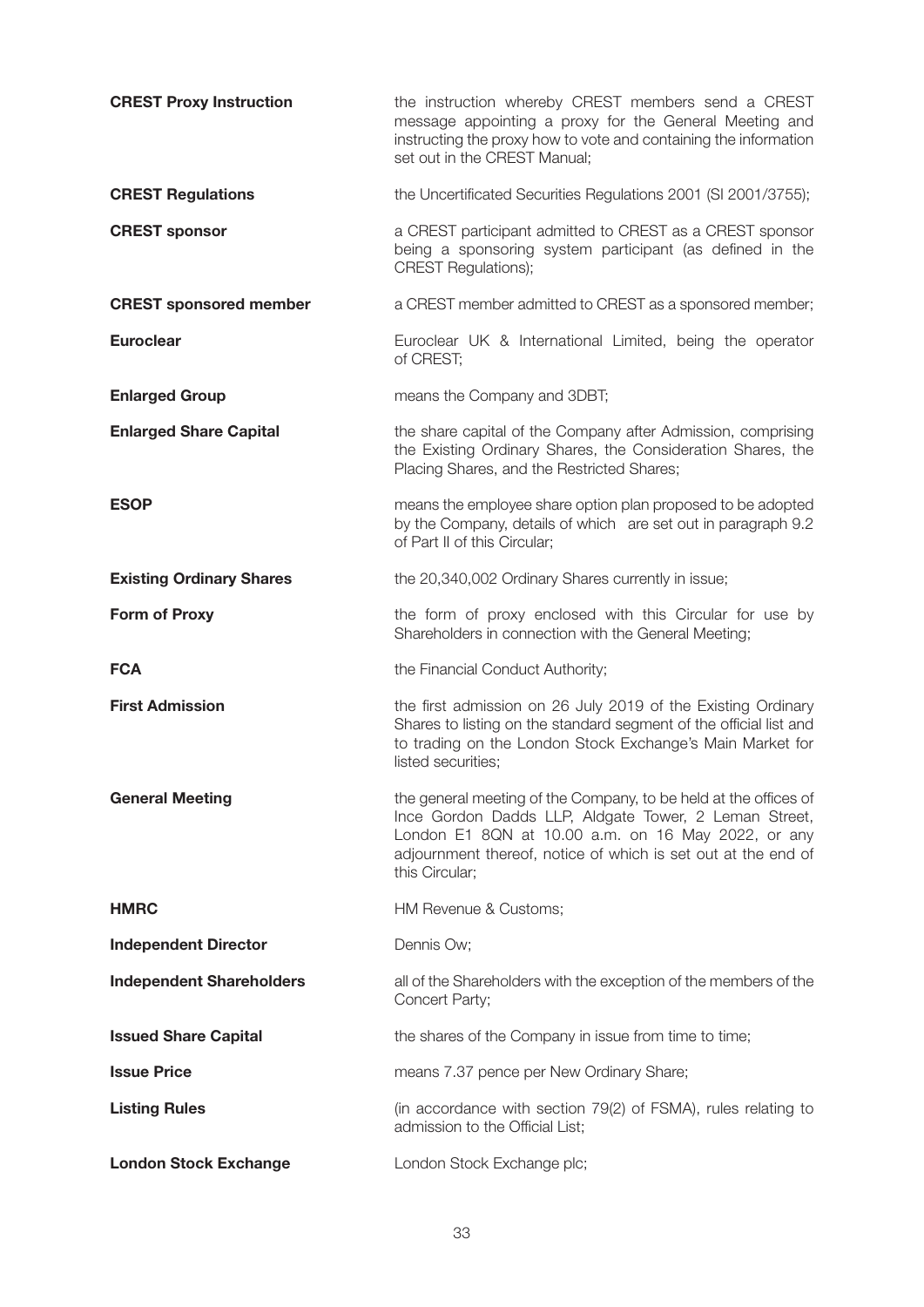| member account ID                  | the identification code or number attached to any member<br>account in CREST;                                                                                                                                                                                                                                                                                     |
|------------------------------------|-------------------------------------------------------------------------------------------------------------------------------------------------------------------------------------------------------------------------------------------------------------------------------------------------------------------------------------------------------------------|
| <b>New Ordinary Shares</b>         | the Consideration Shares, the Placing Shares and the<br><b>Restricted Shares;</b>                                                                                                                                                                                                                                                                                 |
| <b>Net Placing Proceeds</b>        | approximately £1,335,000;                                                                                                                                                                                                                                                                                                                                         |
| <b>Notice of General Meeting</b>   | the notice of the General Meeting which appears at the end of<br>this Circular;                                                                                                                                                                                                                                                                                   |
| <b>Novum</b>                       | Novum Securities Limited;                                                                                                                                                                                                                                                                                                                                         |
| <b>Official List</b>               | the Official List of the FCA;                                                                                                                                                                                                                                                                                                                                     |
| <b>Ordinary Shares</b>             | the ordinary shares of £0.01 each in the capital of the Company;                                                                                                                                                                                                                                                                                                  |
| <b>Panel</b>                       | the Panel on Takeovers and Mergers;                                                                                                                                                                                                                                                                                                                               |
| <b>Panel Waiver</b>                | the waiver by the Panel of the obligation which would otherwise<br>arise under Rule 9 of the Code requiring one or more of the<br>members of the Concert Party to make an offer for the Issued<br>Share Capital of the Company pursuant to Rule 9 of the Code<br>as a result of the issue of the Consideration Shares and the<br>Concert Party Restricted Shares; |
| <b>Placee</b>                      | any person that has conditionally agreed to subscribe for Placing<br>Shares in the Placing;                                                                                                                                                                                                                                                                       |
| <b>Placing</b>                     | means the proposed placing of the Placing Shares by the<br>Company at the Placing Price, conditional inter alia on<br>Admission;                                                                                                                                                                                                                                  |
| <b>Placing Agreement</b>           | means the placing agreement between the Company and Shard<br>Capital dated 26 April 2022;                                                                                                                                                                                                                                                                         |
| <b>Placing Price</b>               | means 7.37 pence per New Ordinary Share;                                                                                                                                                                                                                                                                                                                          |
| <b>Placing Shares</b>              | means the 23,744,912 new Ordinary Shares proposed to be<br>issued and allotted pursuant to the Placing;                                                                                                                                                                                                                                                           |
| <b>Placing Warrants</b>            | means the 11,872,456 warrants to subscribe new Ordinary<br>Shares at 15p per share being granted by the Company to<br>Placees conditionally on Admission pursuant to the Placing<br>Agreement;                                                                                                                                                                    |
| <b>Proposed Director</b>           | Professor Che Connon;                                                                                                                                                                                                                                                                                                                                             |
| <b>Prospectus</b>                  | the prospectus relating to the issue of the Consideration Shares,<br>the Placing Shares and the Enlarged Group by the Company as<br>required by the FSMA and the Prospectus Rules issued by the<br>FCA and made under Part VI of the FSMA published by the<br>Company on the date of this Circular;                                                               |
| <b>Resolutions</b>                 | the resolutions to be proposed at the General Meeting, as set<br>out in the Notice of General Meeting;                                                                                                                                                                                                                                                            |
| <b>Restricted Share Agreements</b> | the agreements between the Company and each of Min Yang,<br>Geoff Baker and Professor Yu Xiong dated 26 April 2022<br>pursuant to which the Company has conditionally agreed to                                                                                                                                                                                   |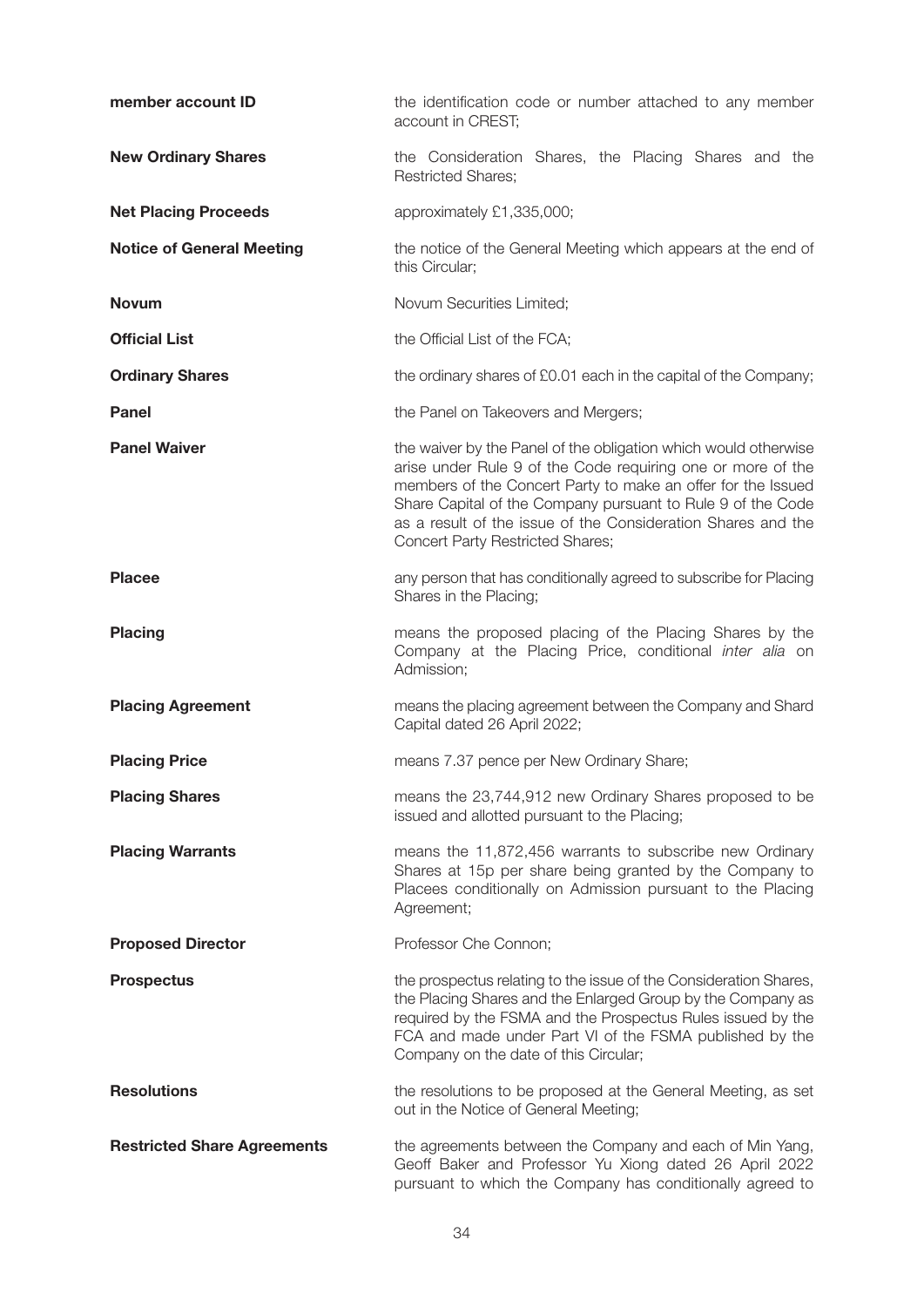award Restricted Shares to each of Min Yang, Geoff Baker and Professor Yu Xiong;

- **Restricted Share Award Agreement** the agreements dated 26 April 2022 between the Company and Professor Che Connon and Dr Ricardo Gouveia pursuant to which the Company has conditionally agreed to award Restricted Shares to such persons under the Restricted Share Plan;
- **Restricted Shares** the new Ordinary Shares to be issued on Admission under the Restricted Share Plan and pursuant to the Restricted Share Agreements;
- **Restricted Share Plan number means the restricted share plan proposed to be adopted by the** Company, details of which are set out in paragraph 9.1 of Part II of this Circular;
- **Rule 9** Rule 9 of the Code:
- **Rule 9 Waiver the resolution numbered 1 set out in the Notice of** the **Rule 9 Waiver** General Meeting;
- **Sellers Professor Che Connon, Dr Ricardo Gouveia, Newcastle** University Holdings Limited and BSF Angel Funding Limited;
- **Shard Capital Shard Capital** *Shard* Capital Partners LLP;
- **Shareholders** holders of Ordinary Shares;
- **Sterling** or **£** the lawful currency of the United Kingdom;
- **UK** or **United Kingdom** the United Kingdom of Great Britain and Northern Ireland;

**uncertificated** or **uncertificated form** Ordinary Shares which are recorded on the register of members of the Company as being held in uncertificated form in CREST and title to which, by virtue of the CREST Regulations, may be transferred by means of CREST;

- **Waiver Proposal the proposals described in Section 3 of Part I of this Circular that** Independent Shareholders approve, on a poll, the Panel's agreement to waive any obligation on any member of the Concert Party to make a general offer to Shareholders pursuant to Rule 9 that would otherwise arise as a result of the issue of the Consideration Shares and the Concert Party Restricted Shares; and
- **Warrants Marrants means the Placing Warrants and the Broker Warrants.**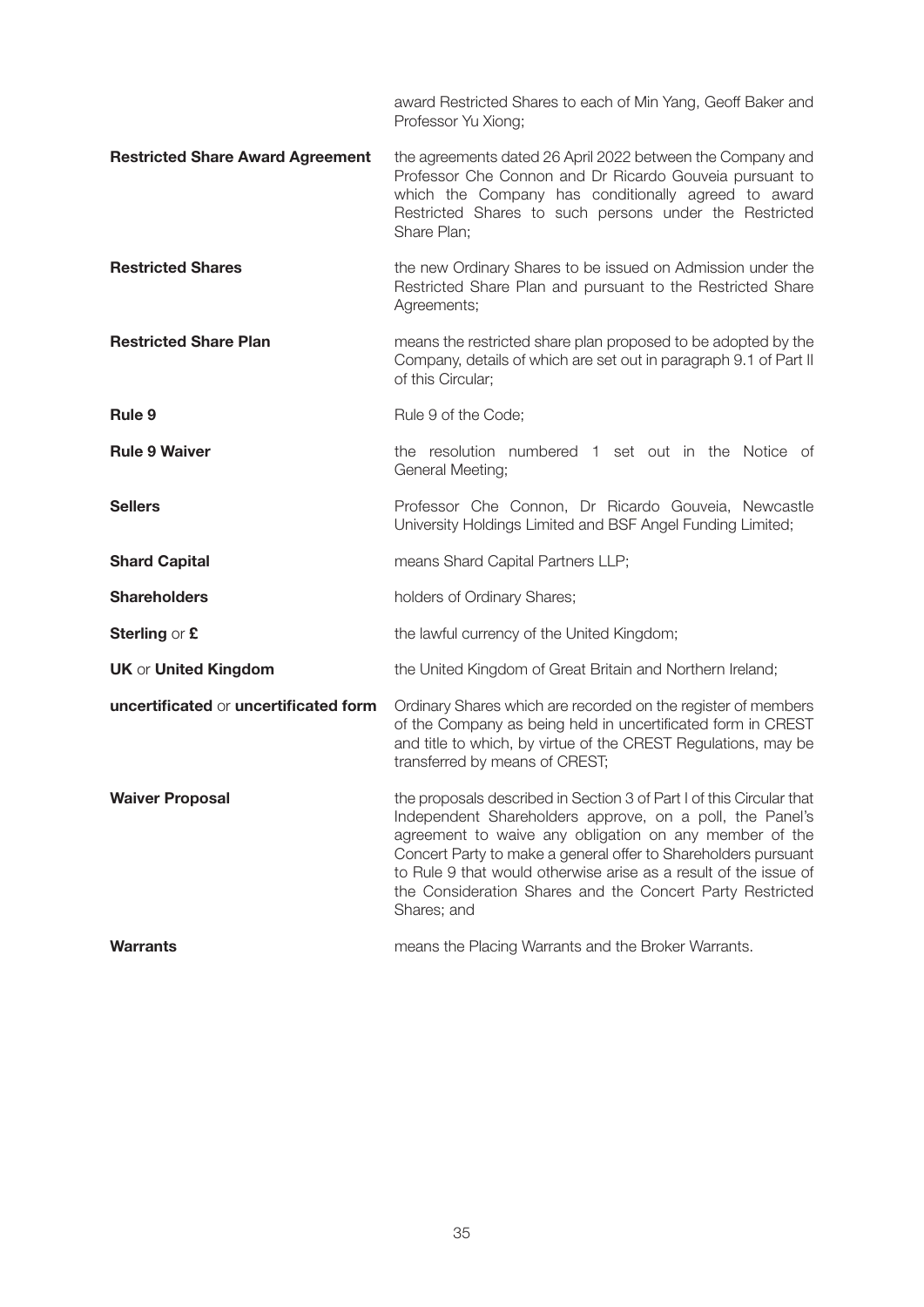## **NOTICE OF GENERAL MEETING BSF ENTERPRISE PLC**

(Incorporated in and registered in England and Wales with registered number 11554014)

**NOTICE IS HEREBY GIVEN** that a General Meeting of BSF Enterprise plc (the "**Company**") will be held at 10.00 a.m. on 16 May 2022 at the offices of Ince Gordon Dadds LLP, Aldgate Tower, 2 Leman Street, London E1 8QN (the "**Meeting**") to consider and, if thought fit, to pass the following resolutions. Resolutions 1, 2, 4, 5 and 6 will be proposed as ordinary resolutions subject to the qualifications set out beneath it. Resolution 3 will be proposed as a special resolution.

## **1. RESOLUTION 1: RULE 9 WAIVER**

THAT, the waiver granted by the Panel of the obligation that would otherwise arise on any member of the Concert Party to make a general offer to the Shareholders of the Company pursuant to Rule 9 of the Code as a result of the issue to them of the Consideration Shares and the Concert Party Restricted Shares, having the rights described in the circular of which this notice forms part, be and is hereby approved.

In order to comply with the Code, the Rule 9 Waiver will be taken on a poll to be passed by more than 50 per cent. of votes cast by the Independent Shareholders present and voting at the General Meeting in person or by proxy and no members of the Concert Party will vote on the Rule 9 Waiver.

## **2. RESOLUTION 2: AUTHORITY TO ALLOT SHARES**

THAT, pursuant to section 551 of the Companies Act 2006 (the "**Act**"), the directors of the Company (the "**Directors**") be and are hereby generally and unconditionally authorised to allot shares in the Company or grant rights to subscribe for or to convert any security into shares in the Company ("**Relevant Securities**") up to an aggregate nominal amount of:

- (a) £339,001 in accordance with the terms and conditions of the Acquisition Agreement (as defined and further described in the Circular);
- (b) £360,555 in connection with the Placing (as defined and further described in the Circular);
- (c) £31,195 in connection with the issue of Restricted Shares pursuant to the Restricted Share Agreements (as defined and further described in the Circular);
- (d) £571,889 (such amount to be reduced by the nominal amount of any Relevant Securities allotted pursuant to the authority granted in sub-paragraph (e) below) in connection with a rights issue or any other offer to holders of Ordinary Shares in proportion (as nearly as may be practicable) to their respective holdings and to holders of other equity securities (as defined in section 560 of the Act) as required by the rights of those securities or as the Directors otherwise consider necessary, but subject to such exclusions or other arrangements as the Directors may deem necessary or expedient in relation to treasury shares, fractional entitlements, record dates, legal or practical problems in or under the laws of any territory or the requirements of any regulatory body or stock exchange; and
- (e) otherwise than pursuant to sub-paragraphs (a) to (d) above inclusive, £285,945 (such amount to be reduced by the nominal amount of any Relevant Securities allotted pursuant to the authority granted in sub-paragraph (d) above in excess of £285,945,

provided that this authority shall, unless renewed, varied or revoked by the Company, expire at the conclusion of the annual general meeting of the Company to be held in 2023, or, if earlier, fifteen months from the date of passing this resolution, save that the Company may, before such expiry, make an offer or agreement which would or might require shares to be allotted or Relevant Securities to be granted and the Directors may allot shares or grant Relevant Securities pursuant to such offer or agreement notwithstanding that the authority conferred by this resolution has expired. This authority is in substitution for all previous authorities conferred on the directors in accordance with section 551 of the Act to the extent not utilised at the date it is passed.

## **3. RESOLUTION 3: DISAPPLICATION OF PRE-EMPTION RIGHTS**

THAT, subject to the passing of Resolution 2 above and pursuant to section 570 of the Act, the Directors be generally empowered to allot equity securities (as defined in section 560 of the Act) for cash pursuant to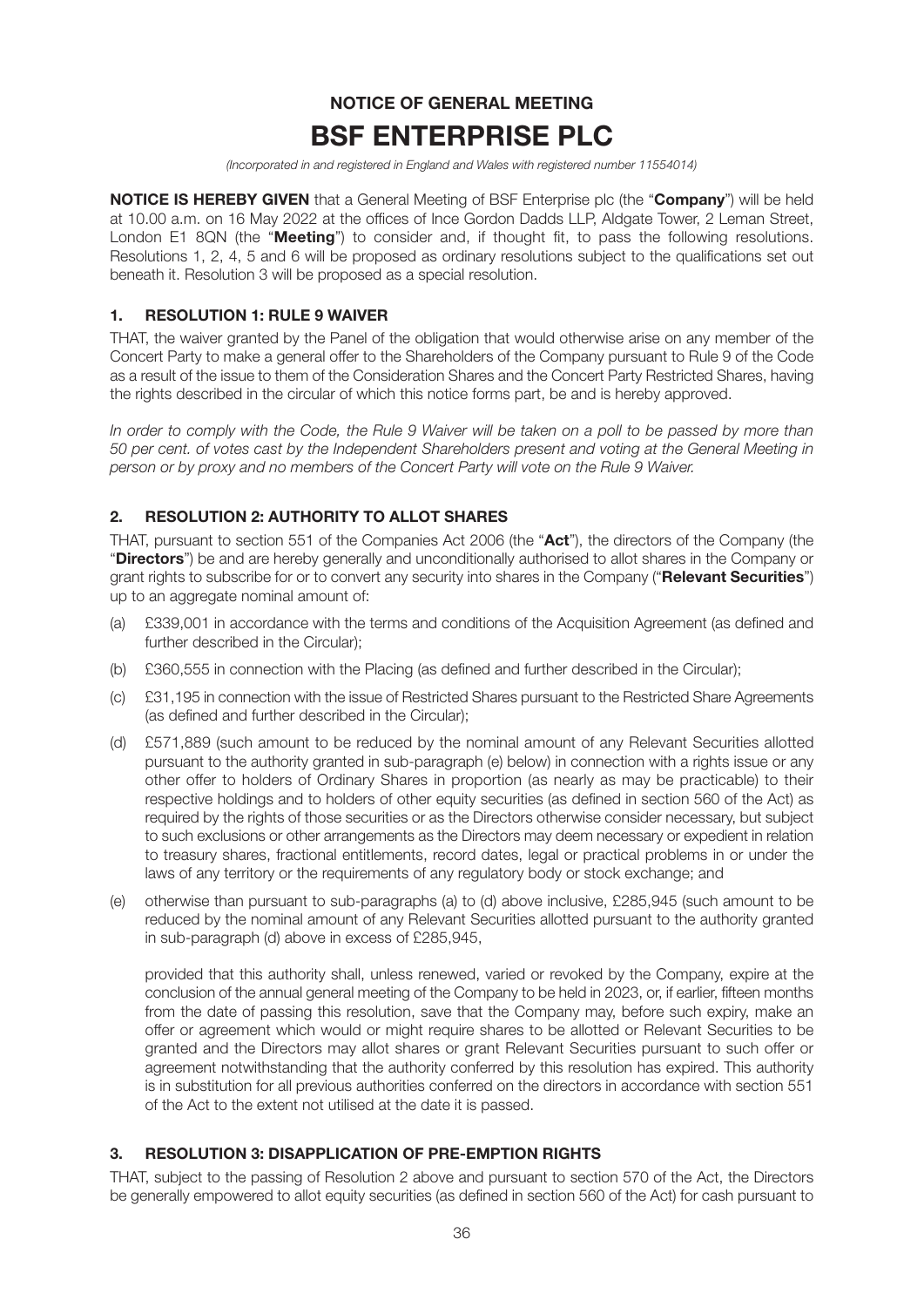the authority conferred by Resolution 2, as if section 561(1) of the Act did not apply to any such allotment, provided that this power shall be limited to:

- (a) the allotment of equity securities pursuant to the authorities granted by sub-paragraphs (a) to (c) (inclusive) of Resolution 2;
- (b) the allotment of equity securities pursuant to the authority granted by sub-paragraph (d) of Resolution 2 in connection with a rights issue or any other offer to holders of Ordinary Shares in proportion (as nearly as may be practicable) to their respective holdings and to holders of other equity securities as required by the rights of those securities or as the Directors otherwise consider necessary, but subject to such exclusions or other arrangements as the Directors may deem necessary or expedient in relation to treasury shares, fractional entitlements, record dates, legal or practical problems in or under the laws of any territory or the requirements of any regulatory body or stock exchange; and
- (c) otherwise than pursuant to sub-paragraphs (a) and (b) above, up to an aggregate nominal value of £128,675,

and this authority shall expire at the annual general meeting of the Company to be held in 2023, if earlier, fifteen months from the date of passing this resolution (unless renewed, varied or revoked by the Company prior to or on that date), save that the Company may, before such expiry make an offer or agreement which would or might require equity securities to be allotted after such expiry and the Directors may allot equity securities in pursuance of any such offer or agreement notwithstanding that the power conferred by this resolution has expired. This authority is in substitution for all previous authorities conferred on the directors in accordance with section 570 and 571 of the Act to the extent not utilised at the date it is passed.

## **4. RESOLUTION 4: APPROVAL OF RESTRICTED SHARE PLAN**

THAT the rules of the BSF Enterprise PLC Restricted Share Plan 2022 (the "**Restricted Share Plan**") which are summarised in paragraph 9.1 of Part II the Circular which are produced to the Meeting and which for the purposes of identification are initialled by the Chairman, be approved and the Directors be authorised to do all such acts and things necessary or desirable to bring the Restricted Share Plan into effect.

#### **5. RESOLUTION 5: APPROVAL OF EMPLOYEE SHARE OPTION PLAN**

THAT the rules of the BSF Enterprise PLC Employee Share Option Plan 2022 (the "**ESOP**") which are summarised in paragraph 9.2 of Part II of the Circular which are produced to the Meeting and which for the purposes of identification are initialled by the Chairman, be approved and the Directors be authorised to do all such acts and things necessary or desirable to bring the ESOP into effect.

#### **6. RESOLUTION 6: APPROVAL OF ISSUE OF RESTRICTED SHARES TO NON-EXECUTIVE DIRECTORS**

THAT the proposed issue of:

- (a) 779,849 new Ordinary Shares to Min Yang at the issue price of £0.01 per share; and
- (b) 1,559,698 new Ordinary Shares to Geoff Baker at the issue price of £0.01 per share,

in each case pursuant to and subject to the terms and conditions of their Restricted Share Agreements with the Company be approved.

Save as defined or where the context requires otherwise, the definitions contained in this Notice shall have the same meanings as in the Circular.

Dated: 27 April 2022

By order of the Board

#### **Geoff Baker**

Company Secretary

Registered office: c/o Locke Lord (UK) LLP, Second Floor, 201 Bishopsgate, London EC2M 3AB, United Kingdom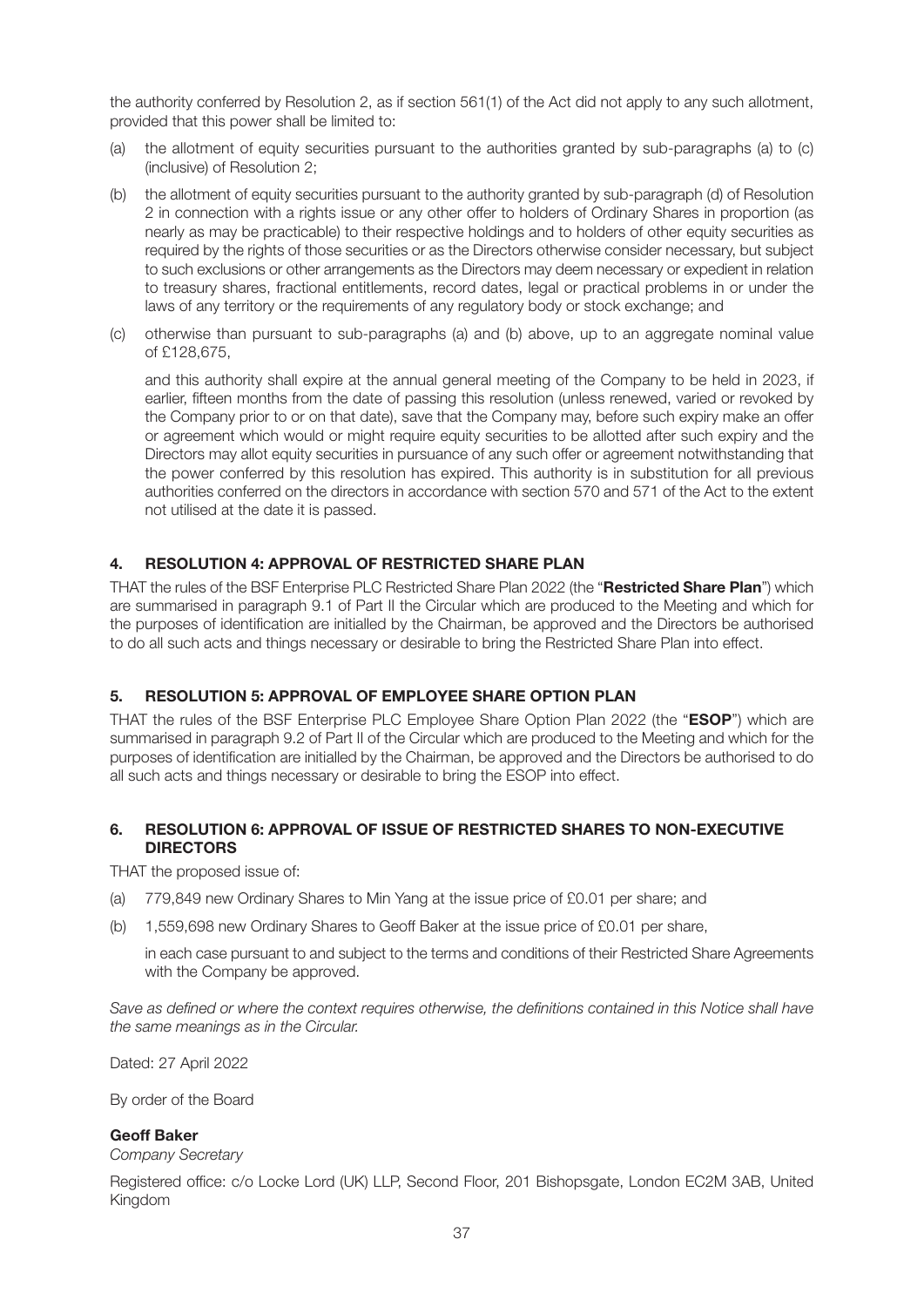Notes:

#### **(1) Entitlement to attend and vote**

Pursuant to regulation 41 of the Uncertificated Securities Regulations 2001 and paragraph 18(c) of the Companies Act 2006 (Consequential Amendments) (Uncertificated Securities) Order 2009, the Company specifies that only those members registered on the Company's register of members at 10.00 am on 12 May 2022 shall be entitled to attend, speak and vote at the General Meeting (or if the meeting is adjourned, those members registered on the register of members of the Company not later than 48 hours before the time fixed for the adjourned meeting). In calculating the period of 48 hours mentioned above no account shall be taken of any part of a day that is not a working day.

Any corporation which is a member can appoint one or more corporate representatives who may exercise on its behalf all of its powers as a member provided that they do not do so in relation to the same shares.

#### **(2) Appointment of proxies**

If you are a member of the Company at the time set out in note (a) above, you are entitled to appoint a proxy or proxies to exercise all or any of your rights to attend, speak and vote (on a show of hands or on a poll) at the General Meeting and you should have received a proxy form with this notice of meeting. You can appoint a proxy only by using the procedures set out in these notes and the notes to the proxy form or, if you hold your shares in uncertificated form you may use the CREST electronic proxy appointment service as noted below.

A proxy does not need to be a member of the Company but must attend the General Meeting to represent you. Details of how to appoint the Chairman of the General Meeting or another person as your proxy using the proxy form are set out in the notes to the proxy form. If you wish your proxy to speak on your behalf at the General Meeting you will need to appoint your own choice of proxy (not the Chairman) and give your instructions directly to them.

You may appoint more than one proxy provided each proxy is appointed to exercise rights attached to different shares. You may not appoint more than one proxy to exercise rights attached to any one share. To appoint more than one proxy, please photocopy the proxy form. All forms must be returned together in the same envelope.

A vote withheld is not a vote in law, which means that the vote will not be counted in the calculation of votes for or against the resolution. If no voting indication is given, your proxy will vote or abstain from voting at his or her discretion. Your proxy will vote (or abstain from voting) as he or she thinks fit in relation to any other matter which is put before the General Meeting.

#### **(3) Appointment of proxy using proxy form**

The notes to the proxy form explain how to direct your proxy how to vote on the resolution or withhold their vote. To appoint a proxy using the proxy form, the form must be completed, signed and lodged with Share Registrars Limited:

- (a) by email to voting@shareregistrars.uk.com; or
- (b) by post to Share Registrars Limited at 3 The Millennium Centre, Crosby Way, Farnham, Surrey, GU9 7XX; and
- (c) received by Share Registrars Limited no later than 10.00 a.m. on 12 May 2022.

In the case of a member which is a company, the proxy form must be executed under its common seal or signed on its behalf by an officer of the company or an attorney for the company.

Any power of attorney or any other authority under which the proxy form is signed (or a duly certified copy of such power or authority) must be included with the proxy form.

#### **(4) Appointment of proxy using CREST electronic proxy appointment service**

CREST members who wish to appoint a proxy or proxies by utilising the CREST electronic proxy appointment service may do so for the General Meeting and any adjournment(s) thereof by utilising the procedures described in the CREST Manual. CREST personal members or other CREST sponsored members, and those CREST members who have appointed (a) voting service provider(s), should refer to their CREST sponsor or voting service provider(s), who will be able to take the appropriate action on their behalf.

In order for a proxy appointment made by means of CREST to be valid, the appropriate CREST message (a "**CREST Proxy Instruction**") must be properly authenticated in accordance with Euroclear UK & International's specifications and must contain the information required for such instructions, as described in the CREST Manual. The message must be transmitted so as to be received by the issuer's agent, Share Registrars Limited (ID 7RA36), by 10.00 a.m. on 12 May 2022. For this purpose, the time of receipt will be taken to be the time (as determined by the timestamp applied to the message by the CREST Applications Host) from which the issuer's agent is able to retrieve the message by enquiry to CREST in the manner prescribed by CREST.

CREST members and, where applicable, their CREST sponsors or voting service providers should note that Euroclear UK & International does not make available special procedures in CREST for any particular messages. Normal system timings and limitations will therefore apply in relation to the input of CREST Proxy Instructions. It is the responsibility of the CREST member concerned to take (or, if the CREST member is a CREST personal member or sponsored member or has appointed (a) voting service provider(s), to procure that his CREST sponsor or voting service provider(s) take(s)) such action as shall be necessary to ensure that a message is transmitted by means of the CREST system by any particular time. In this connection, CREST members and, where applicable, their CREST sponsors or voting service providers are referred, in particular, to those sections of the CREST Manual concerning practical limitations of the CREST system and timings.

The Company may treat as invalid a CREST Proxy Instruction in the circumstances set out in regulation 35(5)(a) of the Uncertificated Securities Regulations 2001.